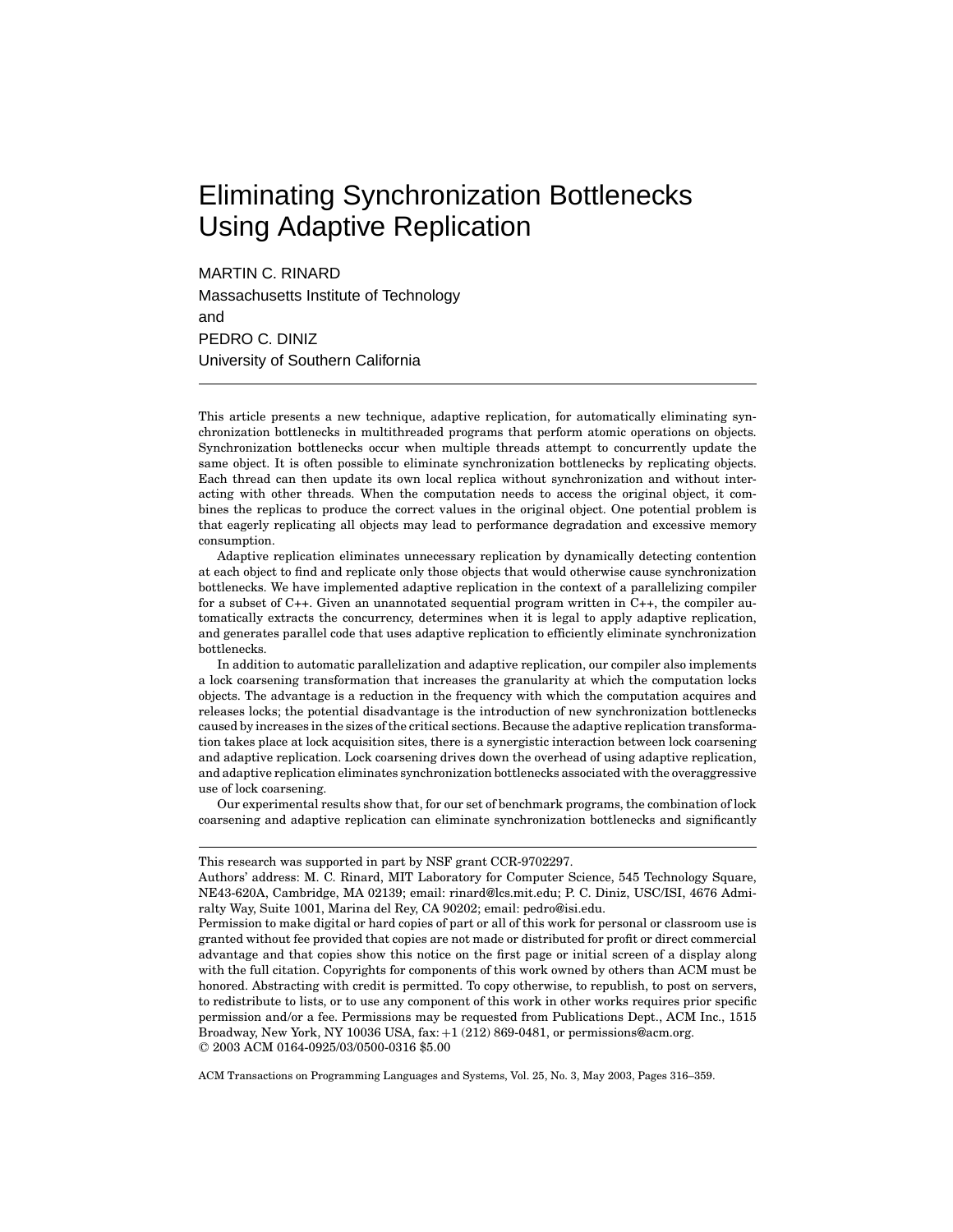reduce the synchronization and replication overhead as compared to versions that use none or only one of the transformations.

Categories and Subject Descriptors: D.3.4 [**Programming Languages**]: Processors—*compilers* General Terms: Algorithms, Experimentation, Performance

Additional Key Words and Phrases: Atomic operations, commutativity analysis, parallel computing, parallelizing compilers, replication, synchronization

# 1. INTRODUCTION

Problems such as nondeterministic behavior and deadlock complicate the development of multithreaded software. Programmers have responded to these problems by adopting a programming methodology in which each thread performs as a sequence of atomic operations on a unit of shared data such as a static collection of variables or an object [Hoare 1974; Brinch-Hansen 1972]. The result is a more structured, tractable programming model. The advantages of this model have led to its adoption in programming languages such as Concurrent Pascal, Modula-2+, Mesa, and Java [Brinch-Hansen 1975; Rovner 1986; Lampson and Redell 1980; Arnold and Gosling 1996].

The research presented in this article attacks a performance problem, synchronization bottlenecks, that arises in the context of multithreaded programs that perform atomic operations on objects. Synchronization bottlenecks occur when multiple threads attempt to concurrently update the same object. The mutual exclusion synchronization required to make the updates execute atomically serializes the execution of the threads performing the updates. This serialization can harm the performance by limiting the amount of concurrency available in the program. It can also lead to system-level anomalies such as lock convoys and priority inversions [Lampson and Redell 1980; Sha et al. 1990].

# 1.1 Adaptive Replication

In many programs, it is possible to eliminate synchronization bottlenecks by replicating frequently accessed objects that cause these bottlenecks. Each thread that updates such an object creates its own local replica and performs all updates locally on that replica with no synchronization and no interaction with other threads. When the computation needs to access the final value of the object, it combines the values stored in the replicas to generate the final value.

We have developed a program analysis algorithm (which determines when it is legal to replicate objects), a compiler transformation, and a run-time system that, together, automatically transform a program so that it replicates data to eliminate synchronization bottlenecks. A key problem that this system must solve is determining which objects to replicate. If the system eagerly replicates all objects, the resulting memory and computation overheads can degrade the performance. But as described above, failing to replicate objects that cause synchronization bottlenecks can also cause serious performance problems.

Our technique uses *adaptive replication* to determine which objects to replicate. As the automatically transformed program performs atomic operations on objects, it measures the amount of time it spends waiting to acquire exclusive

ACM Transactions on Programming Languages and Systems, Vol. 25, No. 3, May 2003.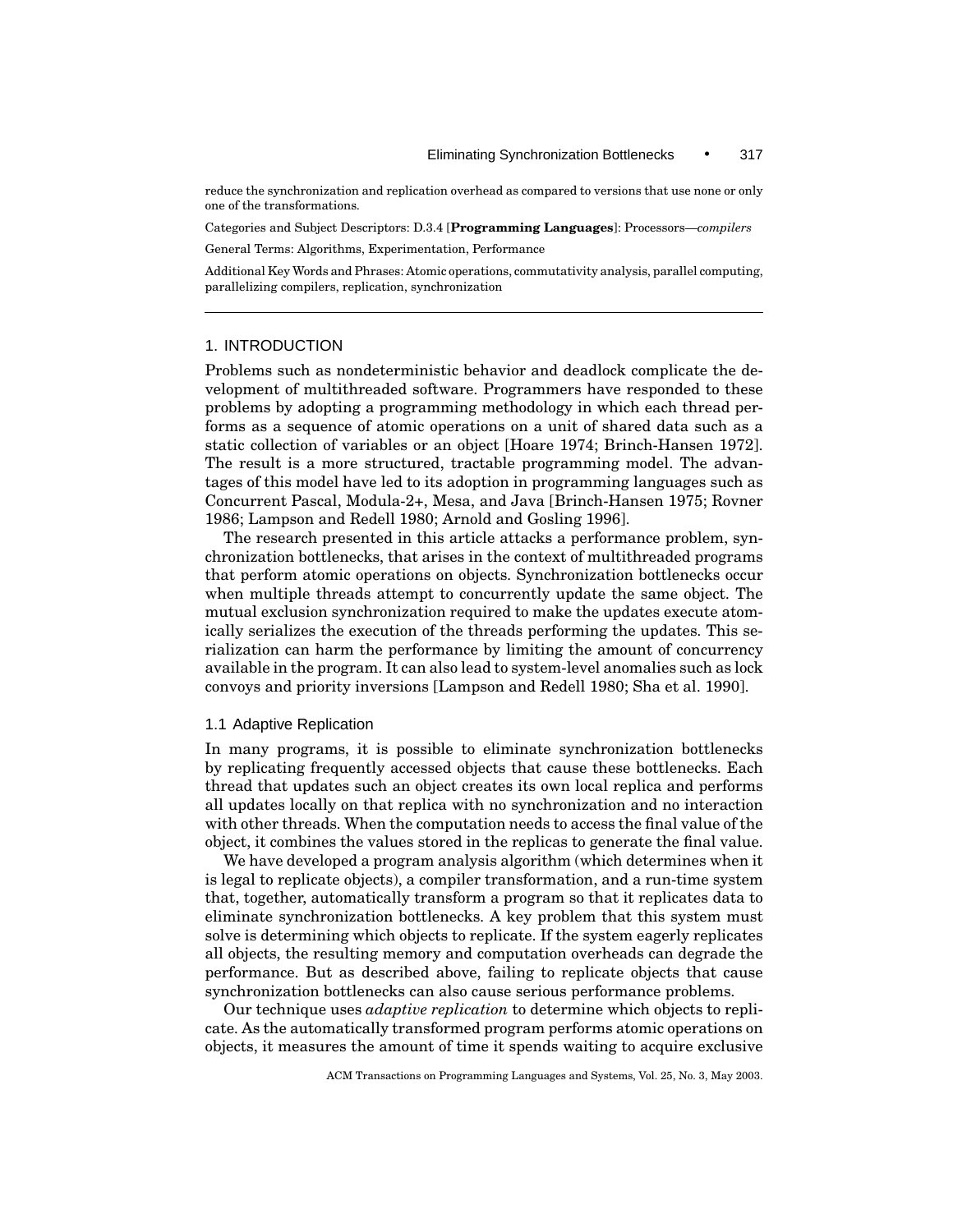access to each object. The program uses this measurement to dynamically detect and replicate objects that would otherwise cause synchronization bottlenecks. In effect, the program dynamically adapts its replication policy so that it performs well for the specific dynamic access pattern of each execution.

## 1.2 Lock Coarsening and Synchronization Overhead

If the parallel threads in the computation usually update different objects, each lock is acquired immediately, and there is no synchronization bottleneck. In this case, the primary source of overhead is the synchronization overhead associated with executing the lock acquire and release operations. We have attacked this source of overhead by using *lock coarsening* to increase the granularity at which the computation locks objects [Diniz and Rinard 1998]. We have developed two kinds of lock coarsening: *computation lock coarsening* and *data lock coarsening*.

The basic idea behind computation lock coarsening is to automatically find sequences of operations that acquire and release the same lock. The compiler then transforms the computation to acquire the lock once, perform the sequence of operations without additional synchronization, then release the lock. Data lock coarsening finds groups of objects that tend to be accessed together, then transforms the computation so that all of the objects use the same lock. The computation lock coarsening transformation can then eliminate all but the first acquire and the last release from operations on objects that use the same lock. In the original computation, of course, all of the objects used different locks. The primary direct benefit of data lock coarsening is a reduction in the number of allocated locks. An important indirect benefit is that it increases the effectiveness of the computation lock coarsening transformation—data lock coarsening converts sequences of operations that acquire and release different locks to sequences that acquire and release the same lock. The primary advantage of lock coarsening in general is a decrease in the frequency with which the computation acquires and releases locks. The primary drawback is that the increases in the sizes of the critical sections may introduce new synchronization bottlenecks.

#### 1.3 Interaction Between Adaptive Replication and Lock Coarsening

In previous research, we managed the trade-off between reducing the synchronization frequency and introducing or exacerbating synchronization bottlenecks by generating multiple versions of the code, each compiled with a different lock coarsening policy. The policies varied in how aggressively they applied the lock coarsening transformation to increase the sizes of the critical sections. The generated code then dynamically measured the overhead of each policy to choose the version with the least overhead [Diniz and Rinard 1999]. But adaptive replication can eliminate the need to navigate the trade-off between synchronization overhead and synchronization bottlenecks. There is a synergistic interaction between lock coarsening and adaptive replication. If lock coarsening introduces a synchronization bottleneck, adaptive replication can eliminate the bottleneck. If lock coarsening simply reduces the lock overhead without introducing a synchronization bottleneck, adaptive replication eliminates any generation of unnecessary replicas. And because the overhead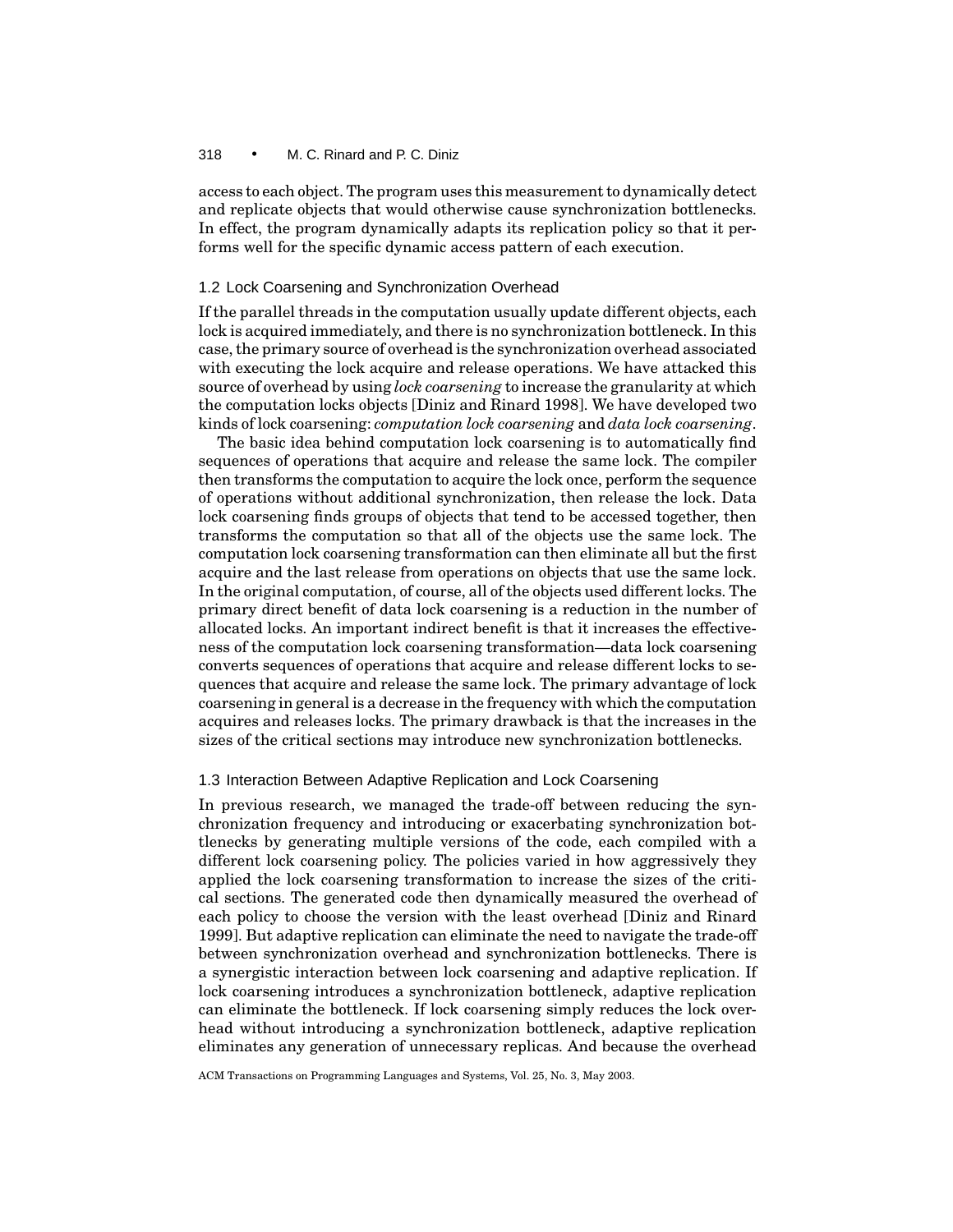of detecting contention and managing replicas takes place at the lock acquire point, lock coarsening can reduce the overhead of using adaptive replication.

# 1.4 Concurrency Model

Our algorithm is designed to analyze structured parallel programs that execute an interleaved sequence of sequential and parallel phases. During each sequential phase, only a single thread executes. At the beginning of each parallel phase, the computation generates a set of threads, all of which execute in parallel; each parallel thread performs a sequence of atomic operations on shared objects. When all of the parallel threads terminate, execution continues on to the next sequential phase. Standard parallel constructs such as parallel loops produce programs that conform to this model.

Our analysis is interprocedural but does not analyze the whole program as a unit. It instead analyzes each parallel phase independently to find sets of objects that are, within that phase, candidates for adaptive replication. In particular, it may be possible to replicate a given set of objects in one parallel phase but not in another.

# 1.5 Results and Contributions

We have implemented both adaptive replication and lock coarsening in the context of a parallelizing compiler for object-based languages [Rinard and Diniz 1997]. Given a sequential program written in a subset of C++, the compiler automatically generates parallel code that uses lock coarsening and adaptive replication to efficiently eliminate synchronization bottlenecks. This article presents experimental results that characterize the impact of these two techniques on the performance of several benchmark applications. All of these programs perform computations that are of interest in the field of scientific and engineering computation. Our experimental results show that, for our set of benchmark programs, the combination of lock coarsening and adaptive replication can eliminate synchronization bottlenecks and reduce the synchronization and replication overhead as compared to the initial parallel version or versions that use only one of the transformations.

This article makes the following contributions:

- —*Program Analysis*: It presents a static program analysis algorithm that determines when it is legal to replicate objects to eliminate synchronization bottlenecks.
- —*Transformation*: It presents a program transformation algorithm that enables the generated code to correctly replicate objects.
- —*Adaptive Replication*: It presents an adaptive replication algorithm that dynamically adapts to the access pattern of each execution of the program to choose which objects to replicate.
- —*Interaction*: It identifies a synergistic interaction between lock coarsening and adaptive replication.
- —*Results*: It presents experimental results that characterize the performance impact of lock coarsening and adaptive replication on three benchmark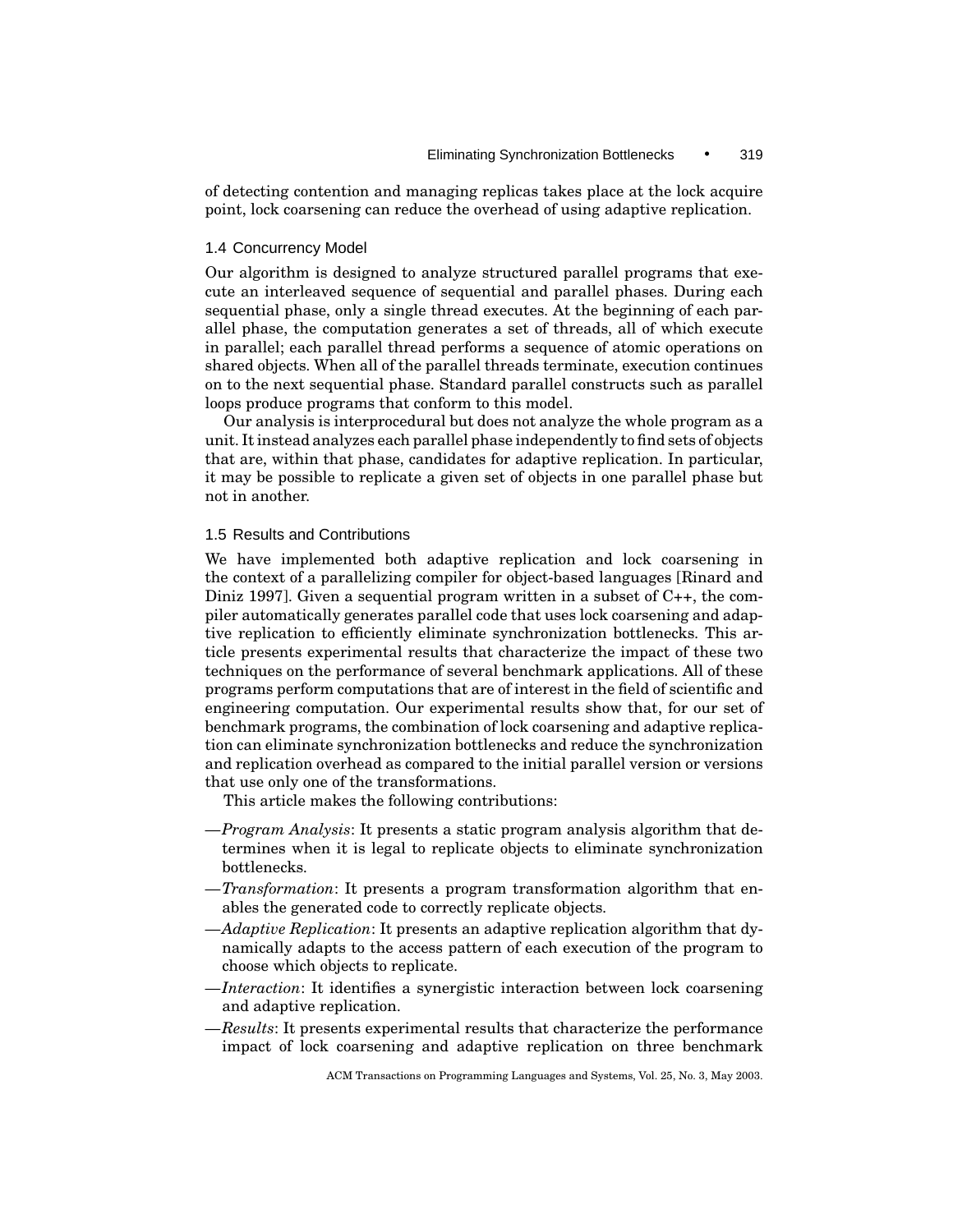```
class accumulator {
                                      public:
                                      sumAccumulator sum;
                                      maxAccumulator max;
class sumAccumulator {
                                      void update(double v) {
  public: double value;
                                         sum.update(v);void update(double v) {
                                        max.update(v);
                                      \left\{ \right\}value += v;\};
  ₹
\};
                                    class vector \{class maxAccumulator {
                                      double elements [N];
  public: double value;
                                      public:
  void update(double v) {
                                      void compute (accumulator *a) {
    if (value < v) value = v;
                                        for (int i = 0; i < N; i++) {
                                           if (elements[i] > 0.0) {
\};
                                             a->update(elements[i]);
                                         \}\}\} ;
```
Fig. 1. Example serial program.

applications. These results show that the combination of lock coarsening and adaptive replication can eliminate synchronization bottlenecks and significantly reduce the synchronization and replication overhead as compared to versions that use none or only one of the transformations.

The remainder of the article is structured as follows: Section 2 presents an example that illustrates the issues associated with lock coarsening and adaptive replication. Section 3 presents the replication analysis and code generation algorithms. Section 4 presents experimental results that characterize the impact of lock coarsening and adaptive replication on the performance and memory consumption. We discuss related work in Section 5 and conclude in Section 6.

# 2. AN EXAMPLE

We next provide an example that illustrates the issues associated with data lock coarsening, computation lock coarsening, and adaptive replication. The compute operation of the vector class in Figure 1 sequentially scans a vector to compute the sum and the maximum of all of the elements that are greater than zero. It uses three accumulator classes: the sumAccumulator class accumulates the sum of the numbers passed to its update operation, the maxAccumulator class accumulates the maximum of the numbers passed to its update operation, and the accumulator class uses a sum accumulator and a maximum accumulator to accumulate both sums and maximums.

## 2.1 Commutativity Analysis and Automatic Parallelization

Our compiler first uses commutativity analysis to automatically parallelize the computation [Rinard and Diniz 1997]. Commutativity analysis is designed to parallelize object-based programs. Such programs structure the computation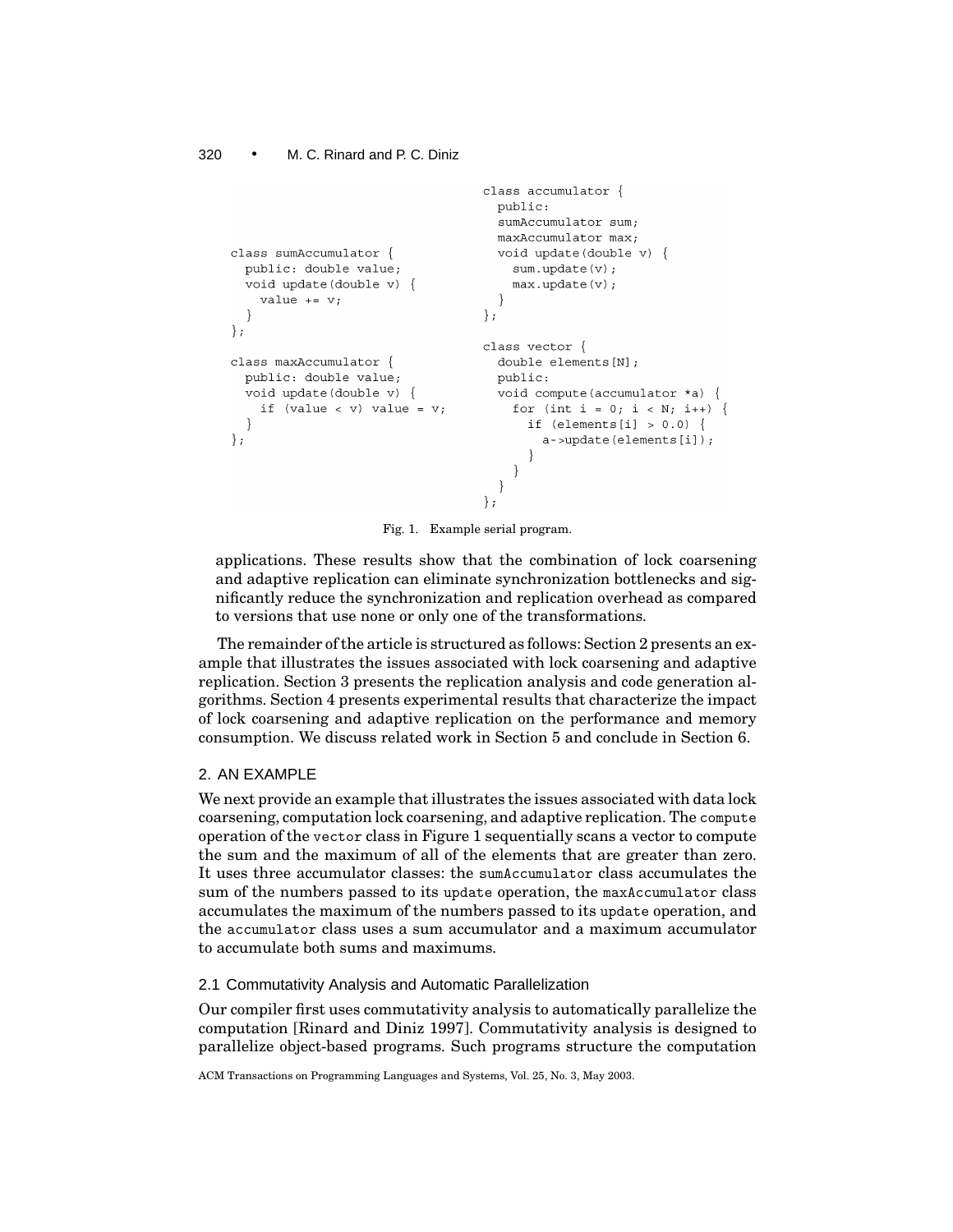as a set of operations on objects. Each object implements its state using a set of instance variables. An instance variable can be a nested object, a reference to an object, a primitive data item such as an int or a double, or an array of any of the preceding types. Each operation has several parameters and a distinguished object on which it operates. This distinguished object is syntactically identified at the operation invocation site by its placement before the operation name, separated from the operation name by either a period (if the distinguished object is identified by name) or the symbol  $\rightarrow$  (if the distinguished object is identified using a reference to the object).

When an operation executes, it can read and write the instance variables of the object on which it operates, access the parameters, or invoke other operations. While the structure present in this model of computation significantly simplifies the application of dynamic replication to object-based programs, it is possible to generalize our approach to handle programs with different models of computation; Section 3.8 discusses this possibility in more detail.

The commutativity analysis algorithm analyzes the program at the granularity of *operations* on *objects* to determine if the operations commute, that is, if they generate the same result regardless of the order in which the operations commute. If all operations in a given computation commute, the compiler can automatically generate parallel code.

To test that two operations A and B commute, the compiler considers two execution orders: the execution order A;B in which A executes first, then B executes, and the execution order B;A in which B executes first, then A executes. The two operations commute if they meet the following commutativity testing conditions:

- —*Instance Variables*: The new value of each instance variable of the objects that A and B update under the execution order A;B must be the same as the new value under the execution order B;A.
- —*Invoked Operations*: The multiset of operations directly invoked by either A or B under the execution order A;B must be the same as the multiset of operations directly invoked by either A or B under the execution order B;A.

Both commutativity testing conditions are trivially satisfied if the two operations access different objects or if neither operation writes an instance variable that the other accesses—in both of these cases the operations are independent. If the operations may not be independent, the compiler uses symbolic execution and algebraic simplification to reason about the values computed in the two execution orders.

In our example, the compiler determines that all of the operations in the example commute. It can therefore parallelize the loop in the compute operation that scans the elements of the vector.

# 2.2 Generating Parallel Code

Commutativity analysis assumes that the operations in the parallel phases execute atomically. The compiler therefore augments each potentially updated object with a *mutual exclusion lock*. If an operation accesses an object that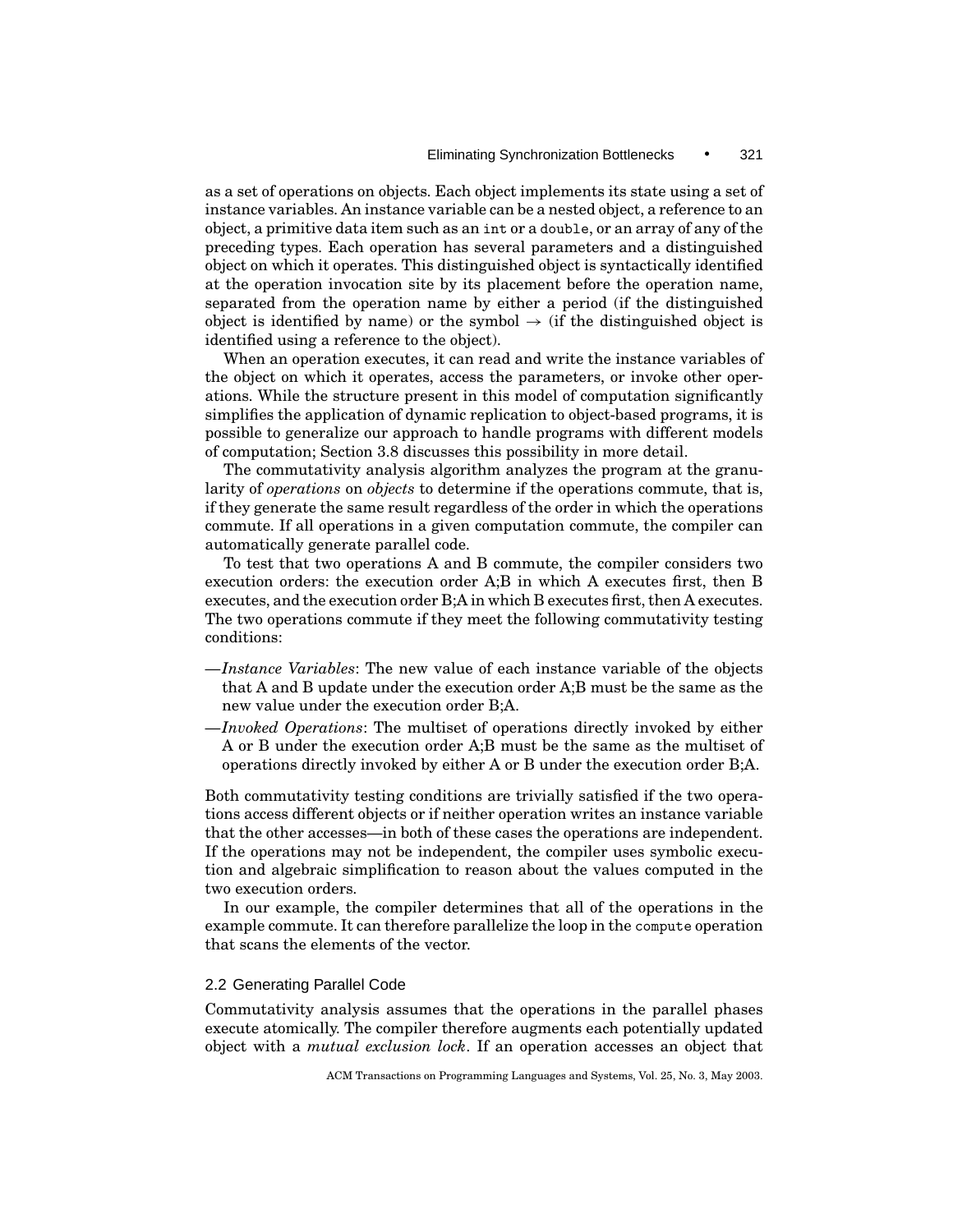```
class sumAccumulator {
                                      class maxAccumulator {
  public:
                                         public:
                                         double value;
  double value;
  lock 1;lock 1;void update(double v) {
                                         void update(double v) {
    1 \cdot \text{acquire}();
                                           1 \cdot \text{acquire}();
    value += v;if (value < v) value = v_il. release();
                                           l. release();
  \}\}\};
                                       \};
```
Fig. 2. Generated parallel code for accumulator classes.

```
class vector {
  double elements [N];
  public:
  void compute (accumulator *a) {
    parallel for (int i = 0; i < N; i += B) {
       int u = i+B;
       if (N < u) u = N;
       for (int j = i; j < u; j++) {
         if (elements[i] > 0.0) {
           a->update(elements[i]);
         \rightarrow\rightarrow\left\{ \right\}\}\};
```
Fig. 3. Generated parallel loop.

is updated during the parallel phase, it first acquires the object's lock, performs its accesses to the object, then releases the lock. This synchronization ensures that the operations execute atomically. In our example, the compiler augments the sumAccumulator and maxAccumulator objects with locks. It also augments the update operation in these classes with constructs that acquire and release the updated object's lock. Figure 2 presents these versions of the two accumulator classes.

The generated parallel loop code exposes the concurrency to a run-time system that schedules the iterations. To reduce the concurrency exploitation overhead, the scheduler dynamically allocates blocks of iterations to processors instead of scheduling the parallel computation at the granularity of individual loop iterations. Our implemented compiler uses guided self-scheduling [Polychronopoulos and Kuck 1987]. The code in Figure 3, which presents a high-level version of the generated parallel code, simply uses a fixed blocking factor B.

At this point, the compiler has generated a parallel program with a simple model of parallel computation. The program consists of a sequence of parallel phases and sequential phases. In our example, the parallel phase starts when execution reaches the parallel loop. The parallel phase ends when all of the iterations of the loop complete, at which point a single sequential thread of control continues executing after the loop. Each parallel phase executes a set of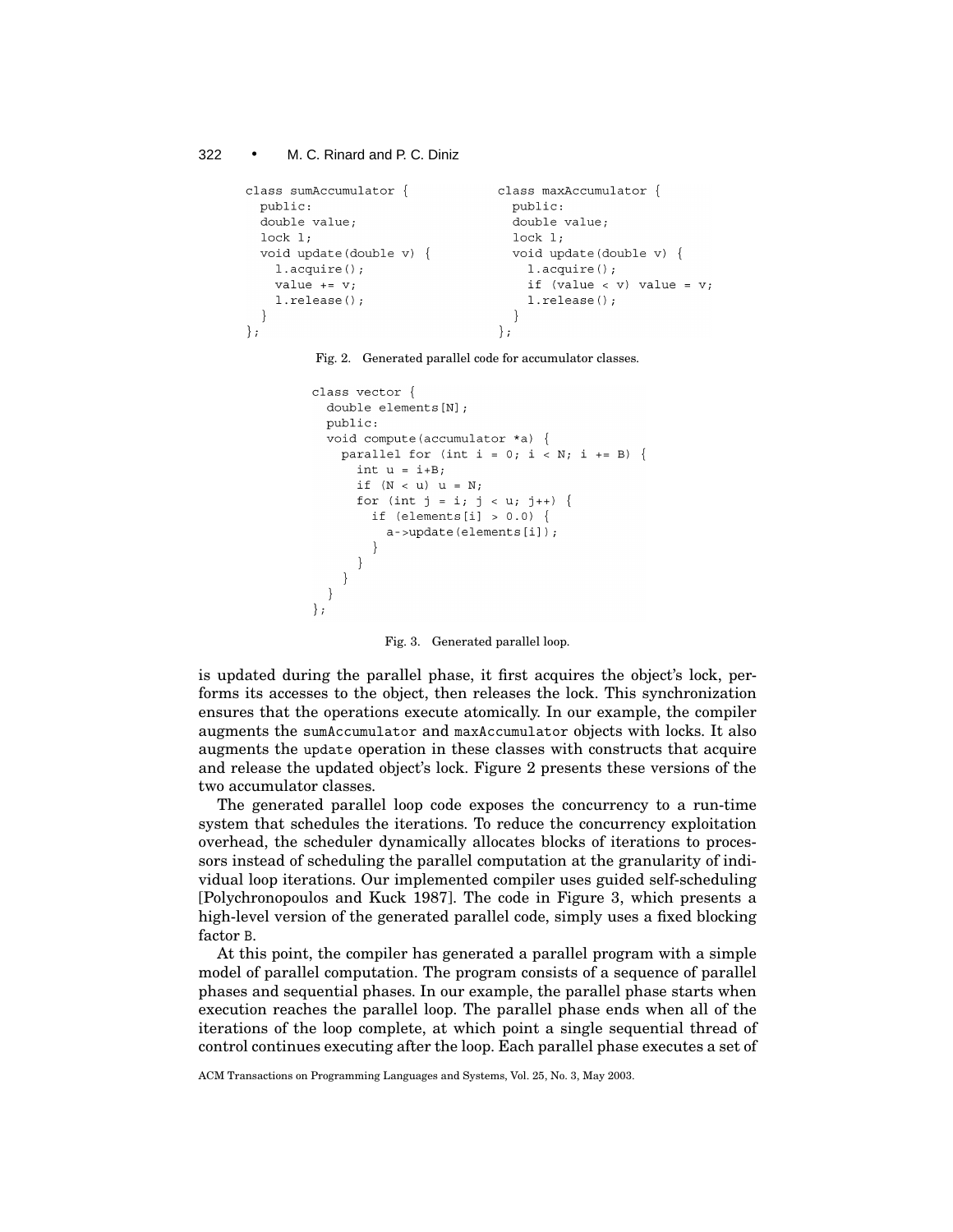#### Eliminating Synchronization Bottlenecks • 323

```
class accumulator {
class sumAccumulator {
                                        public:
  public: double value;
                                        lock 1;void update (double v) {
                                        sumAccumulator sum;
    value += v;maxAccumulator max:
  ₹
                                        void update(double v) {
\};
                                          1 \text{.} \text{acquire}();
                                          sum.update(v);class maxAccumulator {
                                          l. release();
  public: double value;
                                          1 \cdot \text{acquire}();
  void update(double v) {
                                          max.update(v);
    if (value < v) value = v;
                                          l. release();
                                        \{\};
                                      \};
```
Fig. 4. Accumulator classes after data lock coarsening.

operations on objects, with each operation executing atomically with respect to all other operations in the parallel phase. It is important to note that the lock coarsening and adaptive replication transformations are designed to operate on *any* parallel program that conforms to this model of computation—they are conceptually independent of the specific mechanism used to obtain the parallel program.

### 2.3 Data Lock Coarsening

The generated code acquires two locks for each update: one for the sumAccumulator object and the other for the maxAccumulator object. Data lock coarsening lifts the locks out of these two objects, replacing them with a single new lock in the enclosing accumulator object. It then transforms the code to acquire this new lock whenever it updates one of the sumAccumulator or maxAccumulator objects. Figure 4 presents the accumulator classes after data lock coarsening.

Although this transformation does not reduce the number of executed synchronization operations, it does reduce the number of locks that the program allocates. It also transforms sequences of operations that acquire and release several different locks into sequences that repeatedly acquire and release the same lock. Once the sequence acquires and releases the same lock, the computation lock coarsening algorithm described below can eliminate all acquires and releases except the initial acquire and the final release. The net combined effect is to convert a sequence of operations that acquire and release several different locks into a computation that acquires one lock, performs the sequence of operations without further synchronization, then releases the lock.

The key issues in data lock coarsening are determining which objects to group together to use the same lock and ensuring the the correctness of the transformation. We use a heuristic that attempts lift locks out of nested objects into the enclosing object. To ensure the correctness of the transformation, the compiler examines the call graph for the code in the parallel phase to ensure that all accesses to the nested objects take place via operations that execute on the enclosing object. By default, the new lock acquire and release operations

ACM Transactions on Programming Languages and Systems, Vol. 25, No. 3, May 2003.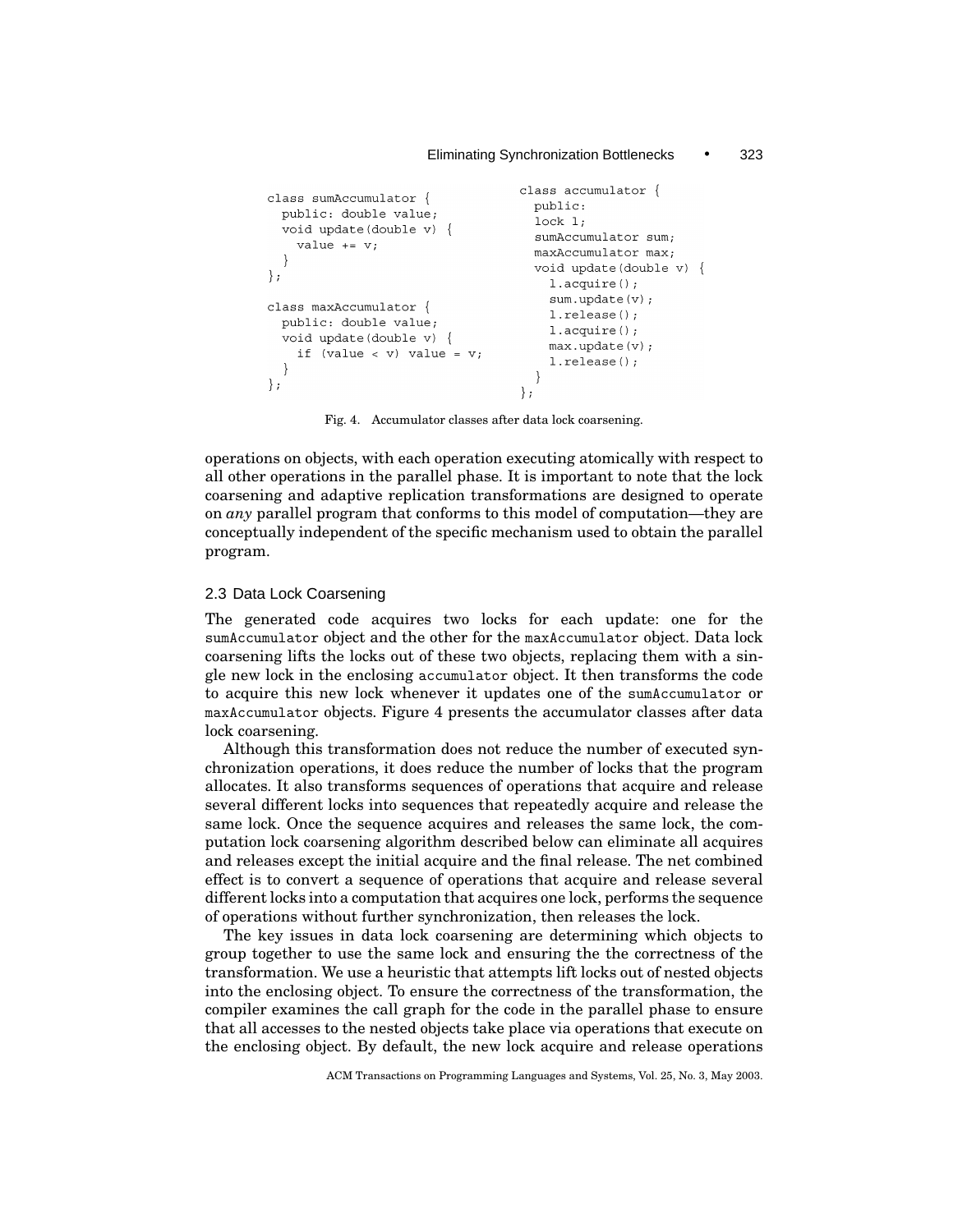```
class vector \{double elements[N];
                                   public:
                                   void compute (accumulator *a) {
class accumulator {
                                     int i;
                                     parallel for (i = 0; i < N; i += B) {
  public:
  lock 1;int u = i+B:
  sumAccumulator sum;
                                       if (N < u) u = N;
                                       a - 1. acquire();
  maxAccumulator max;
  void update(double v) {
                                       for (int j = i; j < u; j++) {
    sum.update(v);if (elements[i] > 0.0) {
    max.update(v);a->update(elements[i]);
                                        \}\};
                                       a->l.release();
                                     \mathcal{E}\}\} ;
```
Fig. 5. Vector and accumulator classes after computation lock coarsening.

are placed immediately before and after the calls to the operations on nested objects. The compiler also attempts to reuse existing synchronization in the enclosing object. If the enclosing object already has a lock, the compiler reuses that lock for the nested objects and does not add another lock to the enclosing object. If an operation on the enclosing object already acquires and releases the enclosing object's lock, the compiler does not insert additional synchronization around the calls to operations on nested objects.

An obvious extension to our existing lock coarsening algorithm is to group objects together based on their referencing relationships: if one object refers to several other objects, lift the lock into the first object. Other researchers have developed analyses that could be used to establish the correctness of extended data lock coarsening transformations that rely on the referencing information [Dolby 1997; Aldrich et al. 1999].

## 2.4 Computation Lock Coarsening

The basic idea behind computation lock coarsening is to transform sequences of operations that repeatedly acquire and release the same lock into sequences that acquire the lock once, perform the operations without further synchronization, then release the lock. In our example, after data lock coarsening, each processor will repeatedly acquire and release the lock in the accumulator object as it updates the sum and max accumulators. Computation lock coarsening reduces the synchronization frequency by eliminating the release and acquire between the update to the sum and max accumulators, then lifting the remaining acquire and release operations out of the update operation in the accumulator object, and out of the sequential loop in the compute operation in the vector object. Figure 5 presents the new accumulator and vector classes after the computation lock coarsening transformation.

The computation lock coarsening transformation works by examining the call graph for the code in the parallel phase. It finds *closed* operations, or operations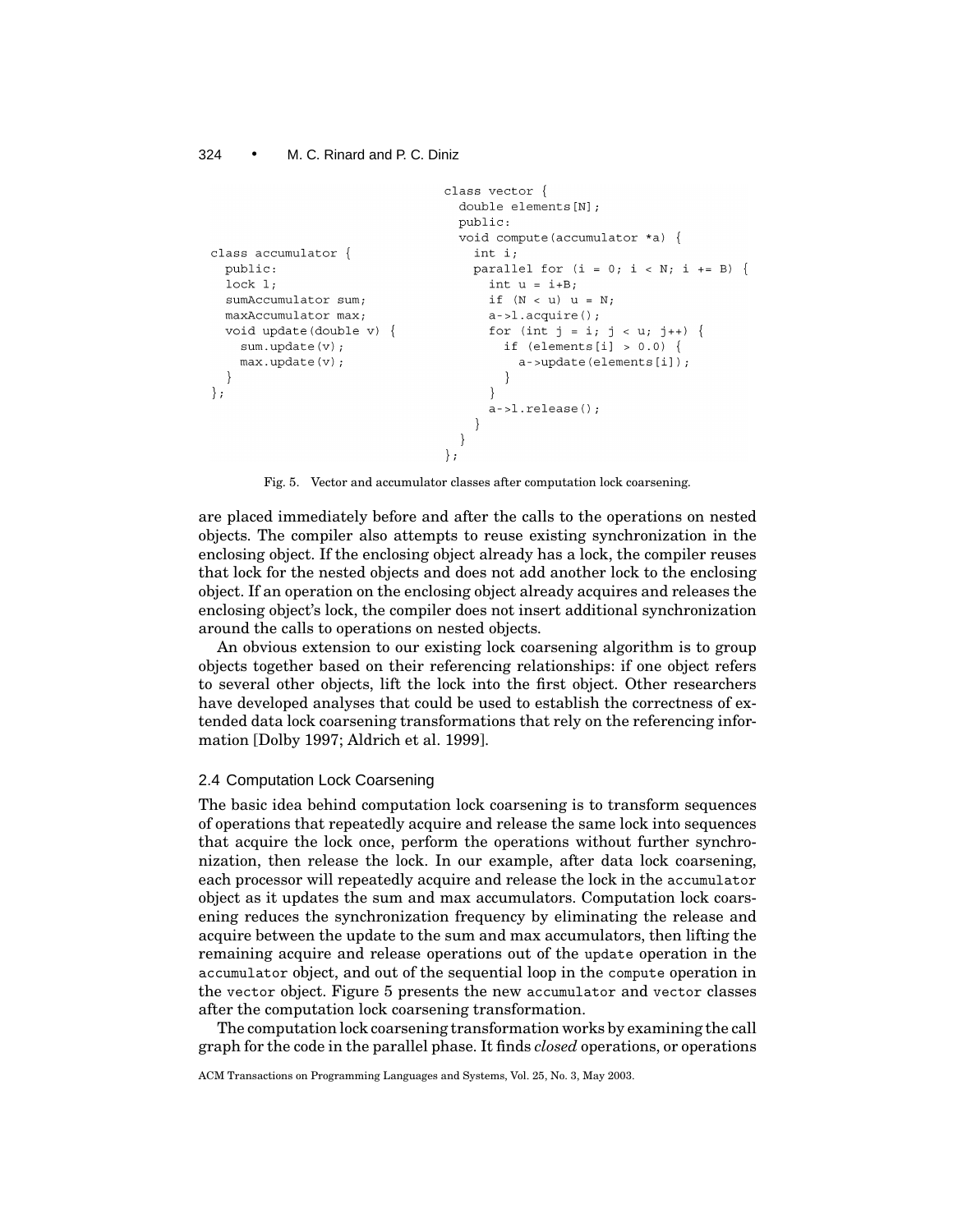whose entire computation is sequential and acquires and releases only the lock in the distinguished object that the closed operation accesses. For each closed operation, the compiler generates code that acquires the lock at the beginning of the operation and releases the lock at the end. The compiler also generates specialized synchronization-free versions of each operation that the closed operation (directly or indirectly) invokes, and transforms the closed operation to invoke these synchronization-free versions. The compiler also treats the body of each parallel loop as a separate operation, enabling it to lift the lock acquire and release operations to include the entire body of the parallel loop.

While the computation lock coarsening transformation reduces the frequency with which the computation acquires and releases locks, it can also introduce a synchronization bottleneck. Even at the original lock granularity, the accumulator object in our example can become a sequential bottleneck if many of the elements in the vector are greater than zero. After lock coarsening, each processor acquires the lock before it even starts to execute its next block of iterations. The transformation therefore serializes the computation.

# 2.5 Adaptive Replication

One way to eliminate the sequential bottleneck is to use adaptive replication to replicate the accumulator object. Figure 6 presents a high-level version of the program after adaptive replication. The basic idea is to dynamically detect if the accumulator object is creating a synchronization bottleneck. If so, the program creates its own local version of the accumulator and performs all of the updates on the local version. The program dynamically detects the synchronization bottleneck using the l.tryAcquire() operation. This operation attempts to acquire the lock l, returning true if the acquire was successful. If the lock is held by a different processor, the operation returns false.

In our example, the generated code first uses the lookup operation to check for an existing local replica. If one exists, it performs the updates locally on that replica with no synchronization. If a local replica does not exist, it attempts to acquire the lock on the accumulator object. If the lock acquire attempt succeeds, the generated code updates the original accumulator object, then releases the lock. Finally, if another processor holds the lock, the code creates a new local replica, uses the insert operation to record the association between the original object and the replica on that processor, and performs all of the updates on the new replica. Whenever contention on the lock indicates the presence of a synchronization bottleneck, the generated code uses replication to eliminate the bottleneck. If there is no contention, the generated code avoids replication overhead by simply performing the updates on the original object.

# 2.6 Issues

There are several issues associated with the automatic application of adaptive replication. Our approach deals with each of these issues as follows:

—*Determining Which Objects to Replicate*: It is important to replicate only those objects that would otherwise cause synchronization bottlenecks. The program recognizes these objects using the tryAcquire construct. If a processor is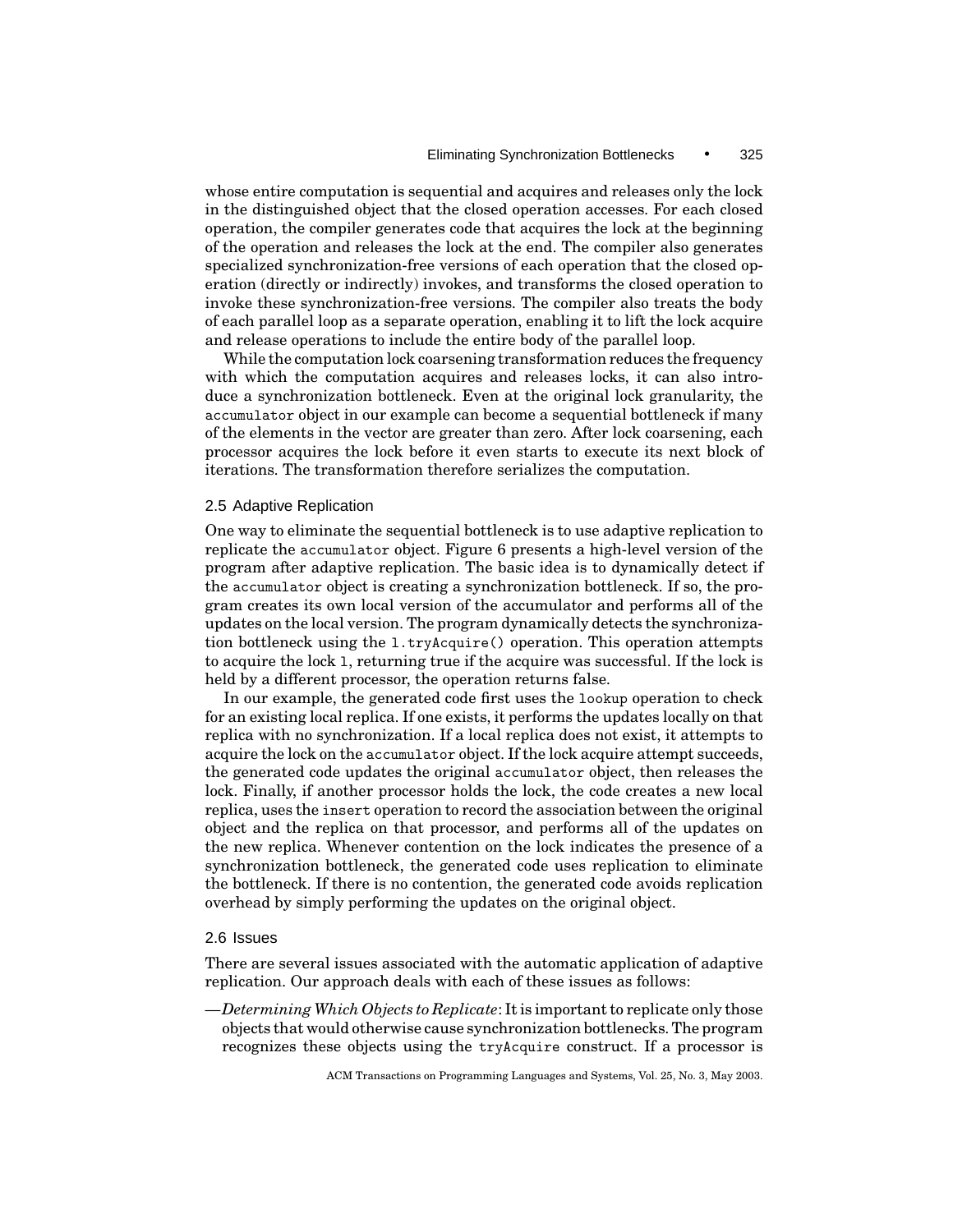```
class accumulator {
  public:
  lock 1;sumAccumulator sum;
  maxAccumulator max;accumulator *replicate() {
    accumulator *a = new accumulation();a\rightarrow sum.value = 0;a->max.value = 0;
    insert(a, this);
    return a;
  \}void update(double v) {
    sum.update(v);max.update(v);\}\};
void combineReplicas() {
  for all local hash tables h
    for all pairs <original, replica> in h
      remove(h, original, replica);
      original->sum.value += replica->sum.value;
      if (original->max.value < replica-
>max.value) {
       original->max.value = replica->max.value;
      \mathcal{E}delete replica;
    \rightarrow\}\}class vector {
  double elements[N];
  public:
  void compute(accumulator *a) {
    int i;parallel for (i = 0; i < N; i += B) {
      int u = i+B;
      if (N < u) u = N;
      accumulator *r = lookup(this);if (r == NULL) {
        if (a - 1.tryAcquire() ) r = a;else r = a->replicate();
      -1
      for (int j = i; j < u; j++) {
        if (elements[i] > 0.0) {
          r->update(elements[i]);
        \}\}if (r == a) a->l.release();
    \mathcal{E}combineReplicas();
  \rightarrow\};
```
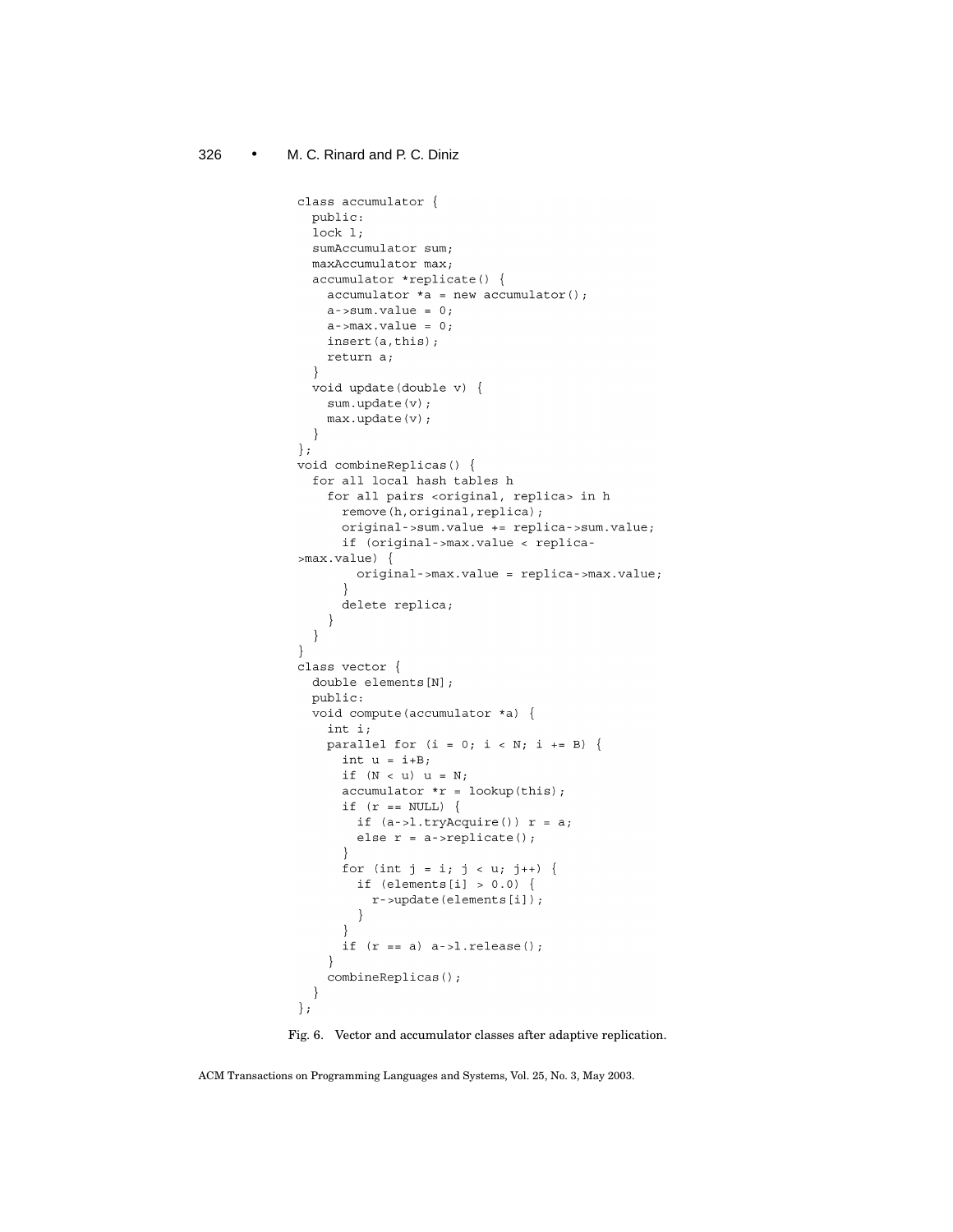unable to acquire an object's lock, it assumes that the object may cause a synchronization bottleneck. It therefore obtains a local replica of the object and performs the update locally on the replica.

- —*Limiting Memory Consumption*: If a program replicates objects without limit, it may consume an unacceptable amount of memory. Our compiler generates code that records the amount of memory devoted to object replicas. Before it replicates an object, it checks that the amount of memory consumed by replicas does not exceed a predefined limit. If the allocation of a replica would exceed this limit, the code does not allocate the replica and instead forces the operation to wait until it can acquire the lock and execute on the original object. For clarity, the example code in Figure 6 eliminates this check.
- —*Retrieving Replicas*: Each processor has its own local hash table in which it stores references to its object replicas. Each replica is indexed under the reference to the corresponding original object. The insert construct inserts a mapping from the original object to a replica, and, given a reference to an original object, the lookup construct retrieves the replica.
- —*Initializing Replicas*: The updated instance variables in object replicas are initialized to the zero for the operator used to compute the updated value. In many cases objects also contain instance variables that are not updated during the course of the parallel computation. Because operations that execute on replicas may access these variables, their values from the original object are copied into the replica when it is created.
- —*Combining Values*: At the end of the parallel phase, the generated code traverses the hash tables (recall that there is one hash table per processor) to find all of the replicas. As it visits each replica, it combines the updated values in the replica into the instance variables in the original object. It also removes the replica from the hash table and deallocates it.

The current version of the compiler generates code that performs the hash table traversals for different objects in parallel. For clarity, the code in Figure 6 performs the traversals sequentially.

A final issue is the order in which the generated code checks for an existing replica or attempts to acquire the lock in the original object. It is, unfortunately, necessary to check for a local replica before attempting to acquire the lock in the original object. We base our rationale for this order on two relative costs: (1) the cost of hash table lookups relative to the cost of lock acquisition attempts for objects that other processors frequently attempt to update and (2) the cost of updating local object replicas relative to the cost of updating objects that multiple processors frequently access.

Consider what may happen when a processor attempts to update an object that other processors are also attempting to update. With current implementations of locking primitives, the resulting attempts to acquire the object's lock may often generate expensive accesses to remote data, *even if the lock acquisition attempts do not succeed*. <sup>1</sup> On current architectures, we expect such lock

 $1$ Efficient lock implementations typically use synchronization instructions such as load linked/store conditional or compare and swap. When a processor uses these instructions to successfully acquire

ACM Transactions on Programming Languages and Systems, Vol. 25, No. 3, May 2003.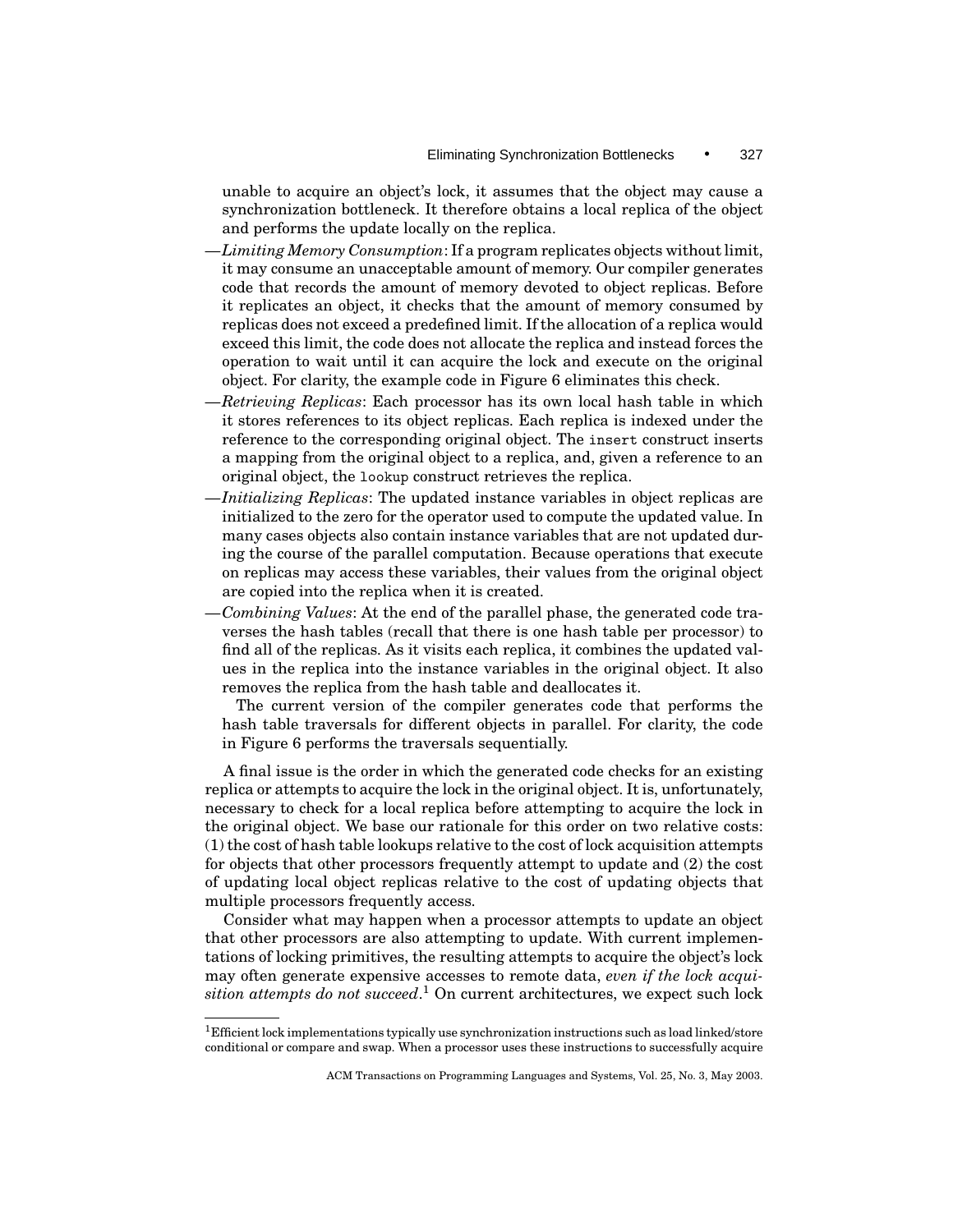```
class node {
  int value, sum;
  node *left, *right;
  public:
  void visit (int p) {
    sum = sum + p;if (left != NULL)
      left ->visit (value);
    if (right != NULL)right->visit(value);
\};
```
Fig. 7. Sequential graph traversal.

acquisition attempts to take significantly longer than looking up a value in a locally available hash table. And even if a processor does acquire the lock and perform the update, it may often be the case that another processor performed the previous update. In this case, the update itself may generate additional accesses to remote data. In fact, the performance of early versions of the generated code that first attempted to acquire the lock, then checked for a local replica suffered from these two effects.

# 2.7 A Graph Traversal Example

The preceding accumulator example illustrates the interaction between lock coarsening and adaptive replication. We next present an example that illustrates the application of adaptive replication to a more complex graph traversal computation.

The program in Figure 7 implements a sequential graph traversal. The visit operation traverses a single node. It first adds the parameter p into the running sum stored in the sum instance variable, then recursively invokes the operations required to complete the traversal. The way to parallelize this computation is to execute the two recursive invocations of the visit operation in parallel. Our compiler is able to use commutativity analysis to statically detect this source of concurrency [Rinard and Diniz 1997].

Figure 8 presents the code that the compiler generates when it does not use adaptive replication. The transitions from sequential to parallel execution and from parallel back to sequential execution take place inside the visit operation. This operation first invokes the parallelVisit operation, then invokes the wait construct, which blocks until all parallel tasks created by the current task or its descendant tasks finish. The parallelVisit operation executes the recursive calls concurrently using the spawn construct, which creates a new task for each operation. A straightforward application of lazy task creation can increase the granularity of the resulting parallel computation [Mohr et al. 1990].

a lock, on most current machines it acquires exclusive access to the cache line in which the state of the lock is stored. When other processors attempt to acquire the lock, they fetch the current version of the cache line from the cache of the processor that most recently acquired the lock. These remote fetches typically take as much as two orders of magnitude longer than fetching a cache line from the local cache.

ACM Transactions on Programming Languages and Systems, Vol. 25, No. 3, May 2003.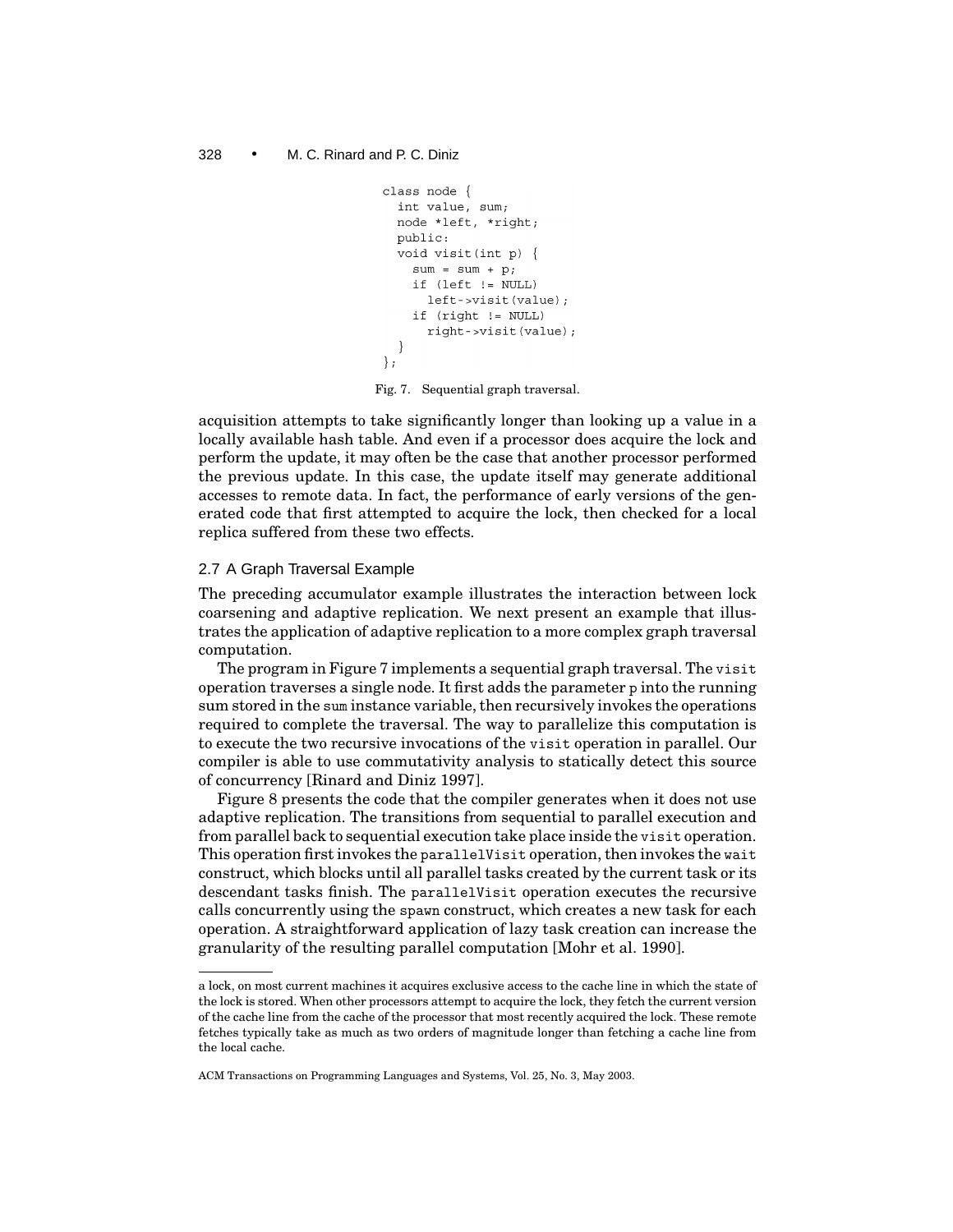```
class node {
  lock 1:int value, sum;
 node *left, *right;
 public:
 void visit (int p) {
    this-parallelVisit(p);
    wait();
  \rightarrowvoid parallelVisit(int p) {
    1.\texttt{acquire}() ;
    sum = sum + p;l. release();
    if (left != NULL)
      spawn left-
>parallelVisit(value);
    if (right != NULL)
      spawn right-
>parallelVisit(value);
  - }
\};
```
Fig. 8. Parallel traversal without adaptive replication.

A problem with the code in Figure 8 is that it may suffer from synchronization bottlenecks if many of the nodes in the graph all refer to the same node. Because all of the updates use an operator (the + operator)<sup>2</sup> that is associative, commutative, and has a zero, it is possible to apply adaptive replication to eliminate these bottlenecks. Figure 9 presents a high level version of the code that the compiler generates when it uses this approach.

This computation illustrates several of the complications associated with applying adaptive replication in the context of general object-based computations. Computations may access an unbounded set of objects whose identities are determined only as the computation executes. It is, in general, not feasible to statically identify which objects will be involved in the computation, which objects will cause synchronization bottlenecks, or even if the computation will suffer from any synchronization bottlenecks at all. We believe that these uncertainties will negate any attempt to statically identify and replicate only those objects that will be potential sources of bottlenecks. We therefore developed an replication approach that adapts to the dynamic characteristics of the application by dynamically detecting bottlenecks and replicating only those objects required to eliminate the bottlenecks.

# 3. REPLICATION ANALYSIS AND CODE GENERATION

To generate code that uses adaptive replication, a compiler contains a *replication analysis algorithm*, which determines when it is legal to replicate objects,

<sup>2</sup>There may be some confusion between the two terms *operator* and *operation*. An operator is a binary function such as + that is used to combine two values. An operation is a piece of code associated with a class that executes on objects of that class. An example of an operation is the visit operation in Figure 7.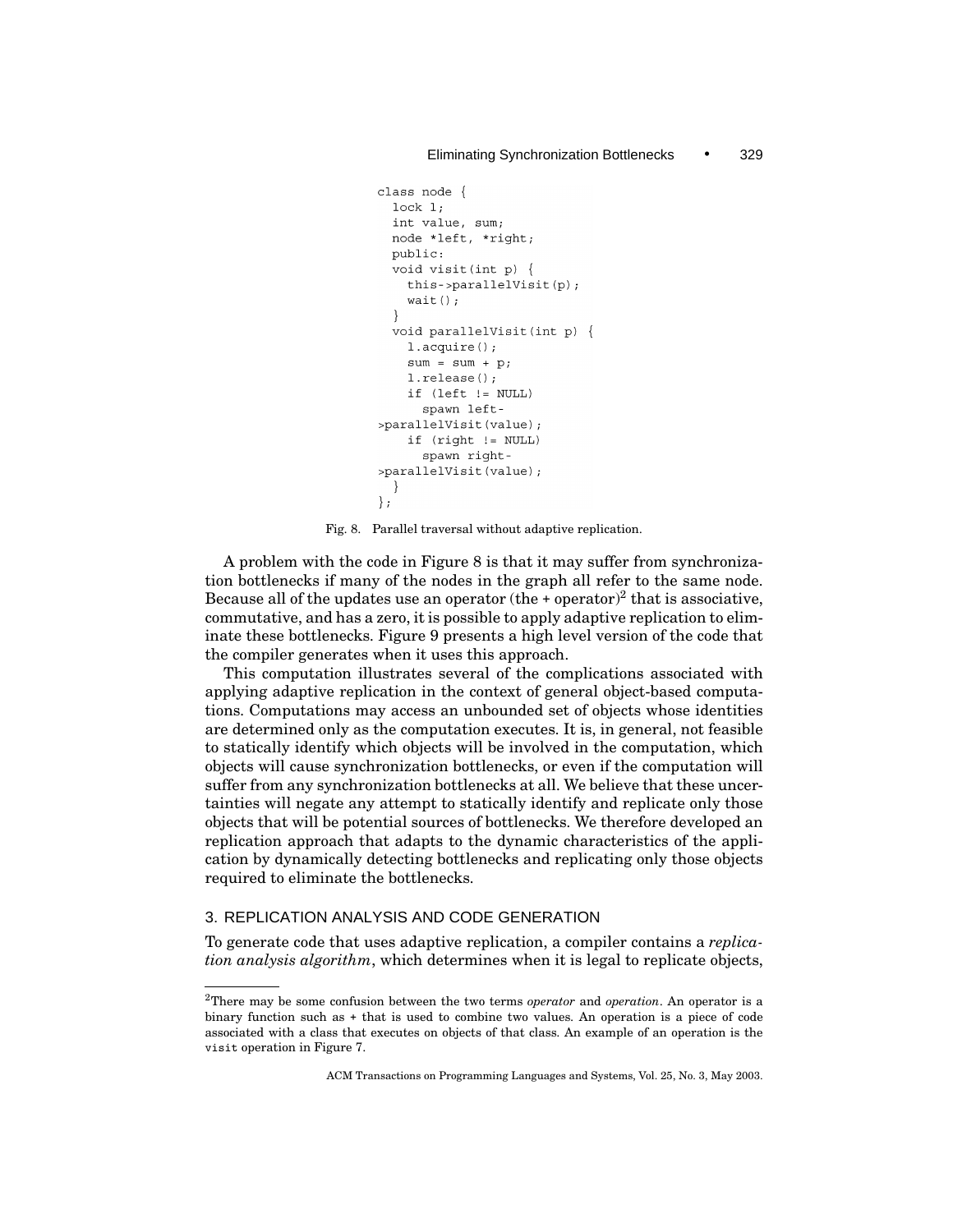```
class node \{lock 1;int value, sum;
  node *left, *right;
  public:
  void visit (int p) {
    this->parallelVisit(p);
    wait();
    combineNodeReplicas();
  \mathcal{E}void parallelVisit(int p) {
    node *replica = lookup(this);if (replied == NULL) {
      if (l.tryAcquire() ) {
        sum = sum + p;1. release\}();
        if (left != NULL)spawn(left->parallel_visit(value));
        if (right != NULL) {
          spawn right->parallel_visit(value);
          return;
        } else replica = this->replicate();
      \rightarrowreplica->replica_visit(p);
    \}void replica_visit(int p) {
      sum = sum + p;if (left != NULL)
        spawn left->parallel_visit(value);
      if (right != NULL)spawn right->parallel_visit(value);
    \{node *replicate() {
      node *replica = new node;
      replica->sum = 0;replica->value = value;replica - \lambda left = left;replica->right = right;insert(this, replica);
      return(replica);
    ₹
    friend void combine_node_replicas();
\};
void combine_node_replicas() {
  for all local hash tables h \{for all pairs <original, replica> in h {
      remove(h, original, replica);
      original->sum += replica->sum;
      delete replica;
    }
  \}\left\{ \right\}Fig. 9. Parallel traversal with adaptive replication.
```
ACM Transactions on Programming Languages and Systems, Vol. 25, No. 3, May 2003.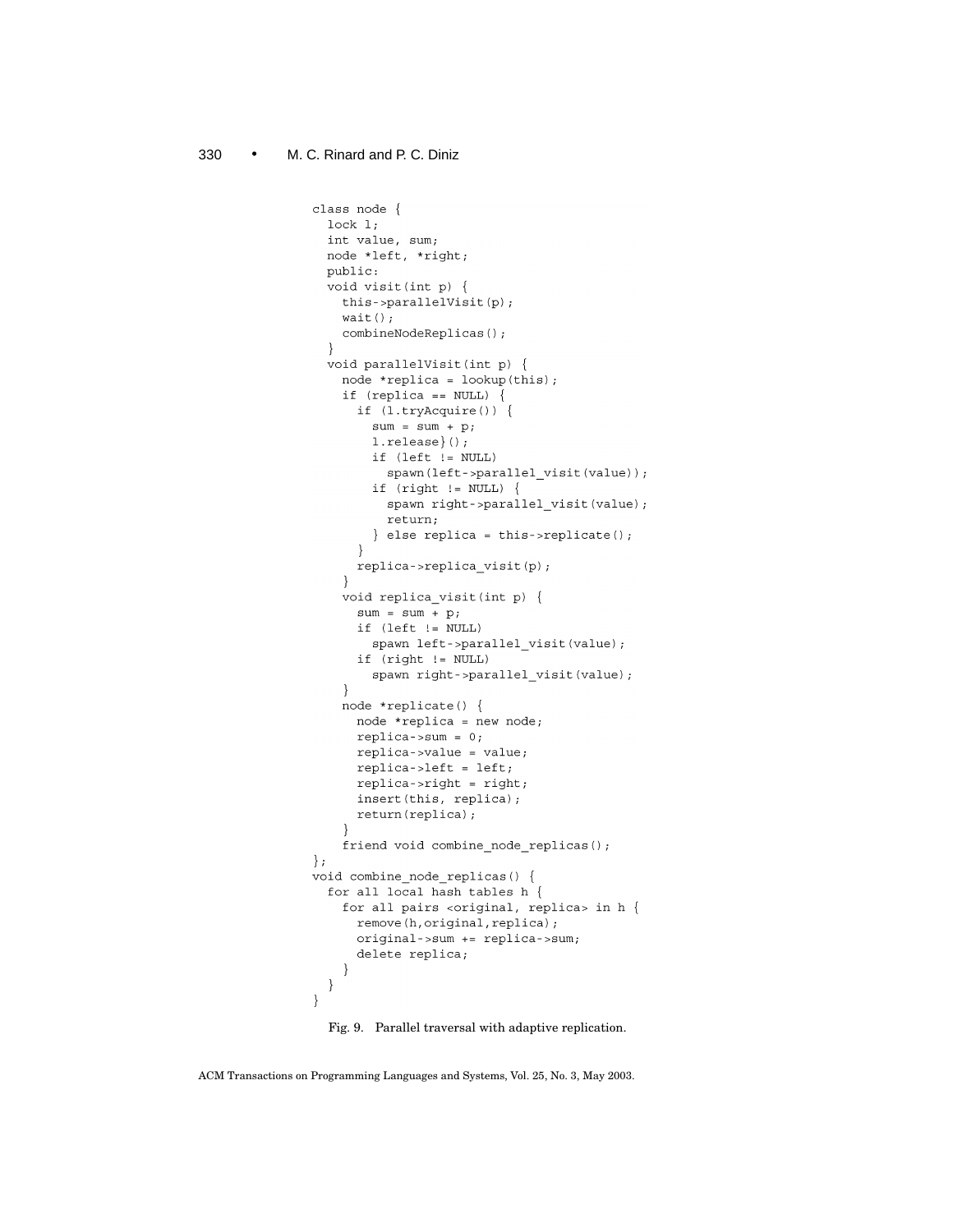and a *code generation algorithm*, which generates code that uses adaptive replication to eliminate synchronization bottlenecks. We have implemented these algorithms in the context of a parallelizing compiler for object-based programs. The compiler uses commutativity analysis as its primary parallelization technique [Rinard and Diniz 1997]. Commutativity analysis is capable of parallelizing computations (such as marked graph traversals and computations that swap the values of instance variables) to which it is illegal to apply adaptive replication. We have therefore decoupled the commutativity analysis and replication analysis algorithms in the compiler. Replication analysis runs only after the commutativity analysis algorithm has successfully parallelized a phase of the computation. Note that the replication analysis cannot simply reuse the results of the commutativity analysis to find replicatable objects (objects that it can replicate without changing the semantics of the program). It is not always possible to replicate an object that is updated in a parallel phase, even if all of the operations on the object commute.

This section presents the replication analysis and code generation algorithms. In practice, we run the replication analysis after the lock coarsening transformation. As mentioned earlier, the synergistic interaction between these two transformations enables this combination to reduce the synchronization and replication overhead without risking the introduction of synchronization bottlenecks.

# 3.1 Notation

We next present some notation that we will use when we present the algorithms. The program defines a set of classes cl  $\in$  CL, a set of instance variables  $v \in V$ , and a set of operations  $op \in OP$ . We assume that no two classes share an instance variable. The program also defines a set of instance variables  $v \in V$ . The function **instanceVariables**(cl) returns the instance variables of the class cl. No two classes share an instance variable—that is, **instanceVariables**(c1<sub>1</sub>) ∩ **instanceVariables**(cl<sub>2</sub>) = Ø if cl<sub>1</sub>  $\neq$  cl<sub>2</sub>.

# 3.2 Program Representation

As part of the parallelization process, the commutativity analysis algorithm produces the set of operations that the parallel phase may invoke and the set of instance variables that the phase may update [Rinard and Diniz 1997]. It determines each of these sets by traversing the call graph of the phase. The set of operations is simply the set of operations in the call graph of the phase; the set of instance variables is simply the union of the sets of instance variables that the invoked operations may update. For each operation, the compiler also produces a set of *update expressions* that represent how the operation updates instance variables and a multiset of *invocation expressions* that represent the multiset of operations that the operation may invoke. There is one update expression for each instance variable that the operation modifies and one invocation expression for each operation invocation site. Except where noted, the update and invocation expressions contain only instance variables and parameters—the algorithm uses symbolic execution to eliminate local variables from the update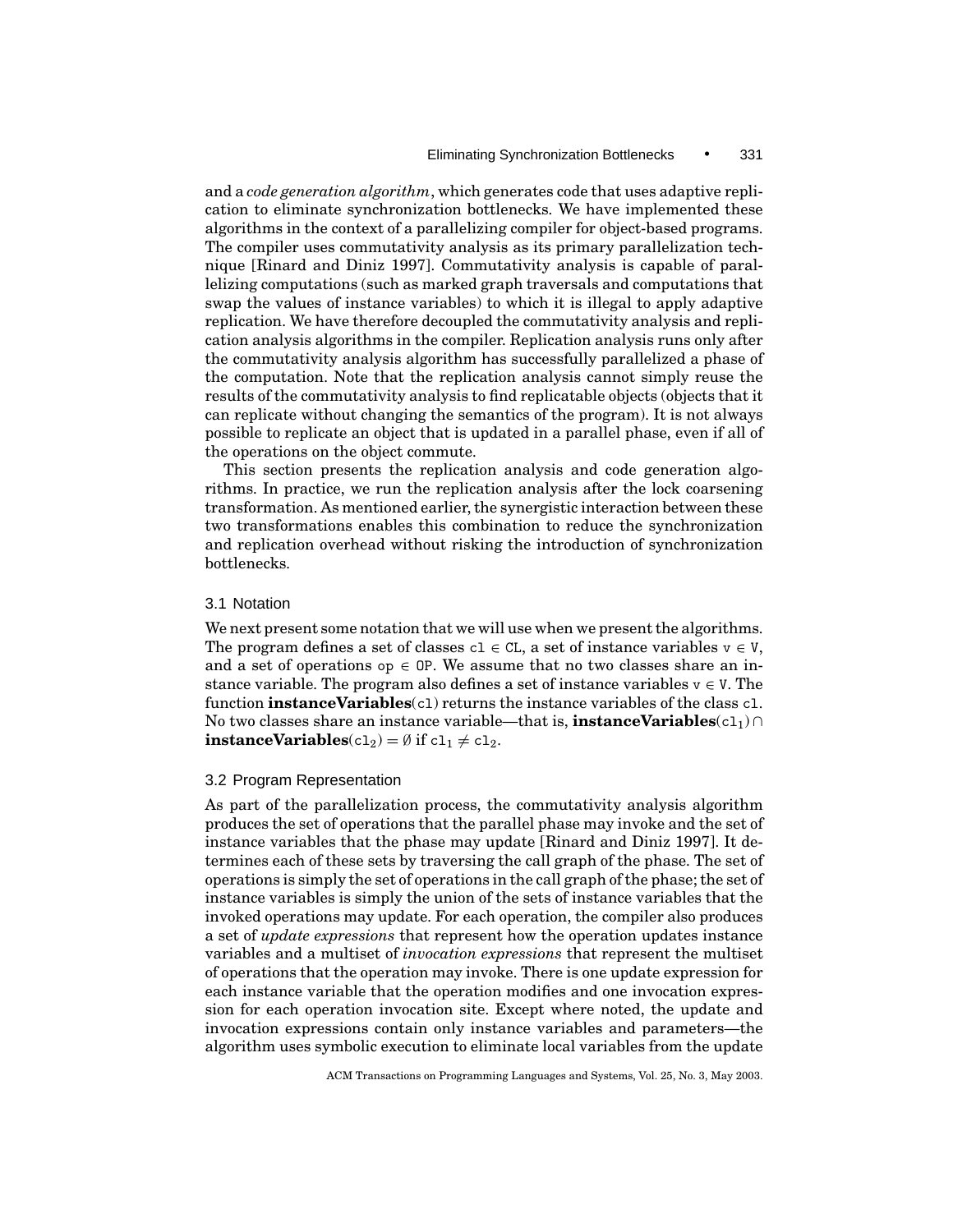and invocation expressions [King 1976; Rinard and Diniz 1997]. The compiler manipulates the following kinds of update expressions:

- $-v=exp$ : An update expression of the form  $v=exp$  represents an update to a scalar instance variable v. The symbolic expression exp denotes the new value of v.
- —v[exp']=exp: An update expression of the form v[exp′]=exp represents an update to the array instance variable v.
- $\text{for}$  (i=exp<sub>1</sub>; i<exp<sub>2</sub>; i+=exp<sub>3</sub>) upd: An update expression of this form represents a loop that repeatedly performs the update upd. In this case, < can be an arbitrary comparison operator and += can be an arbitrary assignment operator. The induction variable i may appear in the symbolic expressions of upd.
- —**if** (exp) upd: An update expression of the form **if** (exp) upd represents an update upd that is executed only if exp is true.

The compiler manipulates the following kinds of invocation expressions:

- $-\exp_0 \to \text{op}(\exp_1, \ldots, \exp_n)$ : An invocation expression  $\exp_0 \to \text{op}(\exp_1, \ldots, \exp_n)$ represents an invocation of the operation op. The symbolic expression  $\exp_0$ denotes the distinguished object on which the operation will operate and the symbolic expressions  $\exp_1, \ldots, \exp_n$  denote the parameters.
- $\text{for}$  (i=exp<sub>1</sub>; i<exp<sub>2</sub>; i+=exp<sub>3</sub>) inv: An invocation expression of this form represents a loop that repeatedly invokes the operation inv. In this case, < can be an arbitrary comparison operator and += can be an arbitrary assignment operator. The induction variable i may appear in the symbolic expressions of inv.
- —**if** (exp) inv: An invocation expression of the form **if** (exp) inv represents an operation inv that is invoked only if exp is true.

For some operations, the compiler may be unable to generate update and invocation expressions that accurately represent the multiset of invoked operations. The commutativity analysis algorithm is unable to parallelize phases that may invoke such operations. Because the replication analysis and code generation algorithms run only after the commutativity analysis algorithm has successfully parallelized a phase, invocation expressions are available for all operations that the parallel phase many invoke.

# 3.3 Replication Conditions

The replication analysis algorithm is based on updates of the form  $v = v \oplus$ exp, where  $\oplus$  is an associative and commutative operator with a zero and exp does not depend on variables that are updated during the parallel phase.<sup>3</sup> We call such updates *replicatable updates*, because if all updates to a given instance variable v are of this form and use the same operator, then the final value of

<sup>&</sup>lt;sup>3</sup>A zero for an operator  $\oplus$  is an element *z* that has the property that  $z \oplus v = v$  for all *v*. Note that the zero may be different for different operators: the zero for addition is 0, but the zero for multiplication is 1.

ACM Transactions on Programming Languages and Systems, Vol. 25, No. 3, May 2003.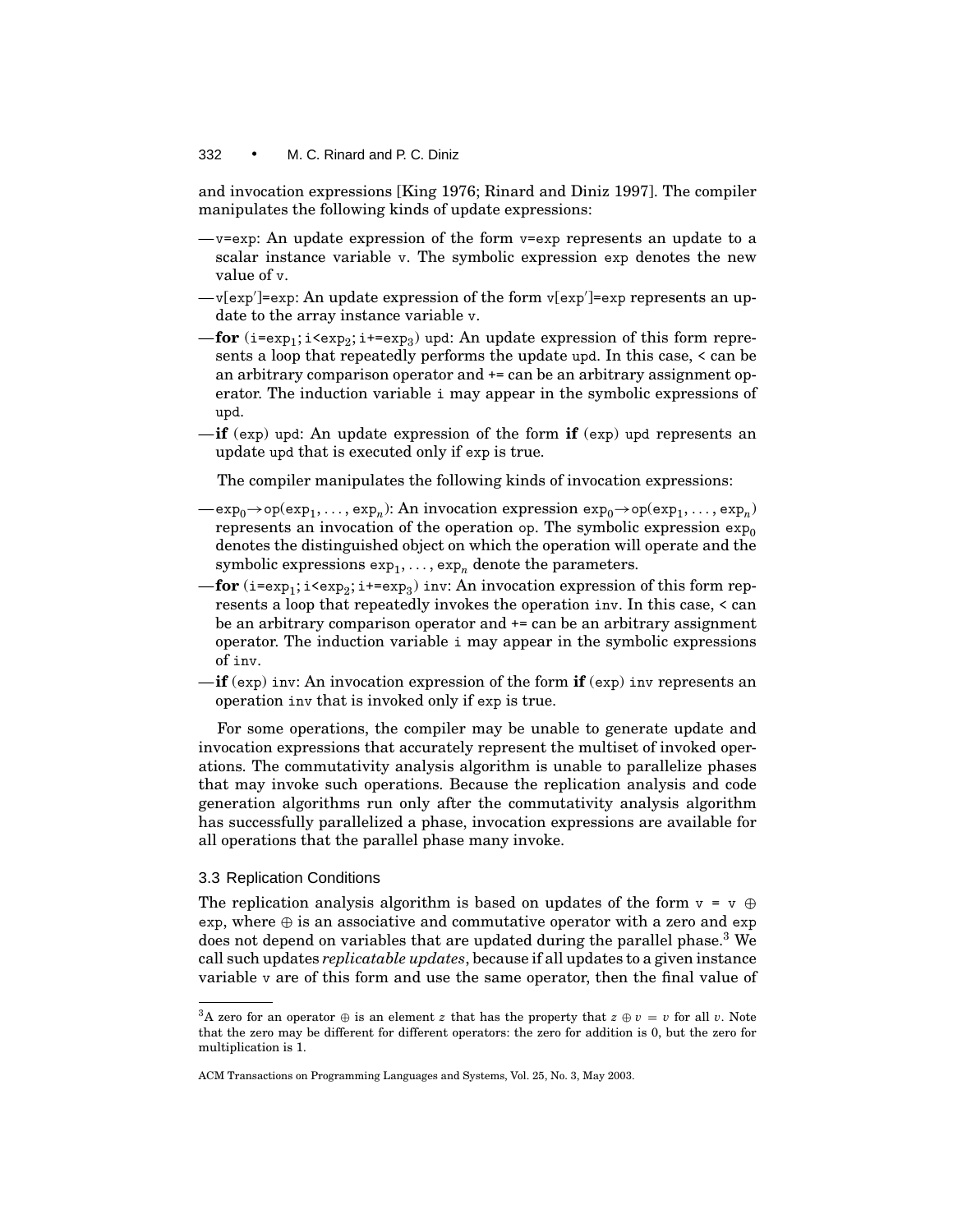v is the same regardless of the order in which the individual contributions (the values of exp in the updates) are accumulated to generate the final result. In particular, accumulating locally computed contributions in local replicas, then combining the replicas at the end of the parallel phase, yields the same final result as sequentially accumulating the contributions into the original object. If all accesses to a variable v take place in replicatable updates to v, and all of the updates use the same operator, we call v a *replicatable variable*.

The replication analysis algorithm builds on the concept of replicatable variables as follows. In the transformed program, updates to replicated objects take place at the granularity of operations in the original program. For the generated program to produce the correct result, all operations that execute on replicated objects may update only replicatable variables. To determine if it is legal for an operation to execute on a replicated object, the analysis algorithm checks that the operation satisfies two conditions. The first condition is that the operation updates only replicatable variables. The second condition is that if the operation may invoke (either directly or indirectly) another operation with a replica as the distinguished object that the operation may update, then the invoked operation updates only replicatable variables.<sup>4</sup> If an operation satisfies these two conditions, we call the operation a *replicatable operation*. It is always legal to invoke a replicatable operation on a replica.

# 3.4 The Replication Analysis Algorithm

Figure 10 presents the replication analysis algorithm. The presented algorithm is simplified in the sense that it assumes that there is exactly one commutative, associative operator  $oplus$  with a zero.

The algorithm takes as parameters the set of invoked operations in the parallel phase, the set of updated variables, a function **updates**(op), which returns the set of update expressions that represent the updates that the operation op performs, and a function **invocations**(op), which returns the multiset of invocation expressions that represent the multiset of operations that the operation op invokes. There is also an auxiliary function called **variables**; **variables**(exp) returns the set of variables in the symbolic expression exp, **variables**(upd) returns the set of free variables in the update expression upd, and **variables**(inv) returns the set of free variables in the invocation expression inv. <sup>5</sup> The algorithm produces a set of instance variables that may be replicated and a set of operations that may execute on replicated versions of objects.

The algorithm first identifies the set of replicatable variables. It performs this computation by scanning all of the instance variable updates, eliminating

<sup>4</sup>The restrictions on replicatable variables and replicatable operations ensure that references to replicated objects are never stored in application data—they are stored only in the hash table that the generated program uses to look up replicas. The only way for one operation executing on a replicated object to invoke another operation on a replicated object is to use the this keyword at the operation invocation site. Any other expression used to identify the distinguished object of an invoked operation will never evaluate to a replica.

<sup>5</sup>The free variables of an update or invocation expression include all variables in the expression except the induction variables in expressions that represent for loops. In particular, the free variables in an update expression include the updated variable.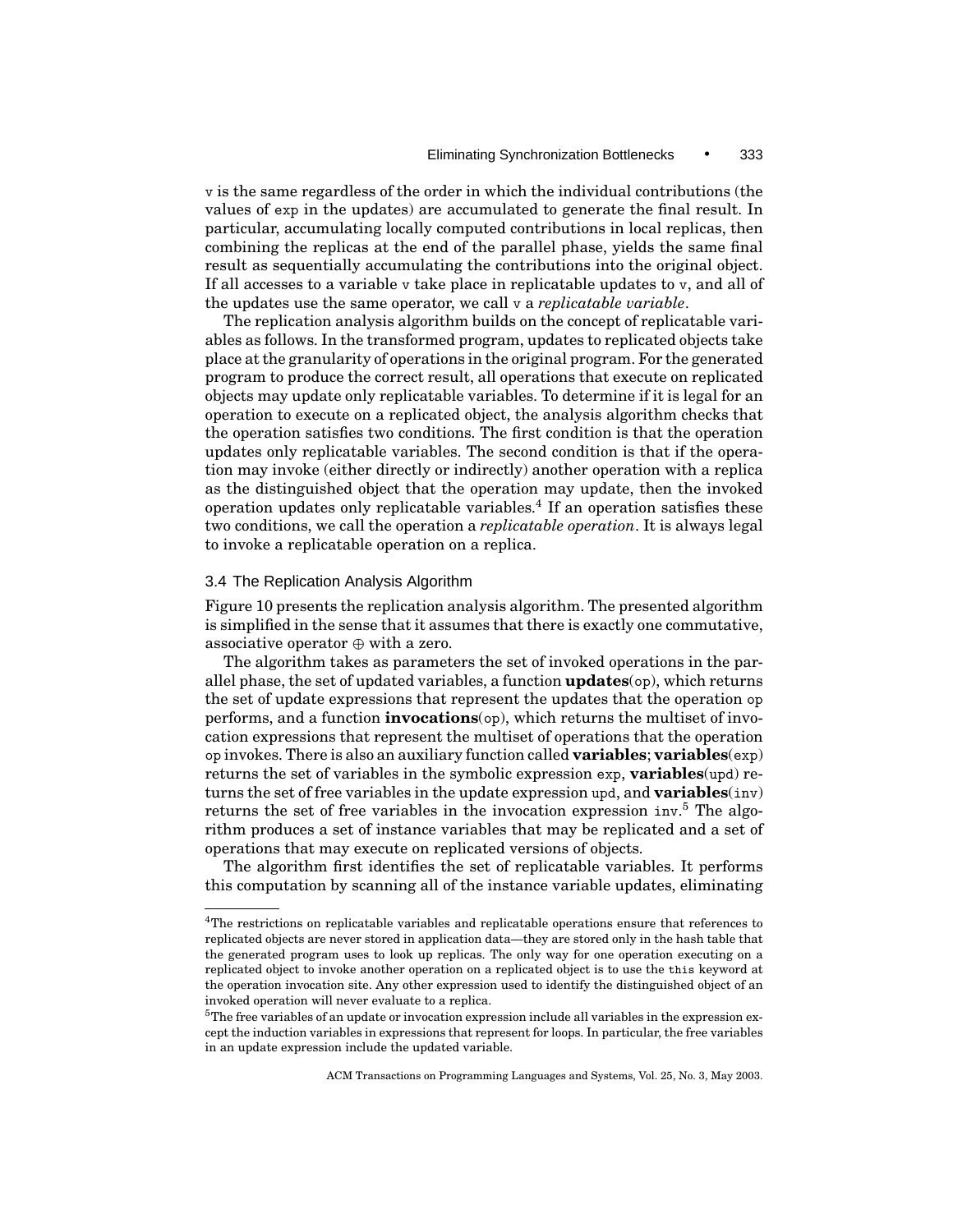```
replicationAnalysis(invokedOperations, updatedVariables, updates, invocations)
  // Compute replicatable variables
  replicatable Variables = updatedVariables;for all op \in invokedOperations
     for all u \in \text{update}(\text{op})if (not isReplicatableUpdate(u, updatedVariables))
          replicatableVariables = replicatableVariables - variables(u);
     for all i \in invocations(op)
       replicatableVariables = replicatableVariables - variables(i);
  // Compute replicatable operations
  replicatableOperations = {op \in invokedOperations.
                                   \forall u \in \text{update}(\text{op}).\text{updatedVariable}(u) \in \text{replicatableVariables}\}do
     s = \{ op \in replicatableOperations. \exists i \in invocations (op).(i is of the form this.op(exp_1, ..., exp_n) or
           i is of the form if (\exp)this.op(\exp_1, \ldots, \exp_n) or
           is of the form for (i = exp_1; i < exp_2; i += exp_3) this op(exp_1, ..., exp_n) and
           operation(i) \notin replicableOperations\}replicatableOperations = replicatableOperations - s
  while (s \neq \emptyset)return (replicatableVariables, replicatableOperations);
isReplicatableUpdate(u, updatedVariables)
  if (u is of the form v = v \oplus exp and variables(exp) \cap updated Variables = \emptyset)
     return true;
  if (u is of the form v[exp'] = v[exp'] \oplus exp and
     (\textbf{variables}(\texttt{exp}) \cup \texttt{variables}(\texttt{exp}')) \cap \texttt{updatedVariables} = \emptyset)return true:
  if (u is of the form if (exp) upd and variables(exp) \cap updated Variables = \emptyset)
    return isReplicatableUpdate(upd, updatedVariables);
  if (u is of the form for (i = exp_1; i < exp_2; i += exp_3) upd
     and \forall_1 < j < j variables (\exp_j) \cap updated Variables = \emptyset)
     return isReplicatableUpdate(upd, updatedVariables);
  return false;
update dVariable(u)if ( {\tt u} is of the form {\tt v}={\tt exp} ) return {\tt v};if (u is of the form v[exp'] = exp) return v;
  if (u is of the form if (exp) upd )return updatedVariable(upd);
  \text{if }(\mathtt{u} \text{ is of the form } \mathtt{for}\ (\mathtt{i} = \mathtt{exp}_1; \mathtt{i} < \mathtt{exp}_2; \mathtt{i} += \mathtt{exp}_3)\ \mathtt{upd})\\return updatedVariable(upd);
```


variables with updates that are not replicatable updates. The algorithm next scans the set of operations to identify the set of replicatable operations. For each operation, it tests if all of the operation's updates update replicatable variables and if the operation never invokes a nonreplicatable operation on a replica. If the operation passes both of these tests, it is classified as a replicatable operation.

The algorithm generalizes in a straightforward way to handle computations that contain multiple commutative and associative operators as follows. The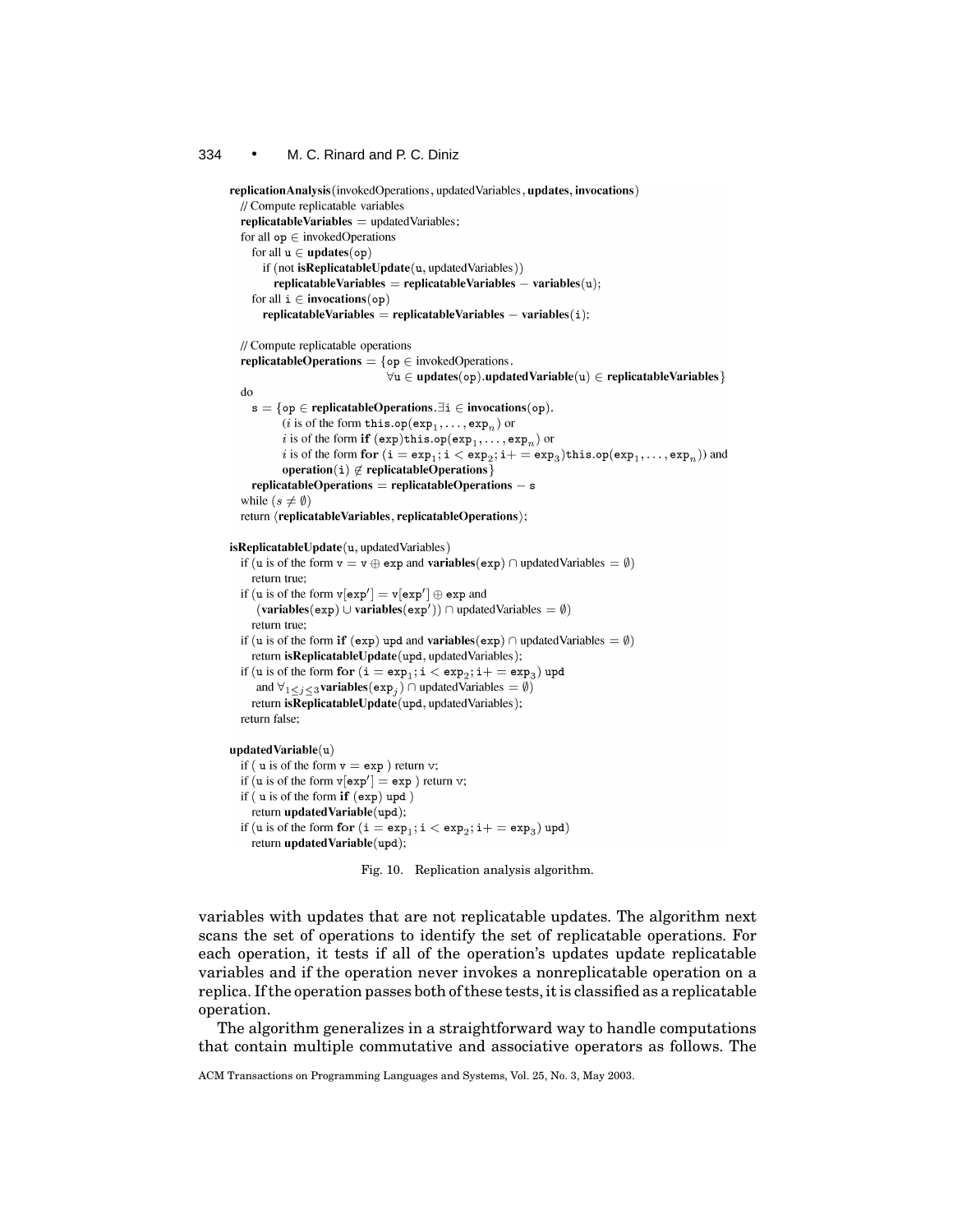**isReplicatableUpdate** function accepts, as replicatable, updates performed using any of these operators. For each potentially replicatable variable, the algorithm records all of the operators used to update the variable. The algorithm has a notion of compatible operators; two operators are compatible if updates using these operators commute, reassociate, and have the same zero. For example,  $+$  and  $-$  are compatible operators, while  $+$  and  $/$  are not compatible. If all of the operators used to update a given variable are compatible, the variable is replicatable; otherwise, it is not replicatable. The part of the algorithm that deals with replicatable operations is unchanged. The version implemented in our prototype compiler can apply adaptive replication to computations that contain multiple commutative, associative operators with a zero.

Conceptually, the analysis divides the set of update expressions into equivalence classes, then checks that all update expressions in the same equivalence class use compatible operators. Any partition into equivalence classes is sound as long as any two update expressions that may update the same memory location are in the same equivalence class. Our current algorithm groups update expressions into the same equivalence class based on the names of the instance variables that they update—if two update expressions update the same instance variable, they are in the same equivalence class. It would be possible, however, to use memory disambiguation analyses such as pointer or array index analysis to come up with a finer and more precise partition.

## 3.5 Complexity of the Analysis

For each parallel phase, the replication analysis examines each update and invocation expression from each operation in the parallel phase. The complexity is therefore determined by the complexity of extracting and simplifying the update and invocation expressions. In the worst case, these operations as implemented in our compiler can take time exponential in the size of the expressions in the original program, although we have not observed this behavior in practice. If the update and invocation expressions were to be used only for replication analysis, we believe it would be possible to develop algorithms that do not use algebraic laws to fully simplify the expressions and therefore do not suffer from the possibility of exponential execution time.

In practice, the execution time of the compiler is dominated by the commutativity analysis algorithm, which examines all pairs of operations in each parallel phase. The replication analysis examines each operation once. For all of our benchmark programs, the commutativity analysis algorithm executes in less than two seconds on a Sun Microsystems Ultra I workstation with 64 Mbytes of memory [Rinard and Diniz 1997]. The addition of the replication analysis to this compiler does not significantly increase the compilation time.

## 3.6 The Code Generation Algorithm

The generic code generation algorithm starts with the set of replicatable variables and replicatable operations. It generates two versions of each replicatable operation: the standard version and the replica version.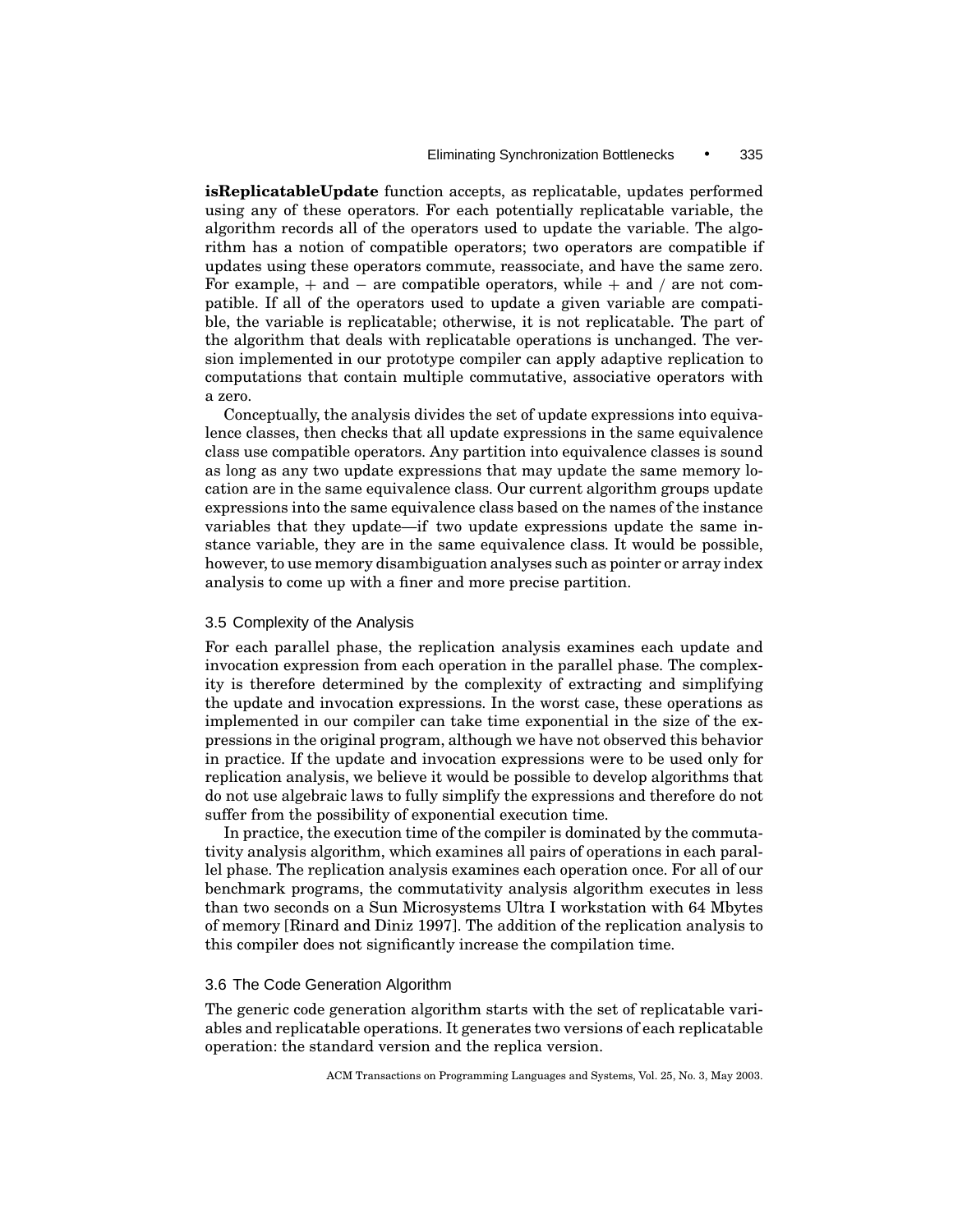The standard version executes on original objects, not replicas. If it may update an object, it first checks to see if a replica has already been created. If so, it invokes the replica version to perform the update on the replica. If not, it uses a tryAcquire construct to attempt to acquire the lock in the object that it will update. If the lock is acquired, the standard version performs the updates as in the original program, then releases the lock and completes its execution by invoking the standard version of each operation that it should invoke. If the lock is not acquired, the standard version invokes the replica creation operation to create a replica. If the replica creation operation returns NULL, it was unable to create a replica because of memory consumption constraints. In this case, the standard version waits until it acquires the lock in the original object, then performs the update on the object. If the replication creation operation successfully created a replica, the standard version invokes the replica version to perform the update on the replica.

The replica version executes on replicas, not original objects. It performs all of its updates to the replica without synchronization. It invokes the standard version of each operation that it should invoke unless (1) the invoked operation will operate on the same object as the replica version, and (2) this object is identified at the call site using the this keyword (which denotes distinguished object that the replica version executes on). In this case, it invokes the replica version of the invoked operation. This invocation strategy reduces the overhead by eliminating the trip through the standard version for sequences of operations on the same replicated object.

The code generation algorithm also produces a replica creation operation. This operation first performs a *memory consumption check*: it checks if allocating a replica would exceed the predefined limit on the amount of memory consumed by replicas. If not, it allocates a replica, initializes all of the replicatable variables in the object to the zero for the operator used to accumulate contributions to the variable, and initializes all of the other instance variables to the values in the original object. It then inserts the replica in the hash table, indexed under the original object, and returns the replica.

If the replica allocation would exceed the predefined limit, the replica creation operation returns NULL. In this case, the standard version waits until it acquires the lock on the original object and performs the operation on that object. In the example in Figure 6, the replicate operation is the replica creation operation. For clarity, we omitted the memory consumption check.

Finally, the code generation algorithm produces a combine function that is invoked at the end of the parallel phase. This function traverses the hash table to find all of the replicas, combines the values in the replicas to generate the correct final values in the original objects, then clears the hash table and deallocates the replicas. We considered several different ways to traverse the hash table. The first sequentially combines all of the values in the hash table. While this approach minimizes the amount of exploited concurrency, in many cases the size of the combination computation is small enough relative to the previous parallel phase to make it a feasible alternative. The second approach assigns different objects to different processors, with each processor combining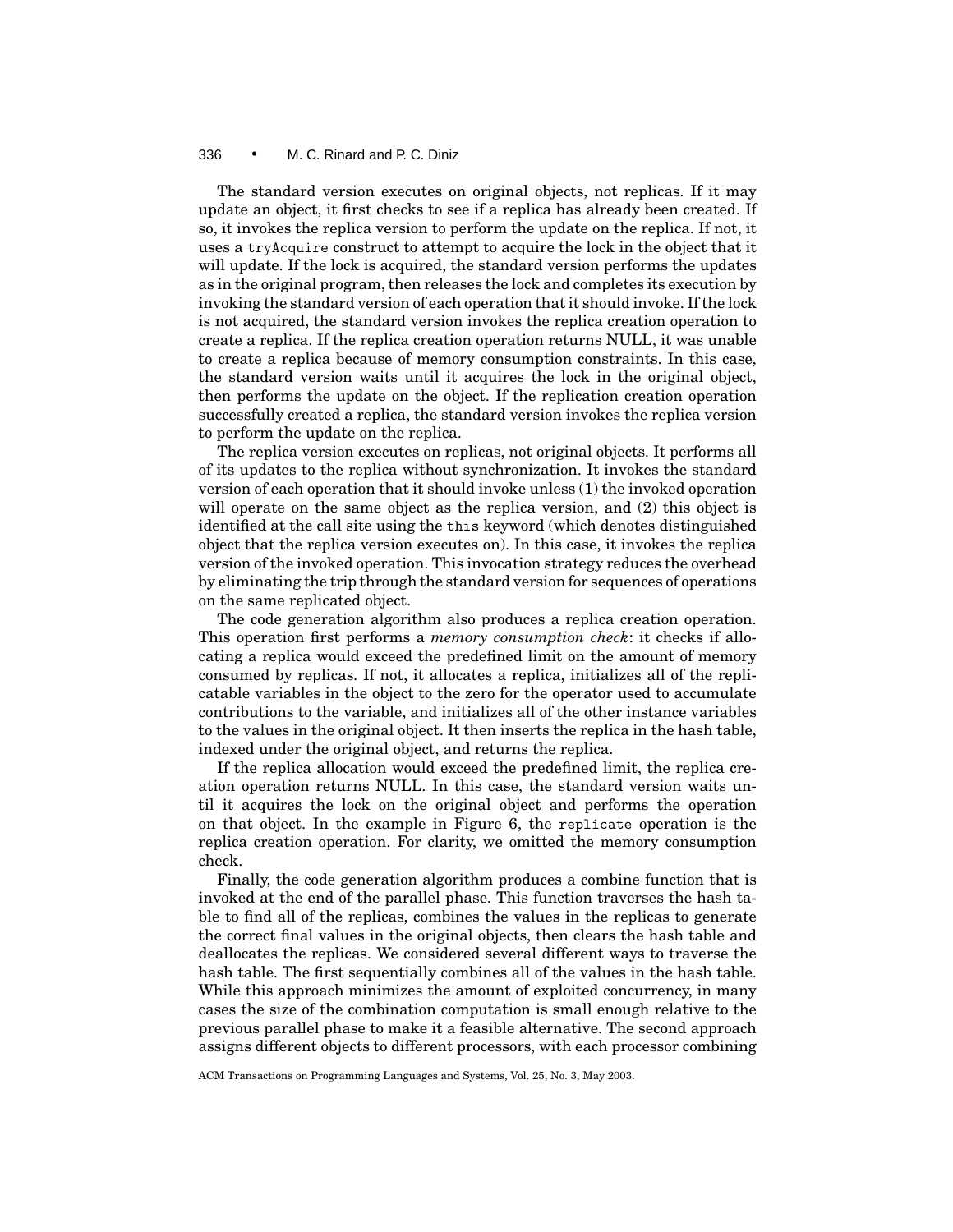the values in all of the replicas of its assigned objects. This is the approach we use in our implemented compiler. It often effectively parallelizes the combination and is simple to implement. The potential drawbacks include memory traffic as the processors fetch the data in remote replicas and the possibility of limited concurrency if the computation replicated few objects. The third alternative would combine the replicas for each object in parallel using some sort of parallel reduction operation. An advantage of this alternative is that it would parallelize the combination even for computations that replicate small numbers of objects. It would also manage the communication of remote replicas more effectively than the other alternatives.

#### 3.7 Interaction with Lock Coarsening

There is a synergistic interaction between lock coarsening and adaptive replication. The lock coarsening transformation reduces the frequency with which the program attempts to acquire locks and look up replicas. The adaptive replication transformation eliminates any synchronization bottlenecks that the lock coarsening transformation may have introduced. Our current compiler first applies the lock coarsening transformation, then the adaptive replication transformation. The result is an efficient program that maximizes the amount of exposed concurrency while minimizing the overhead of acquiring locks and looking up replicas.

#### 3.8 Programs Written in Different Styles

To ensure the legality of the replication transformation, the replication analysis algorithm tests that, within a given phase, all updates to a given replicated piece of data are in fact replicatable updates. The compiler must therefore characterize the shared data that each atomic operation updates and check all updates to each piece of shared data. In general, aliasing can significantly complicate the static characterization of the association between atomic operations and updated data. Our current analysis uses the structure of the object-based approach to simplify these tasks.

In object-based computations, each atomic operation accesses only (1) the instance variables of the object on which the operation executes, (2) local data that is not shared between threads, and (3) data that may be read but not written during the analyzed parallel phase. These restrictions enable the compiler to apply the replication analysis algorithm at the granularity of the instance variables of each object. The absence of aliasing ensures that all updates to each instance variable access that variable directly using its name, instead of performing the access anonymously and indirectly using a pointer to the variable. This restriction allows the compiler to find all accesses to a given instance variable by scanning the program to find all accesses that mention the instance variable's name.

To use adaptive replication with programs written in a different style, the compiler would have to use a different approach to associate updated shared data with atomic operations. For programs that use dynamic allocation and pointers in their full generality, we anticipate that the compiler would have to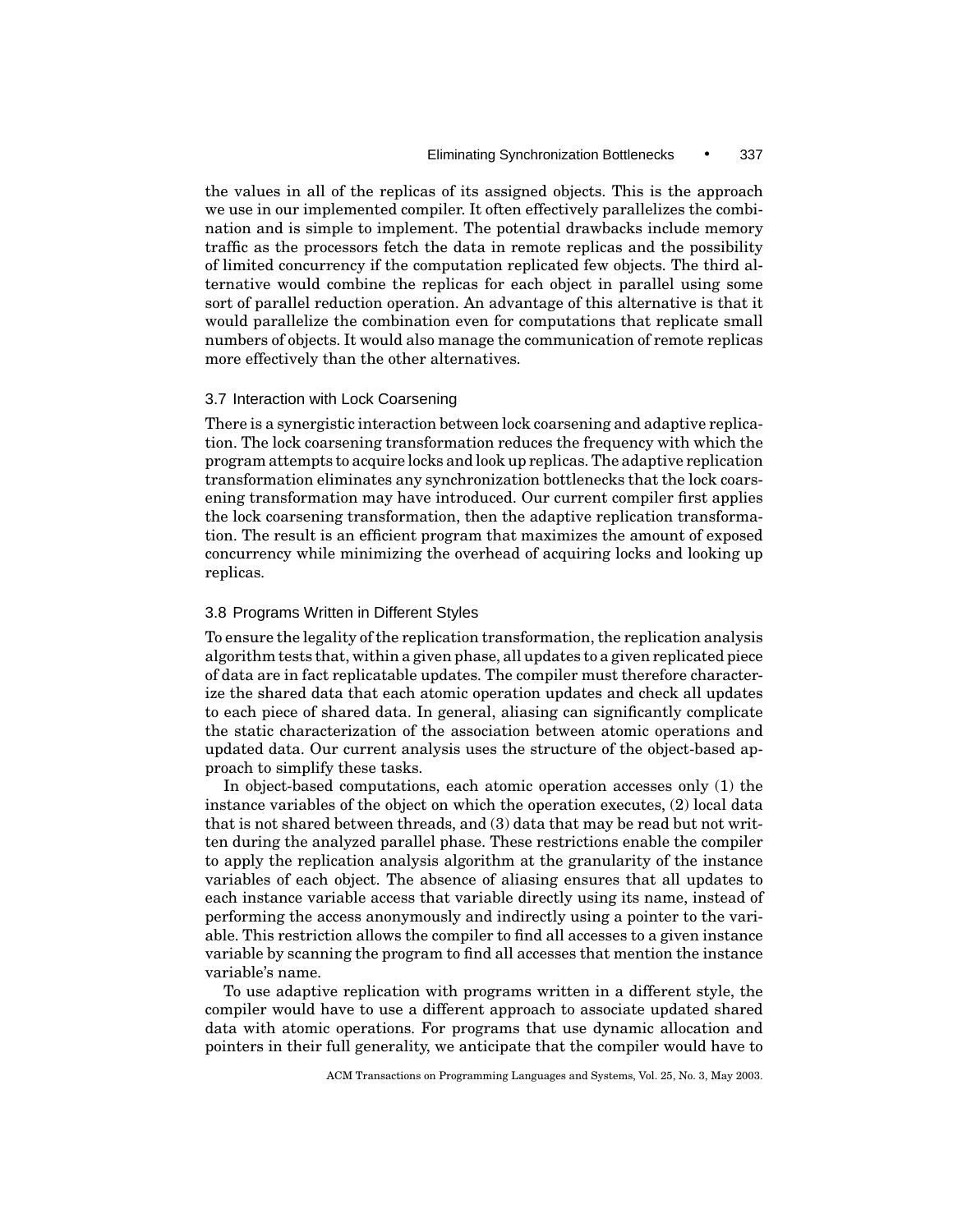use some form of pointer analysis to disambiguate accesses via pointers [Emami et al. 1994; Wilson and Lam 1995; Rugina and Rinard 1999]. For programs without aliasing, the program could simply use the names of the accessed variables to perform the association. We anticipate that this approach would work well for traditional scientific programs that access global variables and statically allocated arrays.

Once the compiler had determined the legality of replication, it would have to decide on a replication granularity. To simplify the code generation algorithm, our current compiler replicates data at the granularity of objects, even though the program may never access some of the instance variables in the replicas. For programs that access statically allocated arrays, the compiler could replicate data either at the granularity of the entire array (potentially wasting space if there is little or no contention for most of the array elements) or at the granularity of individual array elements (increasing the overhead associated with updating each element).

Another issue involves the recognition of sequential and parallel phases. Our current implementation relies on the commutativity analysis algorithm to identify the phases that it has parallelized. The application of adaptive replication to general parallel programs would require an analysis that recognized parallel phases. The difficulty of this task depends on characteristics of the constructs used to express the parallel computation. For structured constructs such as parallel loops and parbegin/parend, a simple control flow analysis would suffice. For more general languages with unstructured forms of multithreading (e.g., Java), the analysis would have to match thread creation and termination constructs to separate the sequential and parallel phases.

# 4. EXPERIMENTAL RESULTS

We next present experimental results that characterize the performance and memory impact of both adaptive replication by itself and the combination of lock coarsening and adaptive replication. We present results for three automatically parallelized applications: Water [Singh et al. 1992], which simulates water molecules in the liquid state, Barnes-Hut [Barnes and Hut 1986], a hierarchical N-body solver, and String [Harris et al. 1990], which builds a velocity model of the geology between two oil wells. Each application performs a complete computation of interest to the scientific computing community. Water consists of approximately 1850 lines of sequential C++ code, Barnes-Hut consists of approximately 1500 lines of sequential C++ code, and String consists of approximately 2050 lines of sequential C++ code.

# 4.1 Application History

We obtained all three applications as part of our previous research on commutativity analysis [Rinard and Diniz 1997]. Our goal was to obtain a set of representative computations that were expressed in object-based form, with the data grouped into objects and the computation expressed as operations on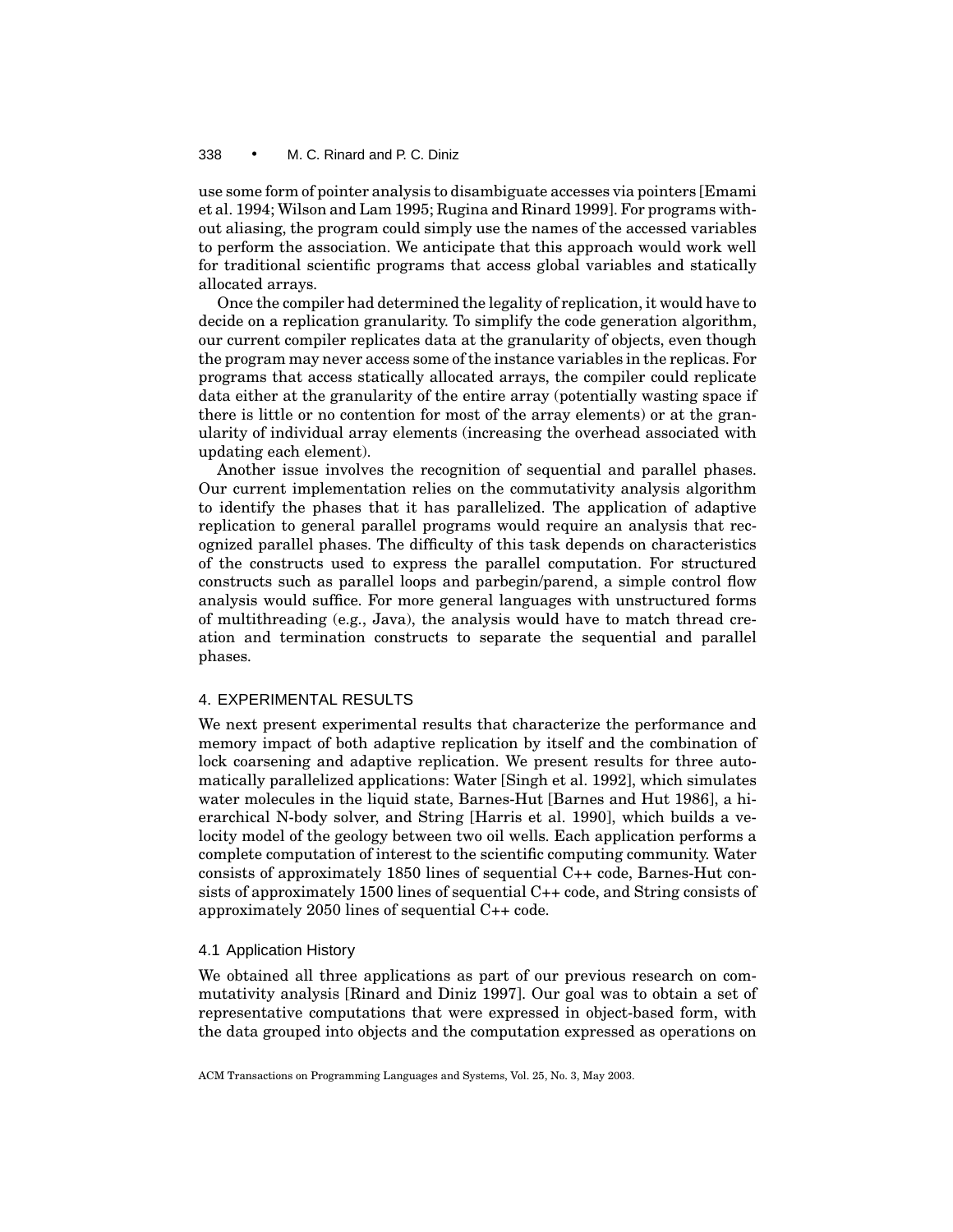these objects. We recoded all of the applications into this form starting with versions written in C. The history of the applications is as follows.

—*Water*: Water computes the energy potential of a set of water molecules in the liquid state. The main data structure is an array of molecule objects. Almost all of the compute time is spent in two  $O(N^2)$  phases, where N is the number of molecules. One phase computes the total force acting on each molecule; the other phase computes the potential energy of the collection of molecules.

The original source of Water is the Perfect Club benchmark MDG, which is written in Fortran [Berry et al. 1989]. Several students at Stanford University translated this benchmark from Fortran to C as part of a class project. We obtained the sequential C++ version by translating this existing sequential C version to C++. As part of this translation process, we identified intuitively appealing groupings of related data into objects and restructured the computation as a sequence of operations on these objects. For example, we developed a class with a three-dimensional vector of values, then used this class as a building block in a variety of higher-level classes such as atom and molecule classes.

As part of the translation process, we converted the  $O(N^2)$  phases to use auxiliary objects tailored for the way each phase accesses data. Before each phase, the computation loads relevant data into an auxiliary object. At the end of the phase, the computation unloads the computed values from the auxiliary object to update the molecule objects. This modification increases the precision of the data usage analysis in our base parallelizing compiler, enabling it to recognize the concurrency in the phase.

—*Barnes-Hut*: Barnes-Hut simulates interactions between a set of bodies. It performs well, in part, because it employs a sophisticated pointer-based data structure: a space subdivision tree that dramatically improves the efficiency of a key phase in the algorithm. The space subdivision tree organizes the data as follows. The bodies are stored at the leaves of the tree; each internal node represents the center of mass of all bodies below that node in the tree. Each iteration of the computation first constructs a new space subdivision tree for the current positions of the bodies. It then computes the center of mass for all of the internal nodes in the new tree. The force computation phase executes next; this phase uses the space subdivision tree to compute the total force acting on each body. The final phase uses the computed forces to update the positions of the bodies.

We obtained sequential C<sub>++</sub> code for this computation by acquiring the explicitly parallel C version from the SPLASH-2 benchmark set [Woo et al. 1995], then removing the parallel constructs to obtain a sequential version written in C. We then translated the sequential C version into sequential C++, obtaining a clean object-based version of the program. Most of the modifications involved the conversion of C structs into C++ objects. We preserved the memory allocation strategy of the C program, which allocated its data structures as a unit in the form of large arrays of structs, then overlaid linked data structures on this array using pointers to individual C structs within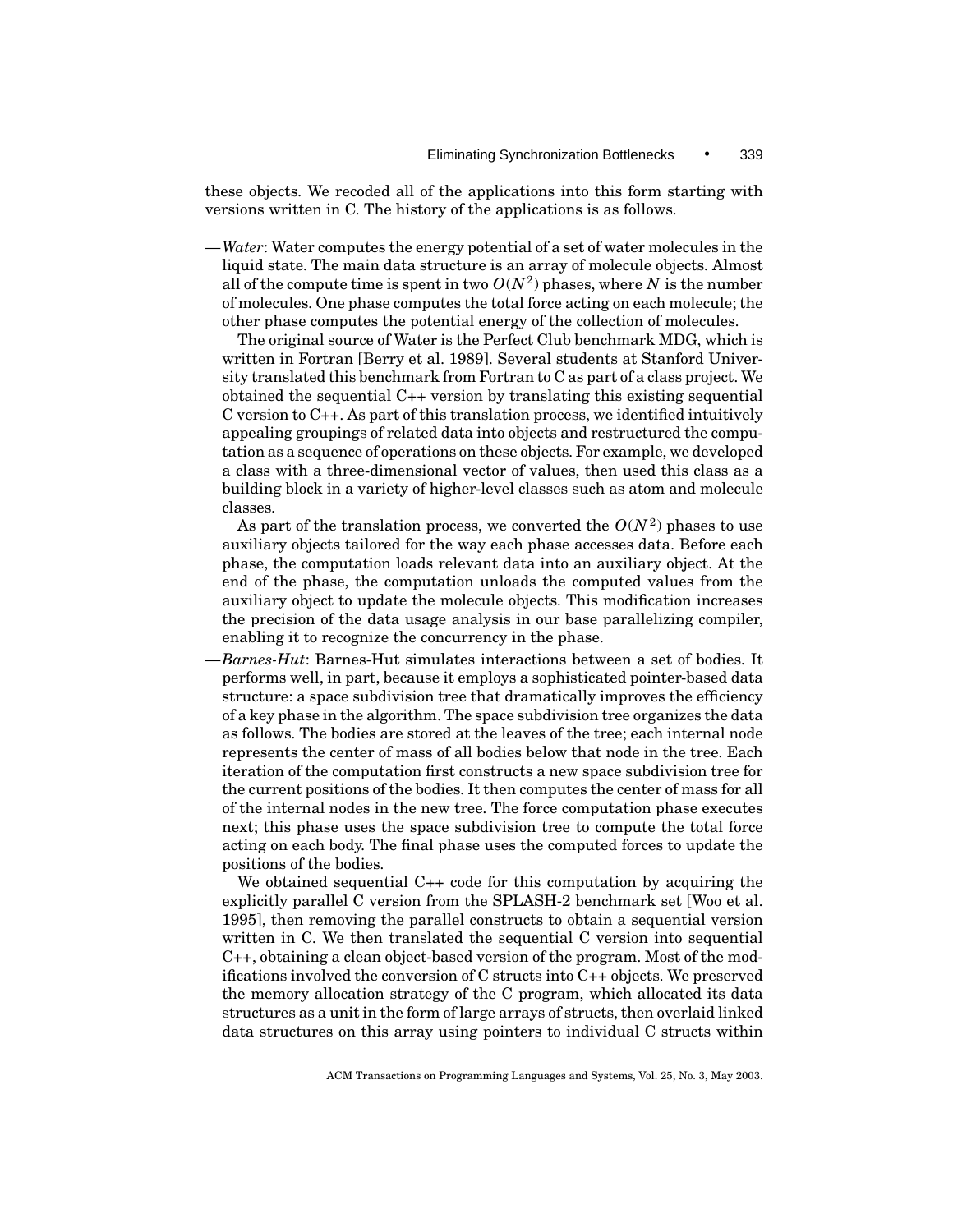the array. The C++ version uses basically the same allocation strategy, but allocates large arrays of objects instead of structs. Once we had encapsulated the key data structures in objects, we restructured the computation to use operations on these objects instead of directly accessing the fields of the objects.

As part of the translation, we eliminated several computations that dealt with parallel execution. For example, the parallel version used costzones partitioning to schedule the force computation phase [Singh 1993]. The sequential version eliminated the costzones code and the associated data structures. We also split a loop in the force computation phase into three loops. This transformation exposed the concurrency in the force computation phase, enabling the compiler to recognize that two of the resulting three loops could execute in parallel. As part of this transformation, we also introduced a new instance variable into the body class. The new variable holds the force acting on the body during the force computation phase.

When we ran the C++ version, we discovered that abstractions introduced during the translation process degraded the sequential performance. We therefore hand optimized the computation by removing abstractions in the performance-critical parts of the code until we had restored the original performance. These optimizations do not affect the parallelization; they simply improve the base performance of the computation.

—*String*: String uses seismic travel-time inversion to construct a twodimensional discrete velocity model of the geology between two oil wells. Each element of the velocity model records how fast sound waves travel through the corresponding part of the geology. The seismic data are collected by firing nondestructive wave sources in one well and recording the waves digitally as they arrive at the other well. The travel times of the waves can be measured from the resulting seismic traces. The application uses the travel-time data to iteratively compute the velocity model. The computationally intensive phase of the application traces rays from one well to the other. The velocity model determines both the simulated path and the simulated travel time of each ray. The computation records the difference between the simulated and the measured travel times and backprojects the difference linearly along the path of the ray. At the end of the phase, the computation uses the backprojected differences to construct an improved velocity model. The process continues for a specified number of iterations. The serial computation stores the velocity model in a one-dimensional array and the backprojected differences in another one-dimensional array. Each element of the difference array stores the running sum of the backprojected differences for the corresponding element of the velocity model.

The first author obtained a version of the String application from researchers in the Stanford Geophysics department [Harris et al. 1990]. This version was written in a combination of Fortran and C, with the majority of the computation written in Fortran and some dynamic memory allocation procedures written in C. As part of the first author's Ph.D. research, this Fortran version was translated first into C, then into Jade, an implicitly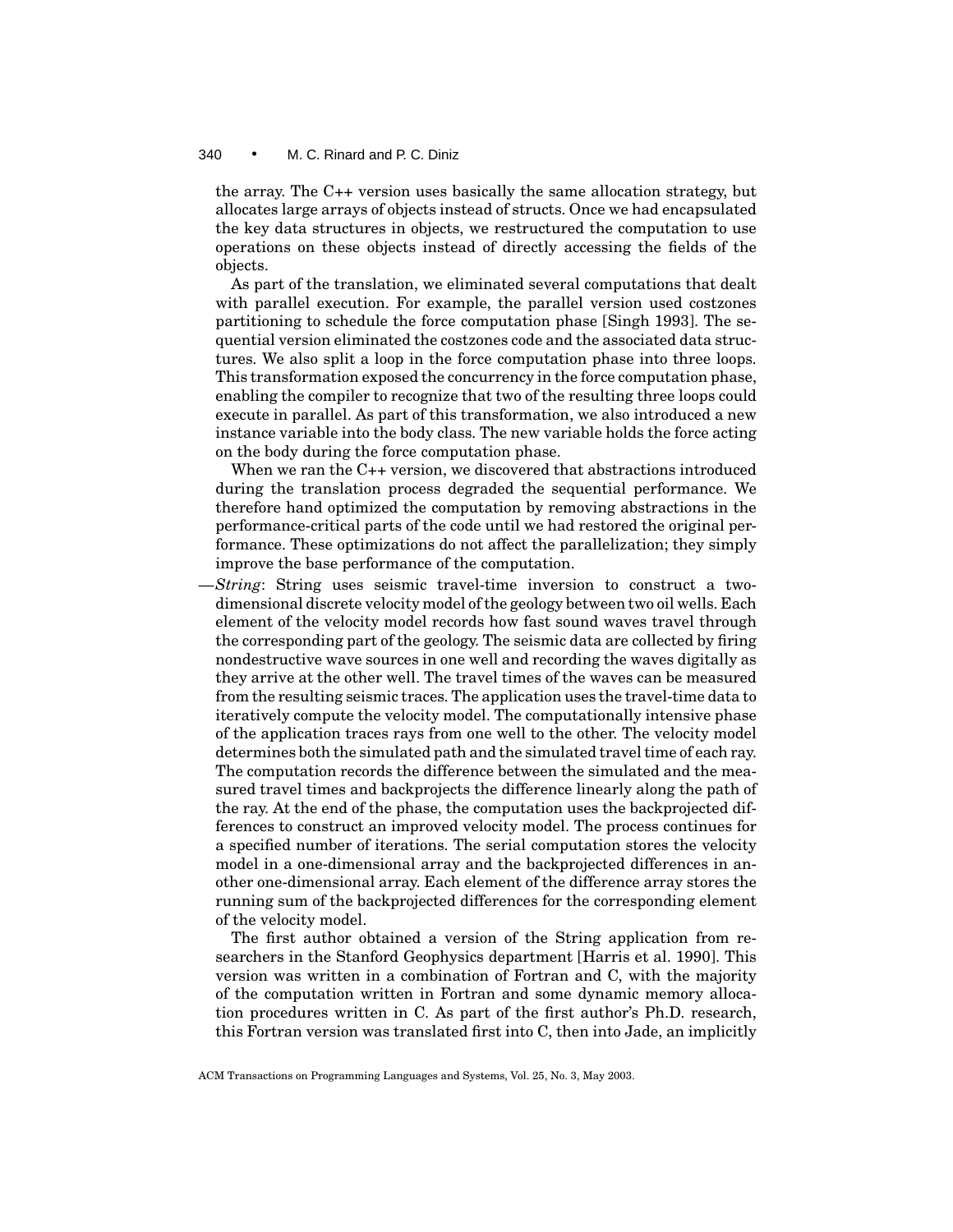parallel extension of C [Rinard and Lam 1998]. We translated the Jade version into C++; the primary modifications involved the encapsulation of the velocity model and backprojected difference arrays into a class that exported operations on the arrays and restructuring the computation to use these operations.

### 4.2 Application Characteristics

All of the applications have access patterns that are difficult to analyze statically. Water uses references to manipulate a statically unbounded number of objects. The contention patterns depend on the precise timing of the executions of the parallel threads, which varies from run to run. Barnes-Hut uses a linked data structure (a space subdivision tree) and even though there is no contention in this application, the compiler would need to use some form of shape analysis [Chase et al. 1990; Ghiya and Hendren 1996; Sagiv et al. 1998] to statically recognize this fact. Unlike Water and Barnes-Hut, String allocates a small number of objects and it would be possible at compile time to determine the precise referencing pattern of the application at the granularity of these objects. But the primary object in this computation contains two large arrays. The computation does not access the elements of these arrays in any statically predictable way, in fact, the access pattern is a function of the input contents of the array and is therefore irregular and determined only as the program runs.

The parallel phases in all of the computations can be viewed as generalized reductions in the sense that all accesses to shared data combine a set of computed contributions. However, the parallel phases typically update multiple dynamically determined locations in multiple dynamically determined objects rather than computing a simple reduction into a single variable or performing a regular parallel prefix operation.

We believe that these applications are reasonably representative of a range of scientific computations written in object-based style, and that the adaptive replication optimization will prove to be useful for other such applications. Its utility for other kinds of multithreaded computations will depend in large part on the characteristics of these computations. We expect the technique to be useful whenever a group of threads computes results that are combined into a shared data structure. Potential situations where this might arise include bookkeeping operations in a multithreaded web server and optimized implementations of atomic operations in multithreaded database systems [Gray and Reuter 1993].

## 4.3 Methodology

We implemented a prototype parallelizing compiler that uses commutativity analysis as its basic analysis approach [Rinard and Diniz 1997]. The compiler includes an automatic lock coarsening algorithm and an automatic replication algorithm [Diniz and Rinard 1998; Rinard and Diniz 1999]. Flags determine the lock coarsening and replication policies that the generated code uses. We used the compiler to generate code with the following replication and lock coarsening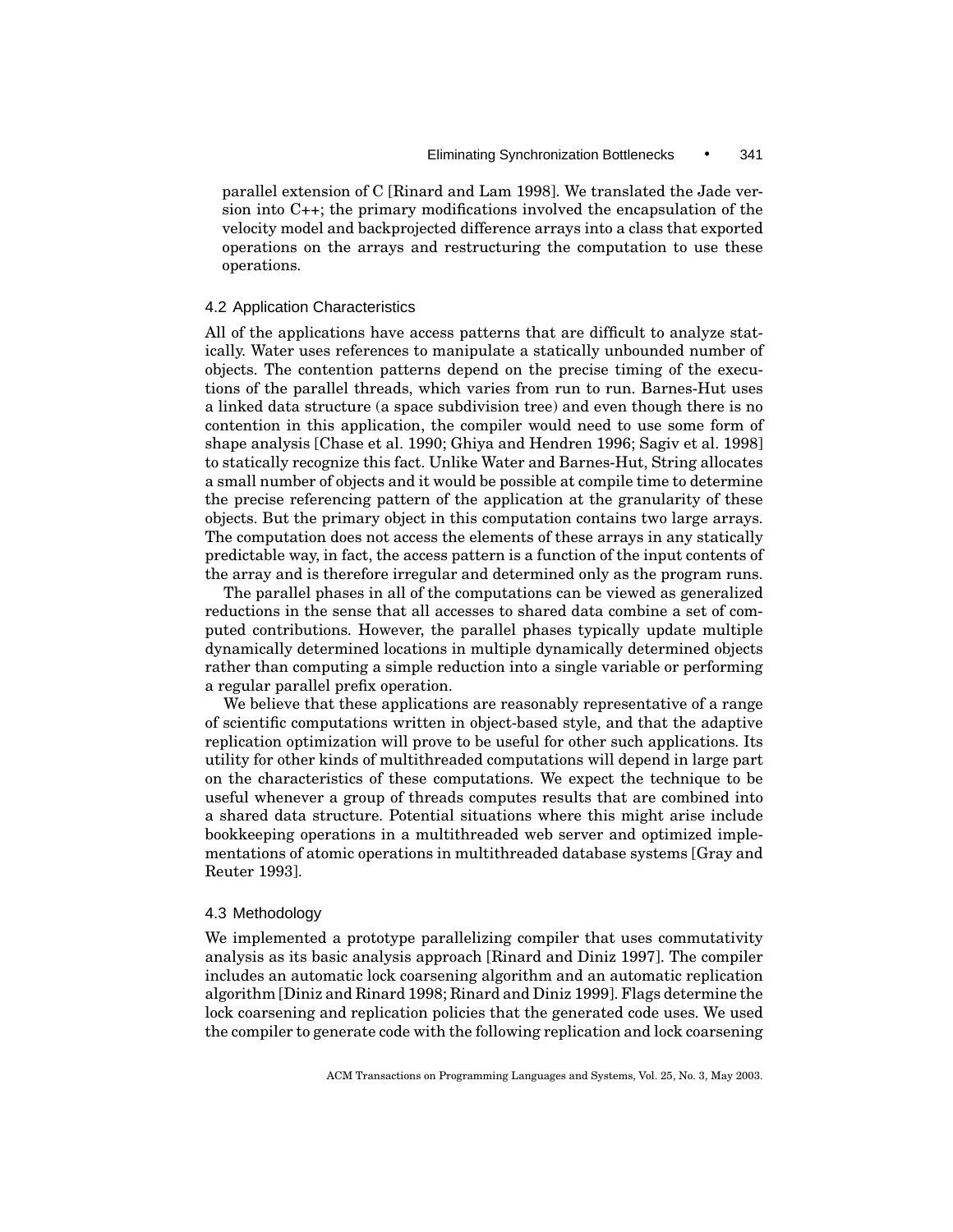|                                     | Processors |       |       |       |       |  |
|-------------------------------------|------------|-------|-------|-------|-------|--|
| $\rm Version$                       |            |       |       | 16    | 24    |  |
| Sequential                          | 164.26     |       |       |       |       |  |
| No Coarsening, No Replication       | 174.65     | 52.43 | 29.80 | 25.62 | 29.25 |  |
| No Coarsening, Adaptive Replication | 184.14     | 50.73 | 26.34 | 14.16 | 10.15 |  |
| No Coarsening, Full Replication     | 197.57     | 51.69 | 27.12 | 14.94 | 10.94 |  |
| Coarsening, No Replication          | 170.66     | 49.63 | 26.27 | 38.57 | 49.56 |  |
| Coarsening, Adaptive Replication    | 169.27     | 46.99 | 24.75 | 13.08 | 9.54  |  |
| Coarsening, Full Replication        | 166.57     | 45.05 | 22.97 | 12.40 | 8.98  |  |

Table I. Execution Times for Water (seconds)

policies:

- —*No Coarsening*: The compiler applies no lock coarsening transformation. There is one lock per object and each operation that accesses an updated object acquires and releases that lock.
- —*Coarsening*: The compiler applies both data lock coarsening and computation lock coarsening at the most aggressive level.
- —*No Replication*: There is no replication of updated objects.
- —*Adaptive Replication*: The generated code uses adaptive replication.
- —*Full Replication*: Whenever possible, the generated code performs updates on local replicas.

We ran the applications with all possible combinations of the lock coarsening and replication policies. The exception is String, for which we did not run the Coarsening and No Replication combination. For this application, this combination completely serializes the execution.

We collected experimental results for the applications running on an SGI Challenge XL multiprocessor with 24 100 MHz R4400 processors and 768 Mbytes of memory running IRIX version 6.2. We compiled the generated parallel programs using version 7.1 of the MipsPro compiler from Silicon Graphics. The generated code uses the most efficient lock implementation available on this platform. The acquire is implemented as an inlined code sequence that uses ll and sc to atomically test and set a value that indicates whether the lock is free or not [Heinrich 1993]. The release simply clears the value.

# 4.4 Water

Table I presents the execution times for Water. In all applications, we report the minimum time from four runs for the one and two processor executions. For all other numbers of processors, we report the minimum time from at least eight runs. Half of the runs have profiling turned on;<sup>6</sup> half have profiling turned off. Table II presents the standard deviations of the execution times for the runs without profiling. Figure 11 presents the speedup curves. The speedup curves plot the running time of the original sequential version of each application divided by the running time of the automatically parallelized version as a function of the number of processors executing the parallel version. The original

<sup>6</sup>This profiler uses program-counter sampling [Graham et al. 1982; Knuth 1971].

ACM Transactions on Programming Languages and Systems, Vol. 25, No. 3, May 2003.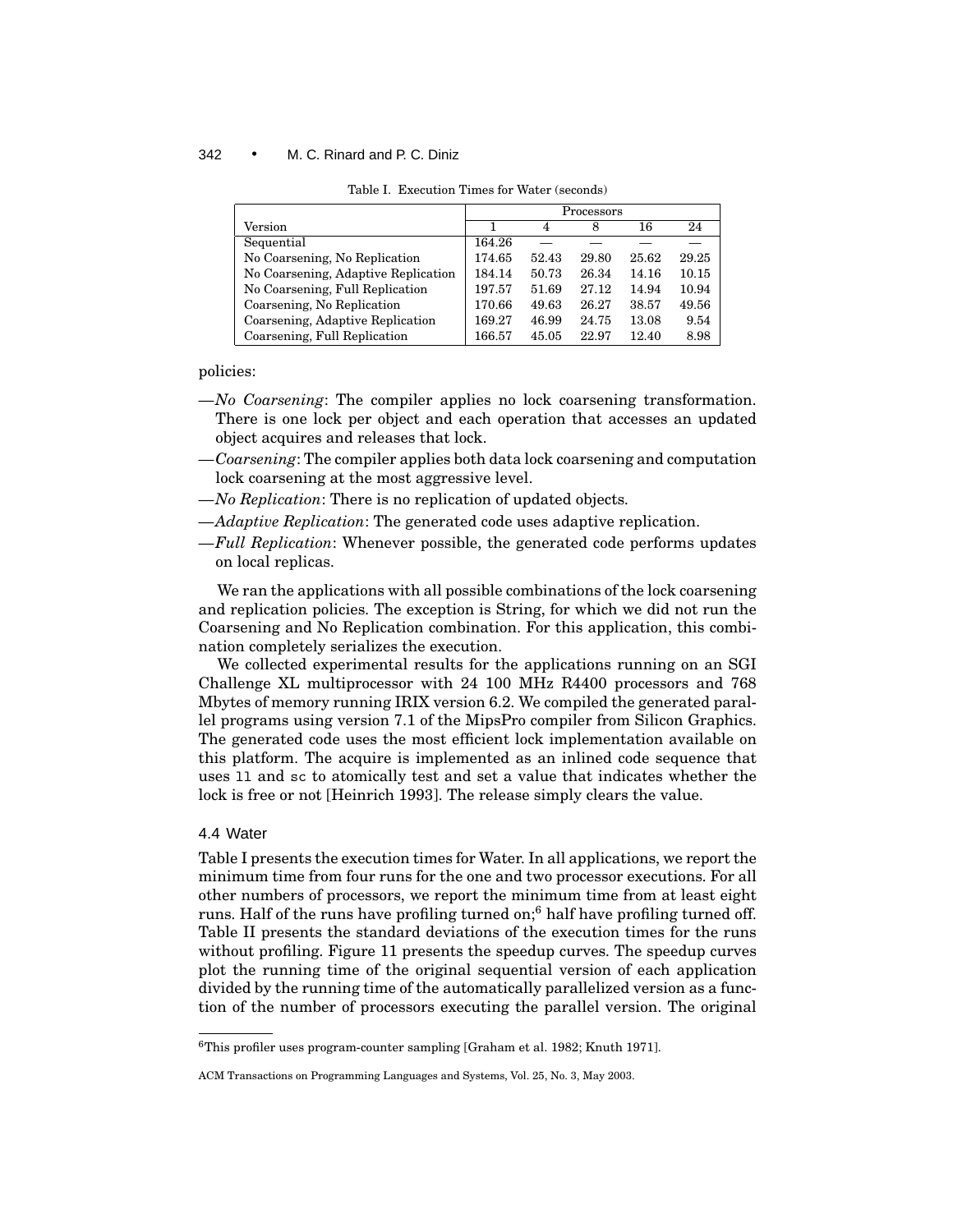#### Eliminating Synchronization Bottlenecks • 343

|                                     | Processors |      |      |      |      |
|-------------------------------------|------------|------|------|------|------|
| Version                             |            |      |      | 16   | 24   |
| Sequential                          | 25.65      |      |      |      |      |
| No Coarsening, No Replication       | 0.12       | 0.29 | 0.64 | 0.05 | 0.89 |
| No Coarsening, Adaptive Replication | 31.04      | 0.55 | 0.07 | 0.14 | 0.20 |
| No Coarsening, Full Replication     | 2.37       | 0.53 | 0.35 | 0.15 | 0.12 |
| Coarsening, No Replication          | 0.13       | 0.44 | 0.50 | 0.99 | 2.87 |
| Coarsening, Adaptive Replication    | 0.41       | 0.64 | 4.21 | 2.08 | 0.78 |
| Coarsening, Full Replication        | 0.14       | 1.94 | 0.30 | 0.08 | 0.18 |

Table II. Standard Deviations of Execution Times for Water (seconds)



sequential version is a standard sequential C++ program that executes with no parallelization or synchronization overhead.

For this application, replication eliminates a key synchronization bottleneck, enabling the application to scale well with the number of processors. Applying the lock coarsening transformation without replication exacerbates the synchronization bottleneck, but the combination of lock coarsening and replication both eliminates the synchronization bottleneck and reduces the synchronization and replication overhead.

We used program counter sampling [Graham et al. 1982; Knuth 1971] to measure how much time each version spends in different parts of the parallel computation. We break the execution time down into the following components:

—*Replication*: Time spent because of replication. This component includes time spent allocating and deallocating replicas, initializing replicas, looking up replicas, and combining the values in replicas back into the original objects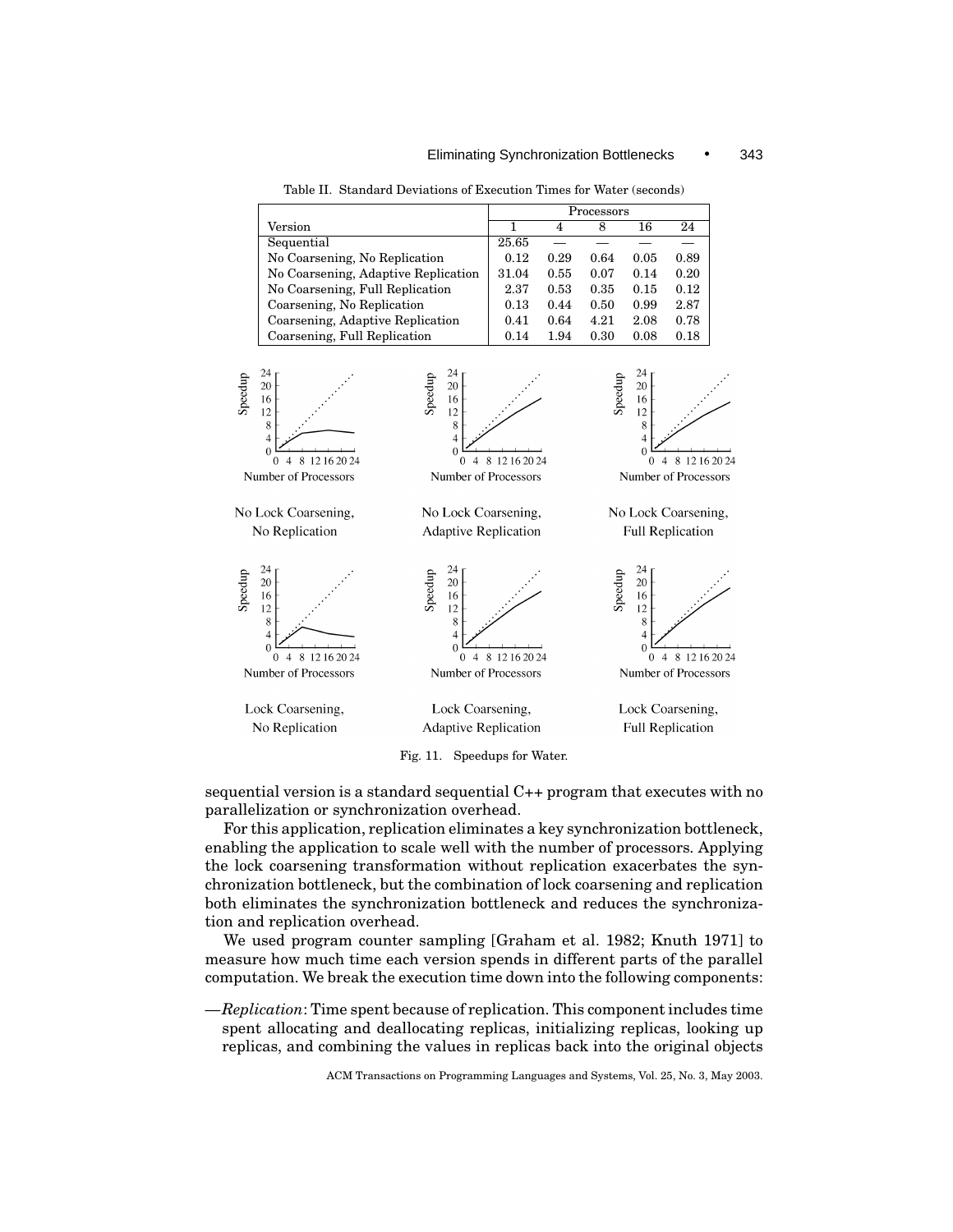

Fig. 12. Time breakdowns for Water (Note change of axis on No Replication versions).

at the end of parallel phases, including the time spent idle waiting for other processors to finish combining replicas.

- —*Synchronization*: Time spent acquiring and releasing locks, including time spent waiting to acquire locks held by other threads. Synchronization bottlenecks show up as a large amount of time spent in this component.
- —*Idle*: Time spent idle. All but one processor is idle during sequential phases of the computation; processors may also be idle during parallel phases if the program has poor load balancing. In all of our applications, idle time during sequential phases accounts for the vast majority of the total idle time.
- —*Compute*: Time spent performing useful computation from the application.

Figure 12 presents the time breakdowns for Water.7 These breakdowns clearly show the synchronization bottleneck in the versions without replication and the elimination of the bottleneck in the versions with replication. Lock coarsening has different effects depending on the presence or absence

 ${\rm ^7}$  For each component, the size of the part of the bar dedicated to that component corresponds to the sum over all processors of the amount of time the processor spends in that component. The total height of the bar divided by the number of processors is therefore the running time of the application on that number of processors.

ACM Transactions on Programming Languages and Systems, Vol. 25, No. 3, May 2003.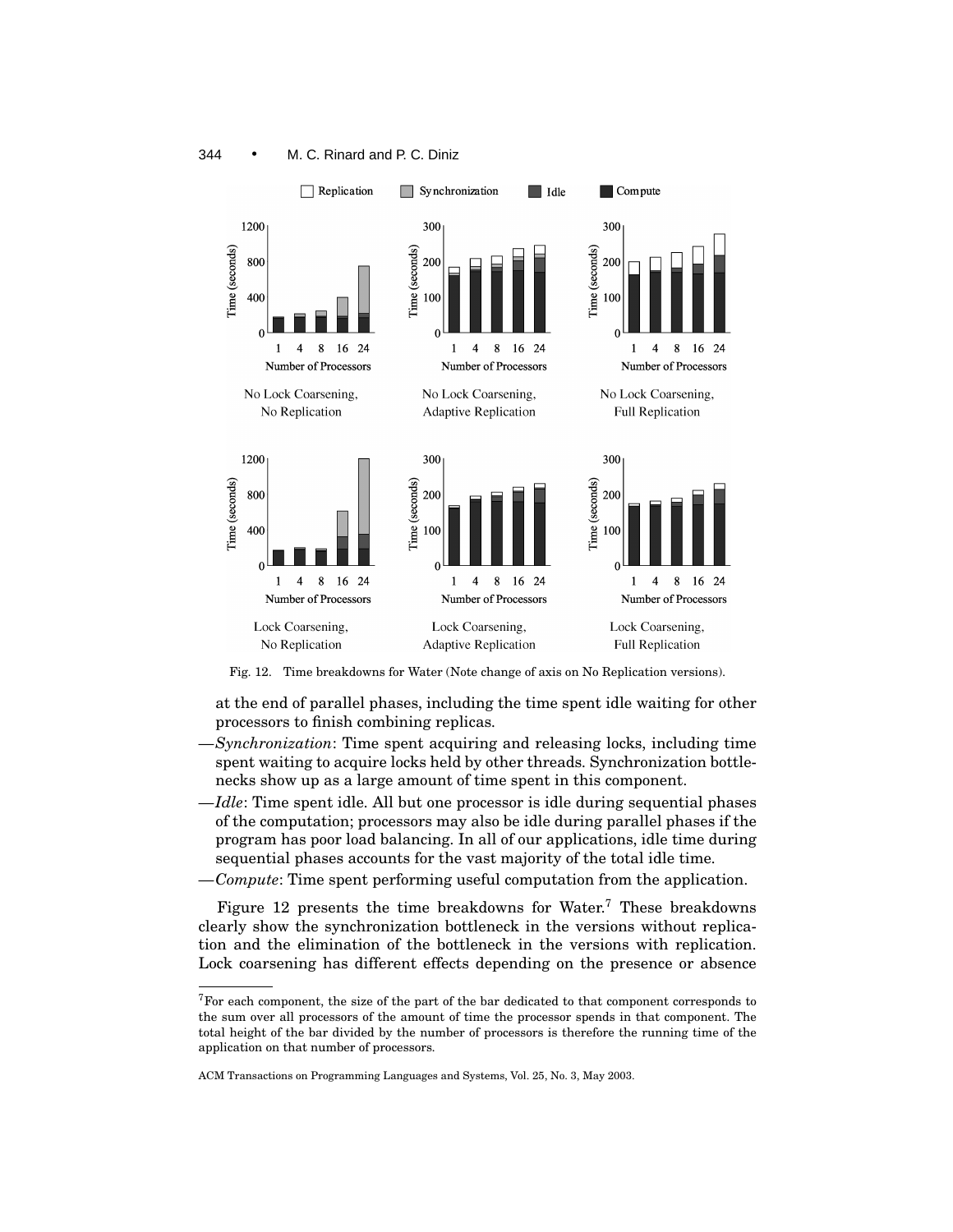

Fig. 13. Peak memory usage for Water.

of adaptive replication. Without replication, lock coarsening makes the synchronization bottleneck worse. With adaptive replication or full replication, it reduces the replication overhead.

Figure 13 presents the *peak memory usage* for Water. The peak memory usage measures the maximum amount of memory allocated to original objects or replicas during the computation. The peak memory usage for the versions without replication does not vary with the number of processors. With adaptive replication, the peak memory usage increases slightly with the number of processors. Lock coarsening slightly increases the amount of replication in the adaptive replication version. We attribute this slight increase to the increase in size of the critical sections. With full replication, the peak memory usage increases significantly with the number of processors.

The combination of lock coarsening and adaptive replication works well for Water. It eliminates the synchronization bottlenecks that degrade the performance of the versions without replication and it reduces the lock and replication overheads of the versions without lock coarsening. The peak memory usage of the adaptive replication versions is significantly less than that of the full replication versions, which indicates that it is possible to eliminate the synchronization bottleneck by replicating only a small amount of data.

We combine the experimental results for Water with an analysis of its behavior to obtain an analytic performance model for this application and applications with similar characteristics. To obtain this model we first subdivide the compute time into the *parallel time* ( the time spent in parallel phases) and the *sequential time* (the time spent in sequential phases). We then characterize the effect of the replication on the performance. For both adaptive replication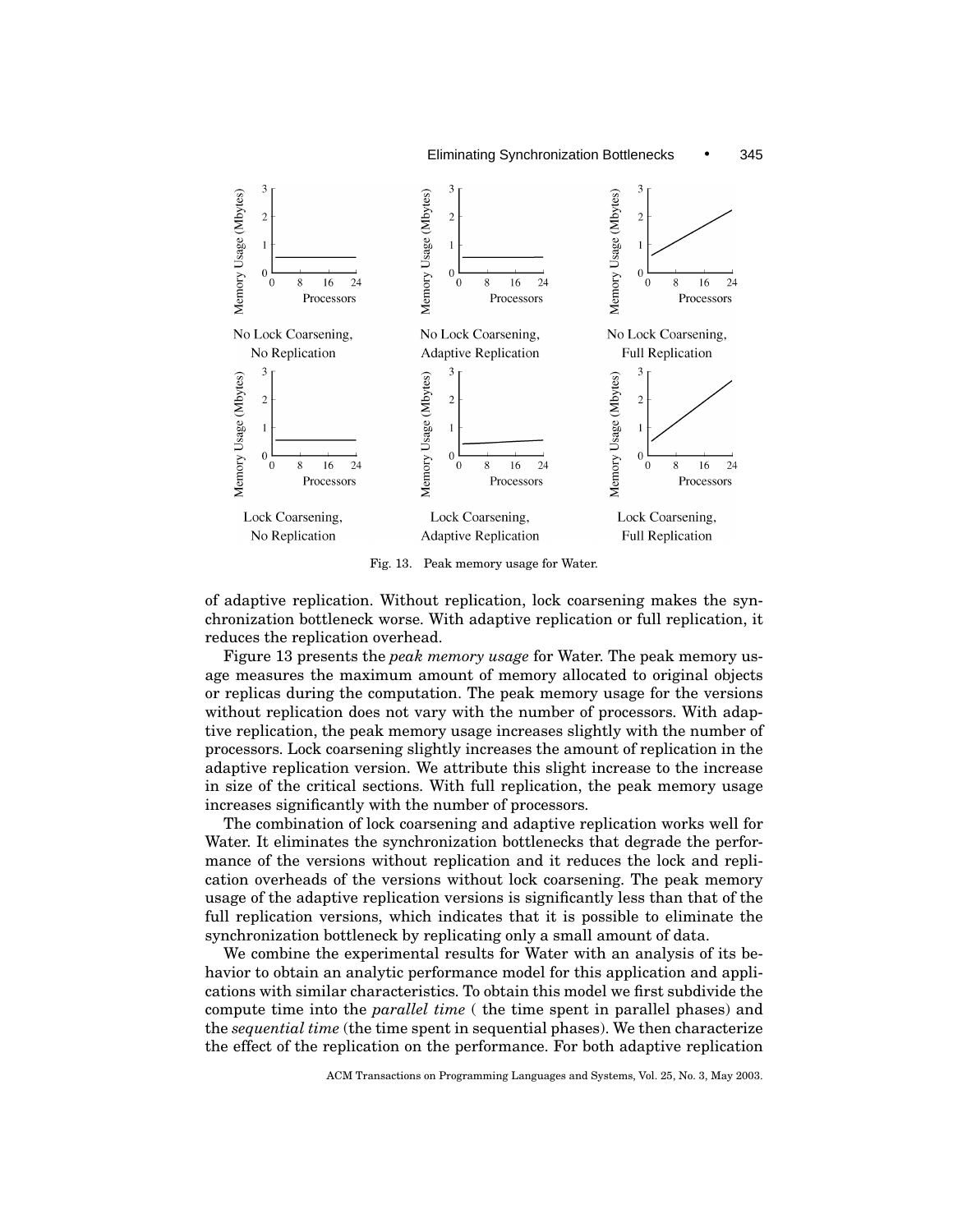

Fig. 14. Analytically generated speedups for Water.

and full replication, the replication overhead is dominated by the execution of the code that checks for the presence of replicas. We refer to this component as the *replica check time*. This component of the execution time is part of the normal execution of each parallel task and remains relatively constant as the number of processors increases. The time spent creating and combining replicas, on the other hand, grows (at most linearly) as the number of processors (and hence the contention) increases. We model this overhead as the *replica processing time*, which is the amount of time each processor spends creating and combining replicas. If each shared object is replicated by all processors, and there are enough shared objects to parallelize the combination computation, the replica processing time should (disregarding memory system effects) not vary as the number of processors increases. Note that in Water, all of these replication overheads are parallelized along with the computation in the parallel phases. In particular, the computation tends to replicate enough objects so that the replica combinations execute in parallel.

Given this analysis, we can model the execution time with the following expression:

$$
\frac{\text{parallel time}}{\text{number of processors}} + \text{sequential time} + \frac{\text{replica check time}}{\text{number of processors}} \\ + \text{replica processing time}
$$

Using the profiling information, we chose the following representative values: a parallel time of 165 seconds, a sequential time of 1 second, a replica check time of 5 seconds, and replica processing times of .1 seconds for full replication and 0 seconds for adaptive replication. Figure 14 presents speedup curves from this model up to 64 processors. While this analysis fails to model important aspects of the parallel computation such as load imbalancing and memory system effects, it does provide some insight into the reasons for the performance of the Water application and similar applications.

# 4.5 Barnes-Hut

Table III presents the execution times for Barnes-Hut, Table IV presents the standard deviations of these execution times and Figure 15 presents the corresponding speedups. Figure 16 presents the time breakdowns. Without lock coarsening, the application has significant synchronization and/or replication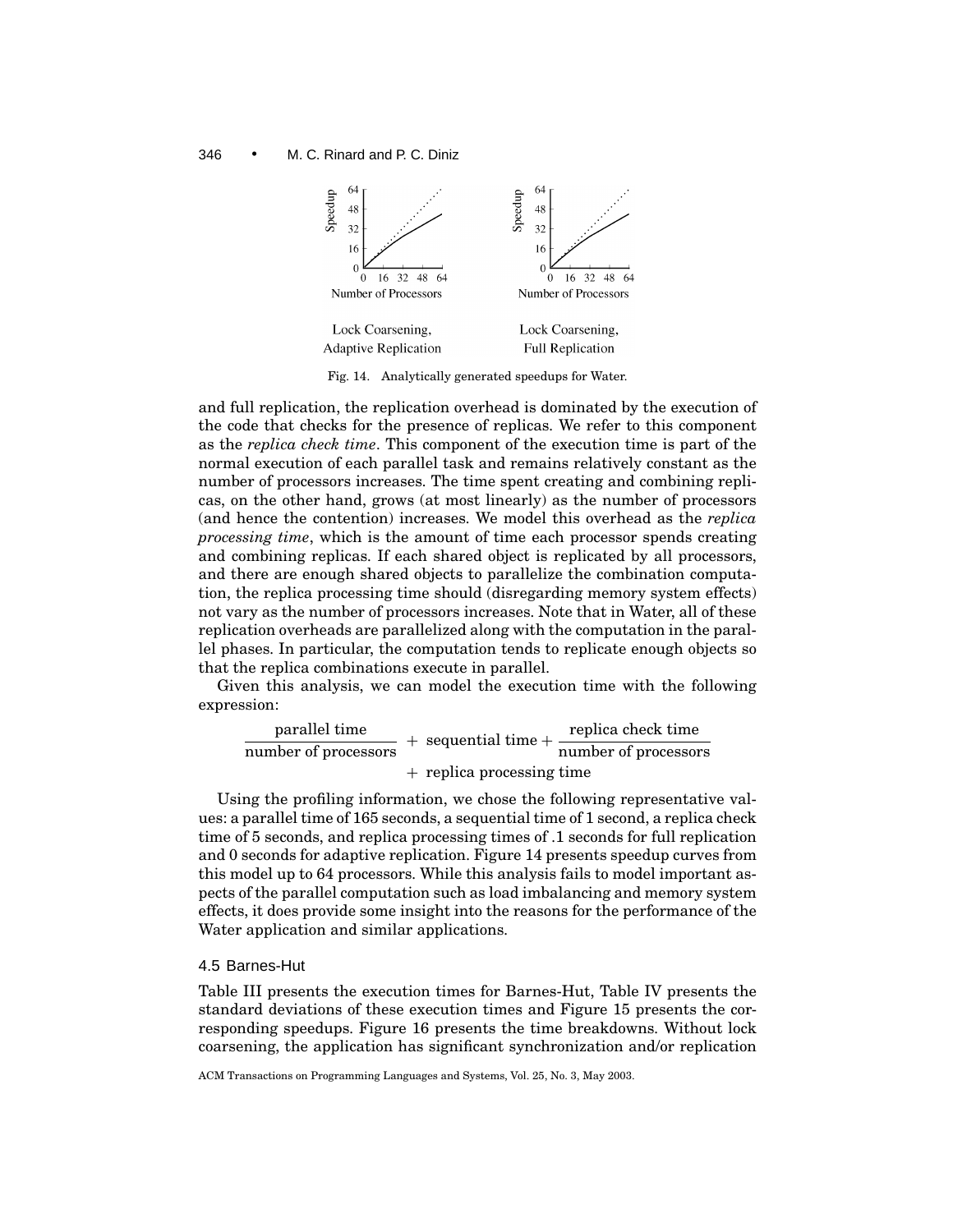|                                     | Processors |       |       |       |       |  |
|-------------------------------------|------------|-------|-------|-------|-------|--|
| Version                             |            |       | 8     | 16    | 24    |  |
| Sequential                          | 136.33     |       |       |       |       |  |
| No Coarsening, No Replication       | 165.47     | 45.83 | 24.37 | 14.30 | 10.99 |  |
| No Coarsening, Adaptive Replication | 242.61     | 64.19 | 34.03 | 19.28 | 14.33 |  |
| No Coarsening, Full Replication     | 246.70     | 58.60 | 30.60 | 17.36 | 13.07 |  |
| Coarsening, No Replication          | 139.78     | 37.63 | 20.79 | 12.47 | 9.67  |  |
| Coarsening, Adaptive Replication    | 139.85     | 38.02 | 21.16 | 12.67 | 9.94  |  |
| Coarsening, Full Replication        | 164.28     | 41.02 | 22.26 | 13.00 | 10.21 |  |

Table III. Execution Times for Barnes-Hut (seconds)

Table IV. Standard Deviations of Execution Times for Barnes-Hut (seconds)

|                                     | Processors |      |       |      |      |
|-------------------------------------|------------|------|-------|------|------|
| Version                             |            |      | 8     | 16   | 24   |
| Sequential                          | 0.67       |      |       |      |      |
| No Coarsening, No Replication       | 0.24       | 0.55 | 0.20  | 0.46 | 0.52 |
| No Coarsening, Adaptive Replication | 0.21       | 0.40 | 1.68  | 0.32 | 1.46 |
| No Coarsening, Full Replication     | 1.14       | 0.27 | 0.21  | 2.06 | 1.22 |
| Coarsening, No Replication          | 1.13       | 0.35 | 0.29  | 0.24 | 0.11 |
| Coarsening, Adaptive Replication    | 0.10       | 0.31 | 16.53 | 5.88 | 5.10 |
| Coarsening, Full Replication        | 0.44       | 0.75 | 0.18  | 0.12 | 6.07 |



ACM Transactions on Programming Languages and Systems, Vol. 25, No. 3, May 2003.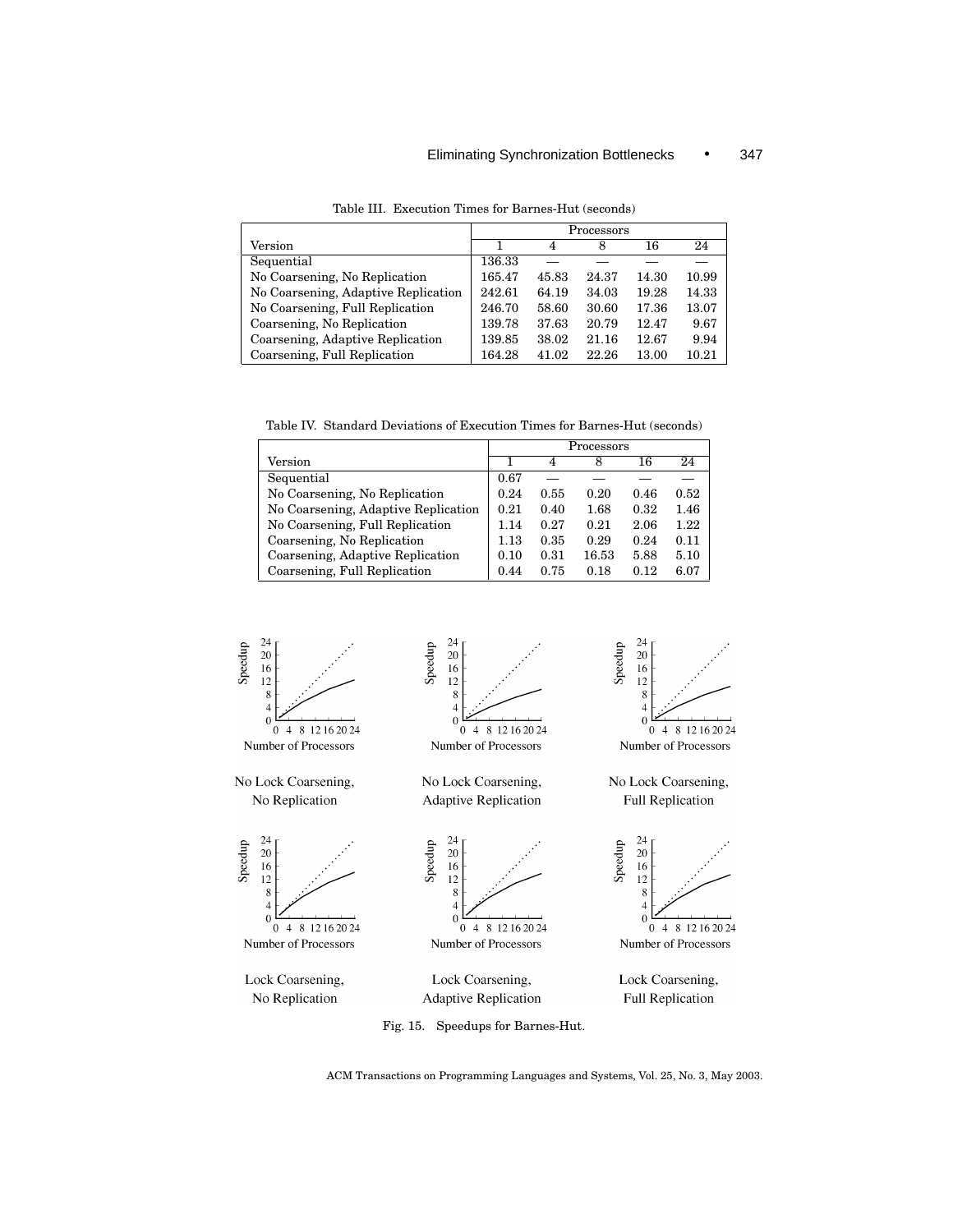

Fig. 16. Time breakdowns for Barnes-Hut.

overhead. With lock coarsening, this overhead drops to negligible levels. The peak memory usage results in Figure 17 show that the versions with adaptive replication use the same amount of memory as the versions without replication—for this application, the adaptive replication versions never replicate an object. Note that the generated code for the adaptive replication versions looks up a potential replica before attempting to acquire the lock on a replicatable object. The adaptive replication versions therefore have replication overhead even though they never replicate an object. The full replication version has the same space overhead for all numbers of processors. This computation simulates the interactions of number of bodies. It stores the bodies in the leaves of a space subdivision tree with the parallelized versions executing one task for each leaf of the tree. That task updates the leaf and reads other data structures. With this computation pattern, each leaf object is updated by one and only one processor, so the full replication version replicates each leaf object once regardless of the number of processors executing the computation. The resulting space overhead does not vary with the number of processors.

For Barnes-Hut, lock coarsening by itself generates the best performance, with the combination of lock coarsening and adaptive replication coming in a close second. Without lock coarsening, there is significant synchronization and/or replication overhead; with full replication, the application uses more

348 • M. C. Rinard and P. C. Diniz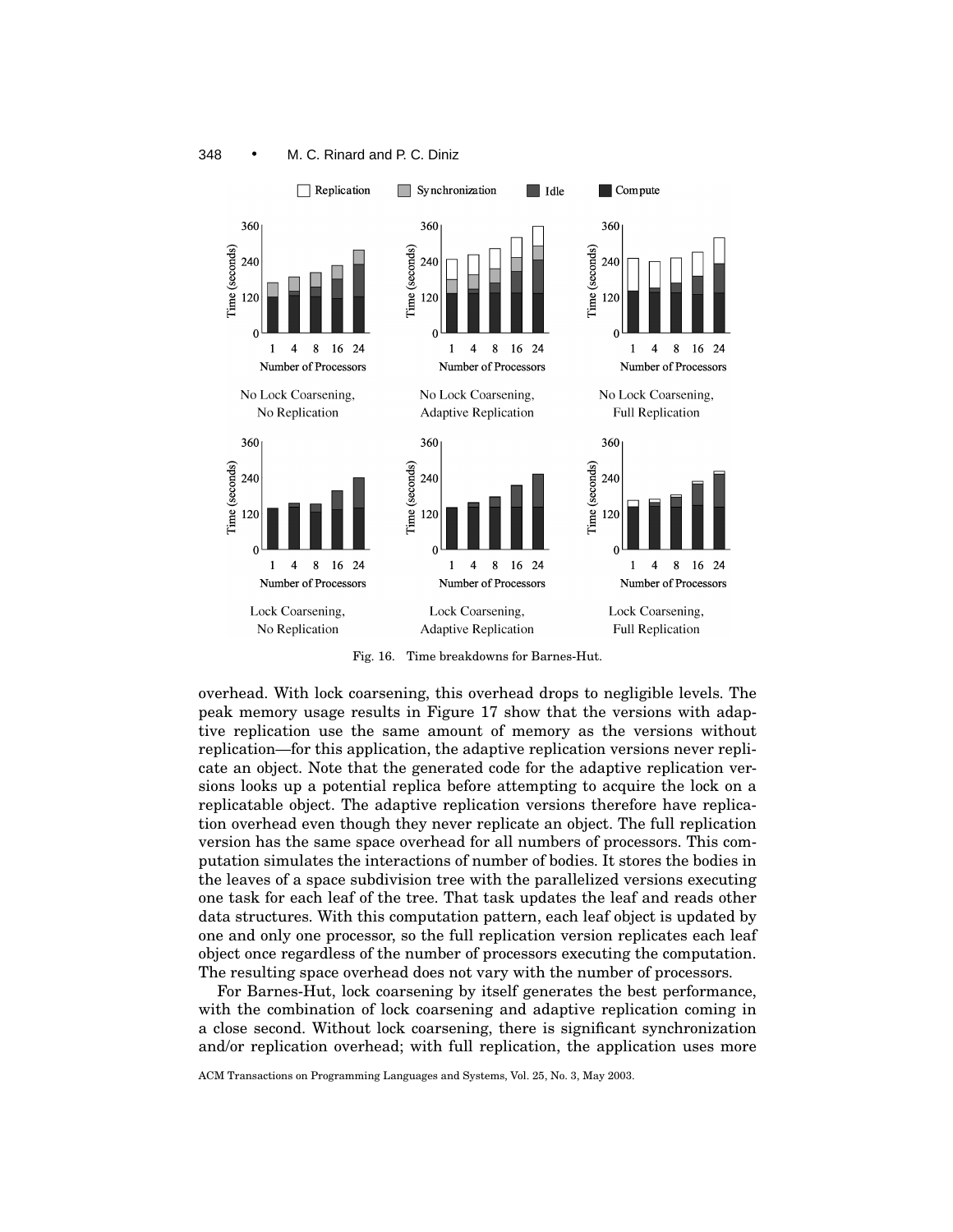

Fig. 17. Peak memory usage for Barnes-Hut.

memory than it needs to. Lock coarsening also drives down the peak memory usage for the versions with replication. We attribute this reduction to the fact that lock coarsening replaces multiple locks in one of the classes of objects with a single lock, driving down the size of the objects.

The analytical performance model for Barnes-Hut differs slightly from that of Water. In Barnes-Hut, each updated object is accessed by only one processor and there is no contention. Thus, with adaptive replication, there is no replica processing time at all; with full replication, the replica processing time decreases as the number of processors increases because each processor is responsible for combining the replicas of fewer objects. The total amount of time that the application spends on replication overhead (the *total replica time*) does not vary as the number of processors increases. Given this analysis, we can model the execution time with the following expression:

| parallel time        | $+$ sequential time - | total replica time   |
|----------------------|-----------------------|----------------------|
| number of processors |                       | number of processors |

Using the profiling information, we chose the following representative values: a parallel time of 135 seconds, a sequential time of 4 seconds, and a total replica time of .5 seconds for adaptive replication and 7.5 seconds for full replication. Figure 18 presents speedup curves from this model up to 64 processors. The primary reason the application does not scale is the sequential time, which becomes an increasingly large percentage of the wall-clock execution time of the application as the number of processors increases. The primary sequential bottleneck is the subcomputation that constructs the space subdivision tree. It is possible to parallelize this subcomputation, and hand-parallelized versions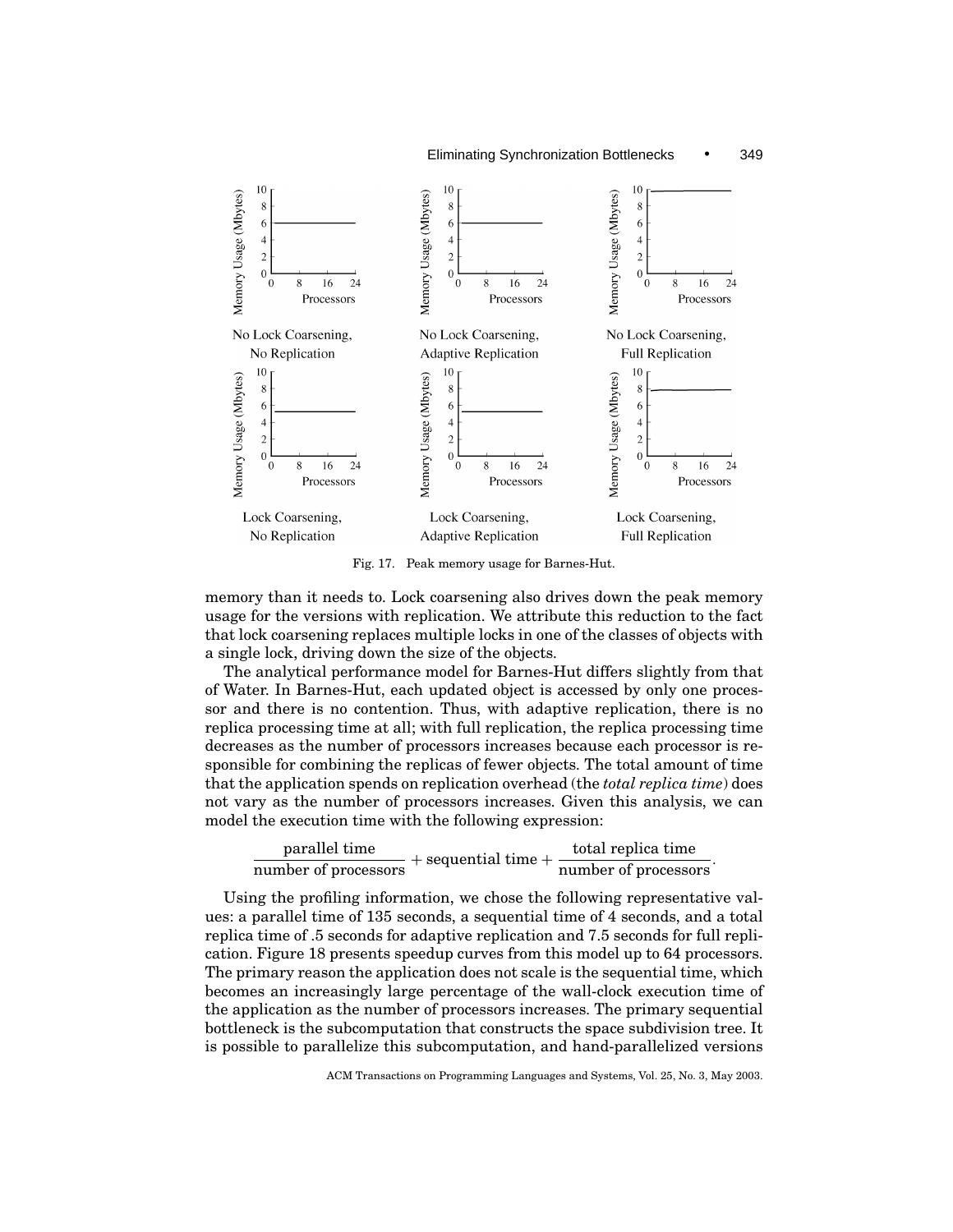

Fig. 18. Analytically generated speedups for Barnes-Hut.

|                                     | Processors |        |        |       |       |  |
|-------------------------------------|------------|--------|--------|-------|-------|--|
| Version                             |            |        | 8      | 16    | 24    |  |
| Sequential                          | 881.27     |        |        |       |       |  |
| No Coarsening, No Replication       | 896.99     | 236.36 | 126.86 | 78.76 | 89.60 |  |
| No Coarsening, Adaptive Replication | 921.86     | 233.49 | 116.10 | 59.54 | 42.18 |  |
| No Coarsening, Full Replication     | 912.85     | 229.95 | 117.10 | 59.74 | 42.32 |  |
| Coarsening, Adaptive Replication    | 892.70     | 224.45 | 113.78 | 60.38 | 45.06 |  |
| Coarsening, Full Replication        | 897.98     | 223.73 | 113.89 | 60.61 | 44.91 |  |

Table V. Execution times for String (seconds)

|                                     | Processors |      |      |      |       |
|-------------------------------------|------------|------|------|------|-------|
| $\rm Version$                       |            |      |      | 16   | 94    |
| Sequential                          | 3.45       |      |      |      |       |
| No Coarsening, No Replication       | 2.71       | 1.96 | 0.35 | 2.25 | 27.99 |
| No Coarsening, Adaptive Replication | 22.57      | 4.10 | 9.59 | 0.59 | 0.60  |
| No Coarsening, Full Replication     | 0.42       | 1.87 | 0.47 | 0.33 | 0.39  |
| Coarsening, Adaptive Replication    | 4.29       | 3.63 | 0.64 | 0.20 | 0.18  |
| Coarsening, Full Replication        | 6.85       | 1.58 | 0.76 | 0.11 | 0.55  |

Table VI. Standard Deviations of Execution Times for String (seconds)

do so, but the resulting parallel computation is nondeterministic in the sense that the detailed structure of the new tree may vary depending on the execution speed of the parallel tasks. Our parallelizing compiler therefore does not exploit the concurrency available in this subcomputation.

# 4.6 String

Table V presents the execution times for String. Table VI presents the standard deviations for these execution times. Figure 19 presents the corresponding speedup curves. We omit performance results for the version with lock coarsening and no replication—this combination completely serializes the execution and the program does not scale at all. With replication, lock coarsening has a negligible effect on the performance. The time breakdowns in Figure 20 show that the version without replication suffers from a serious synchronization bottleneck at 24 processors. Replication completely eliminates this bottleneck, at the cost of a modest amount of replication overhead. Without replication, the performance peaks at 16 processors, then rapidly falls off. With replication, the application scales almost linearly with the number of processors. The peak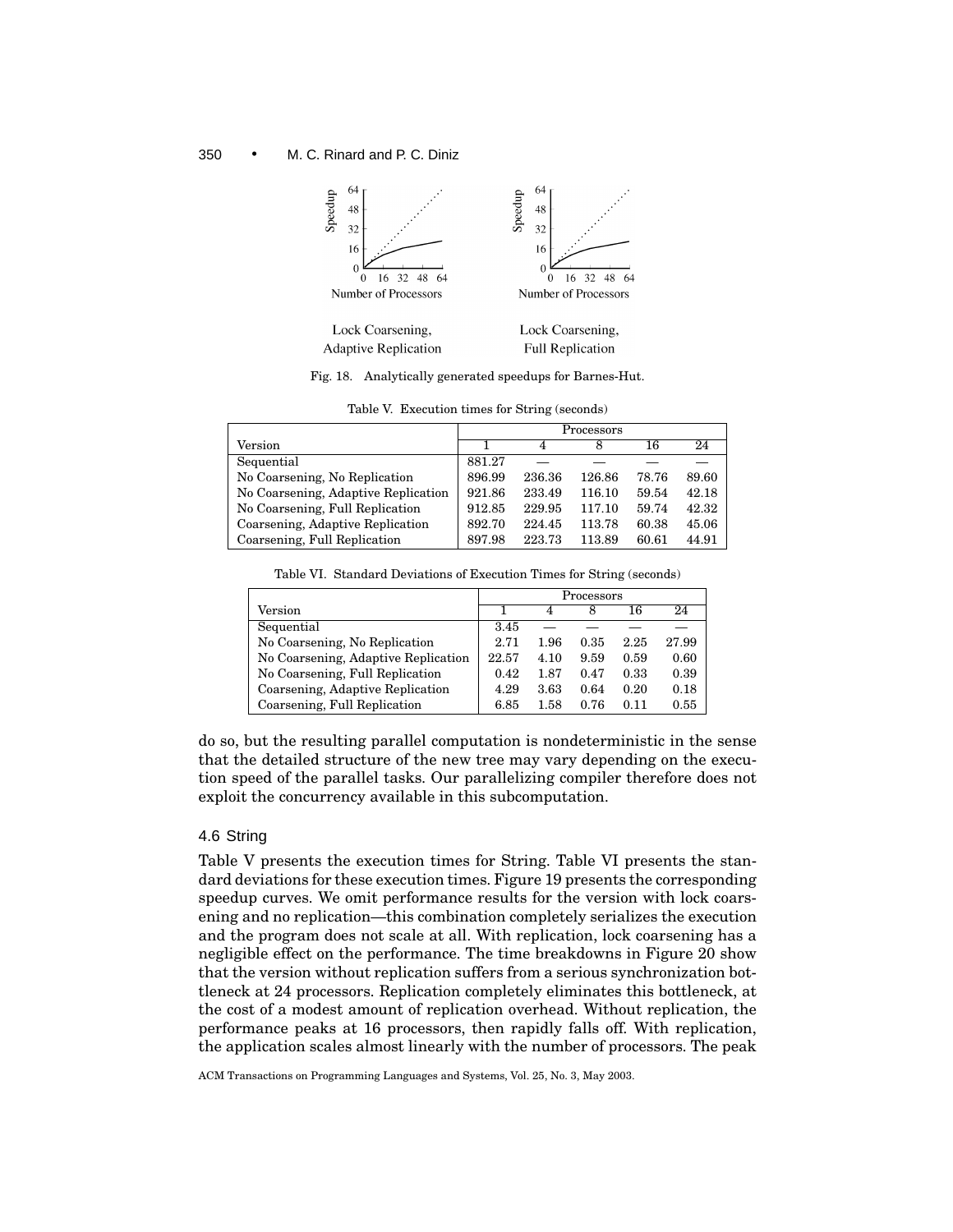#### Eliminating Synchronization Bottlenecks • 351



memory usage graphs in Figure 21 show that both adaptive replication and full replication significantly increase the memory usage—both versions completely replicate a large object. The overall memory usage is still acceptable, however.

The analytical performance model for String differs slightly from those of Water and Barnes-Hut. In String, there is one large object that all threads update. Thus, with both adaptive replication and full replication, one processor is responsible for combining all of the replicas, and the other processors are idle because there is only one replicated object. Our model therefore uses the *replication combination time*, or the time required to combine one replica back into the original object. Given this analysis, we can model the execution time with the following expression:

parallel time  $\frac{\text{parameter time}}{\text{number of processors}}$  + sequential time + replica combination time

 $\times$  number of processors

Using the profiling information, we chose the following representative values: a parallel time of 890 seconds, a sequential time of 5 seconds, and a replication combination time of .3 seconds. Figure 22 presents speedup curves from this model up to 64 processors. The primary reason the application does not scale is the replica combination time, which acts as a sequential bottleneck at large numbers of processors. The solution to this problem is to parallelize the combination of replicas into the single object. One reasonable approach would be to assign different array elements to different processors, with each processor combining the values in its array elements back into the original object.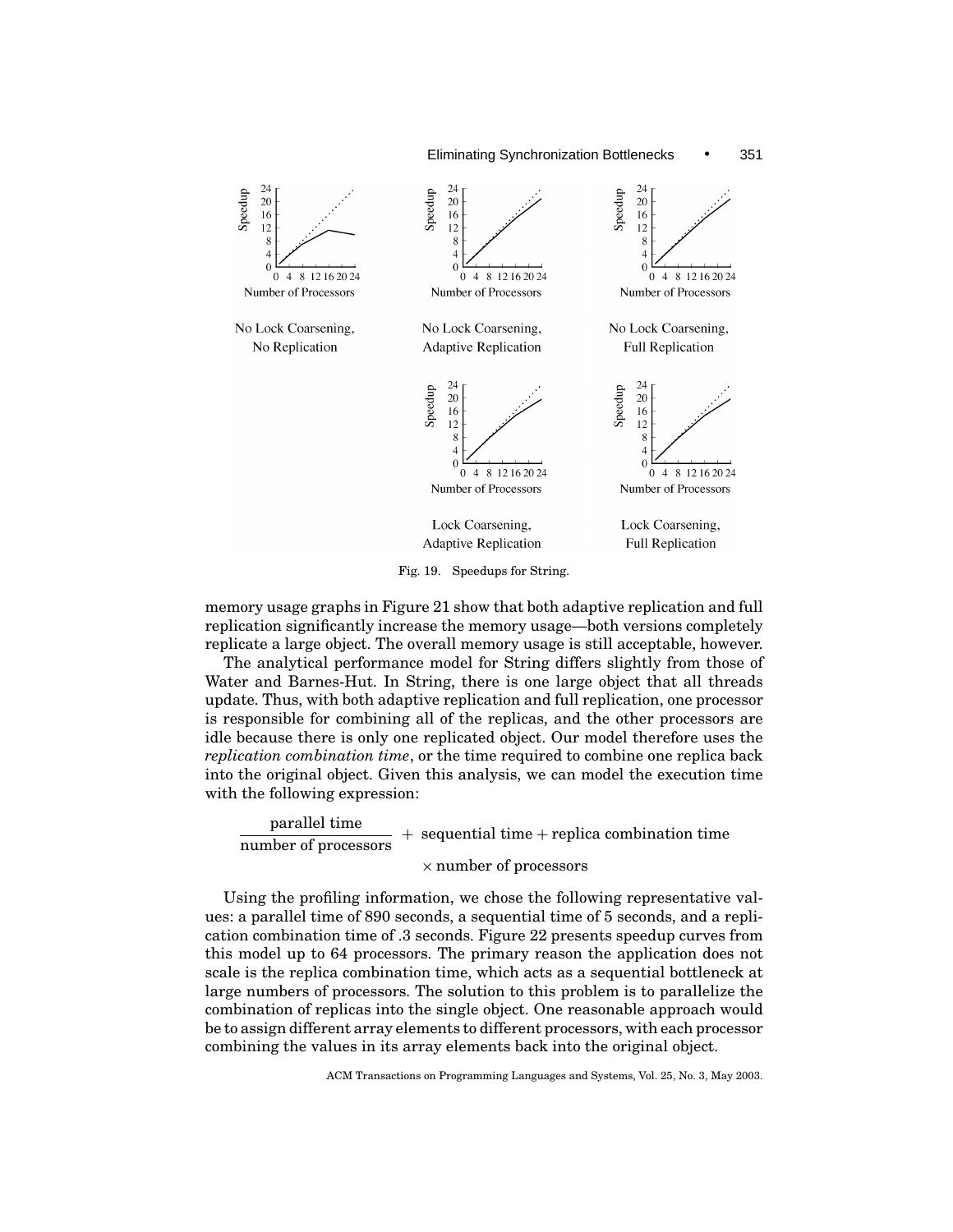

Fig. 20. Time breakdowns for string.

# 5. RELATED WORK

352 • M. C. Rinard and P. C. Diniz

In this section we discuss related work in the area of reduction analysis, replication for concurrent read access in shared memory systems, using optimistic synchronization primitives to eliminate synchronization bottlenecks, using dynamic feedback to choose an appropriate lock coarsening policy, and replication in concurrent garbage collectors.

# 5.1 Reduction Analysis

Several existing compilers can recognize when a loop performs a reduction of many values into a single value [Ghuloum and Fisher 1995; Fisher and Ghuloum 1994; Pinter and Pinter 1991; Callahan 1991]. These compilers recognize when the reduction primitive (typically addition) is associative. They then exploit this algebraic property to eliminate the data dependence associated with the serial accumulation of values into the result. The generated program computes the reduction in parallel. Each processor has its own local replica of the variable used to hold the result; at the end of the parallel loop the partial contributions in the replicas are combined to produce the correct final result. Researchers have recently generalized the basic reduction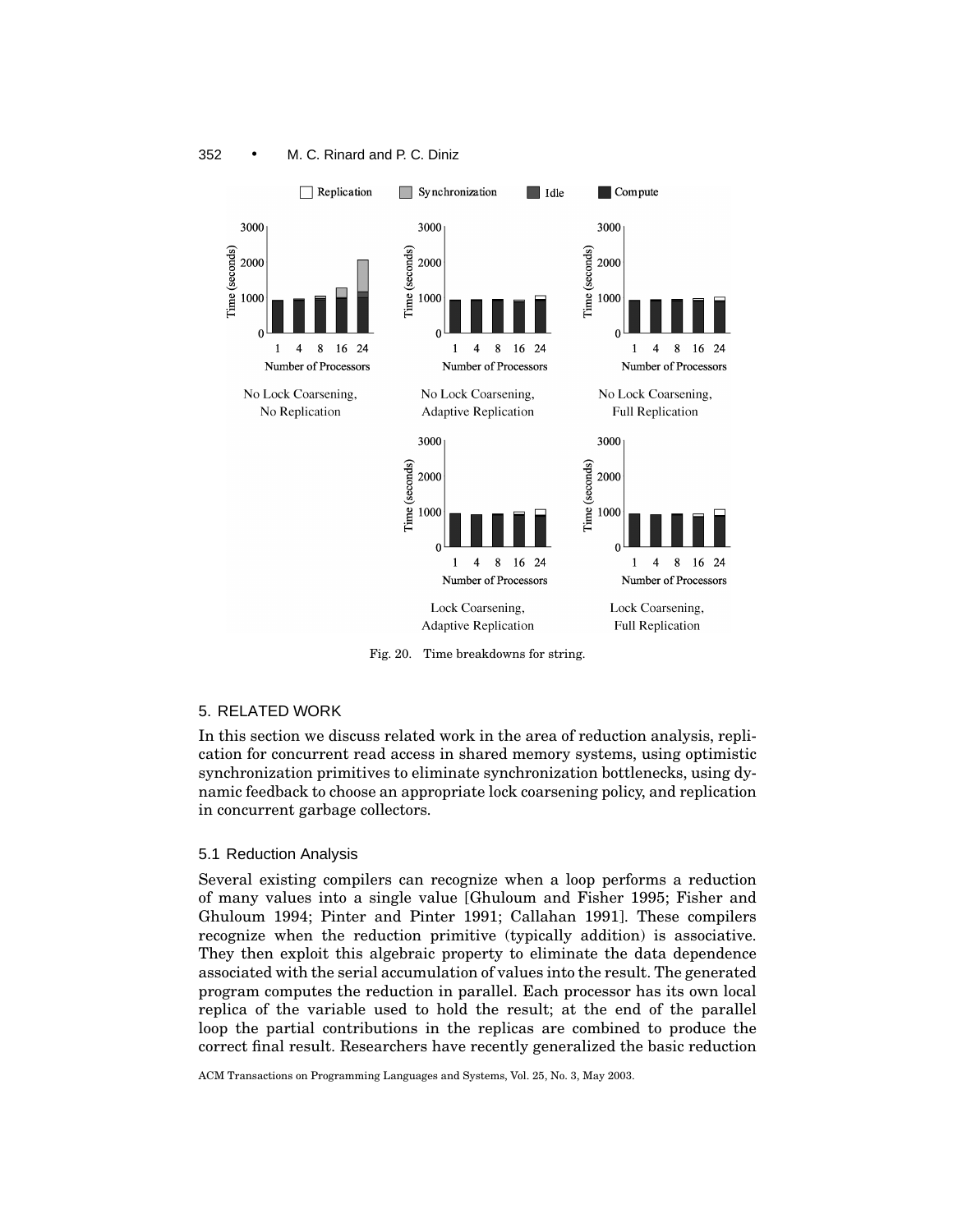



Fig. 22. Analytically Generated Speedups for String.

recognition algorithms to recognize when a loop performs a reduction of an array instead of a scalar. The reported results indicate that this optimization is crucial for obtaining good performance for the measured set of applications [Hall et al. 1995].

The research presented in this article applies a similar basic idea, but in the much less structured context of irregular object-based programs instead of regular loop nests in programs that access dense matrices using affine access functions. The generality of our target application set means that we must solve an additional set of problems that do not arise in the more restricted contexts that previous research in reduction analysis is designed to handle. In the next several paragraphs, we discuss how our adaptive replication algorithm solves these problems.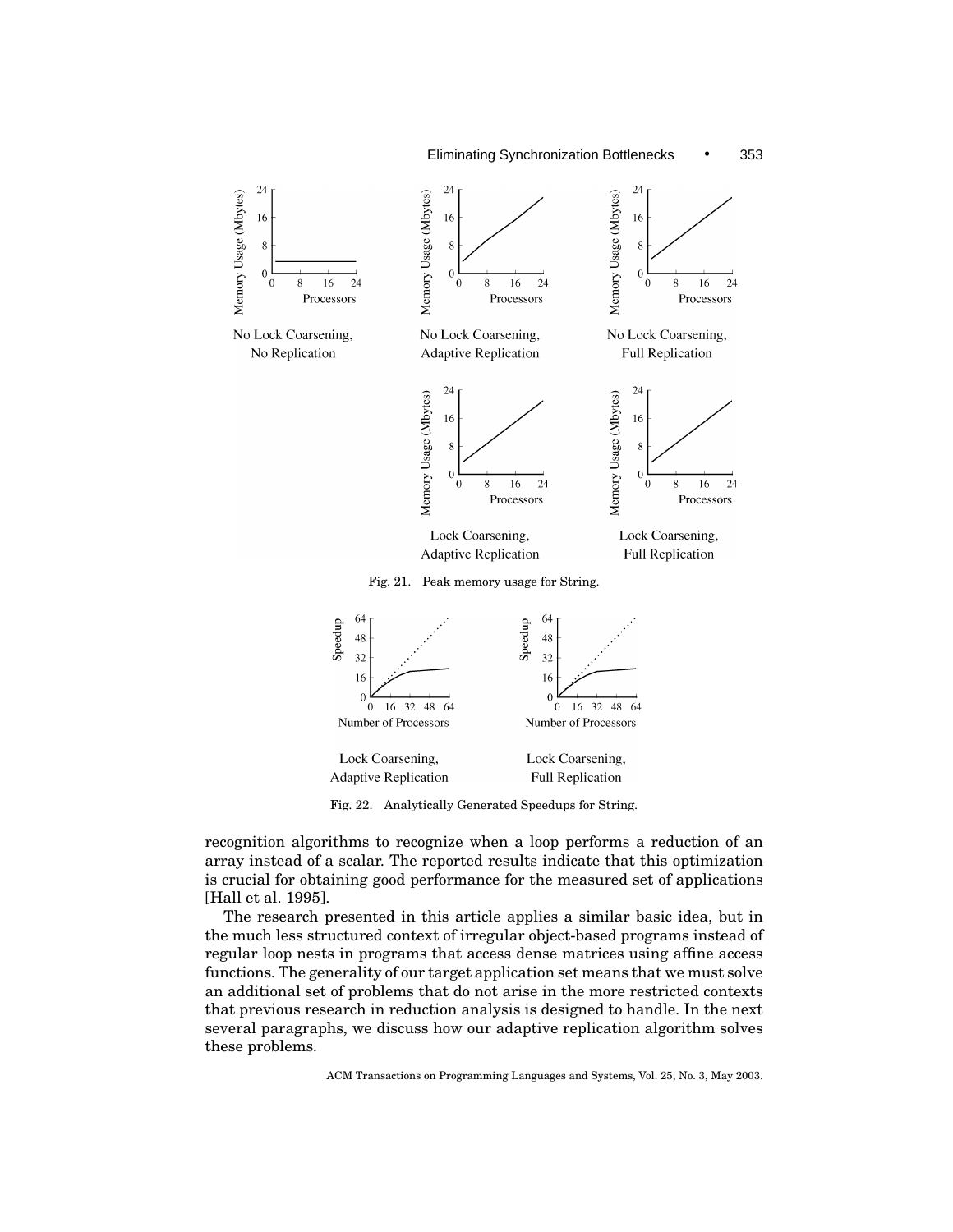Object-based programs typically use references to access a statically unbounded number dynamically allocated objects. It is therefore difficult or impossible to statically identify and name the data that should be replicated to eliminate synchronization bottlenecks. Adaptive replication solves this problem by dynamically discovering the data that needs to be replicated to eliminate bottlenecks. The computations addressed in previous research access statically allocated variables and arrays. The compiler can therefore statically identify the variables or arrays which may cause synchronization bottlenecks, then statically allocate a replica for each processor.

In object-based programs, it may be possible to eliminate bottlenecks by replicating only a small subset of the updated data. In Water, for example, it is possible to eliminate the bottlenecks by replicating only a small portion of the updated objects. In Barnes-Hut, there is no bottleneck even without replication. To minimize memory usage, it is necessary to identify and replicate only those objects that would otherwise cause a bottleneck. The identification of these bottleneck objects is complicated by the fact that their identity may depend on the timing of the parallel computation, and therefore change from execution to execution. In traditional computations that access statically allocated arrays, a similar situation may occur if bottlenecks occur only at a small subset of the elements of a shared updated array. Nevertheless, previous research in this area did not attempt to address this issue at all, and simply replicated the entire array as a unit, a strategy that the researchers found acceptable for their set of applications.

Previous research in reduction analysis has demonstrated that accumulating partial contributions in replicated variables or arrays is often necessary to achieve good performance for loop nests in programs that access dense matrices using affine access functions. Our results show that accumulating partial contributions in replicated objects enables similar performance improvements in the more general context of parallel object-based programs; our techniques effectively solve the additional problems that arise in this more general context.

#### 5.2 Replication in Shared Memory Systems

Many shared memory systems replicate data to enable concurrent read access [Lenoski 1992; Li 1986]. This optimization is clearly required to achieve any reasonable level of performance—in systems that do not implicitly replicate data for concurrent read access, programmers explicitly replicate the data [Lumetta et al. 1993]. Our hardware platform, the SGI Challenge XL multiprocessor, supports replication for concurrent read access via its cache coherence protocol.

One perspective on our research is that it replicates data to enable concurrent write access. Conceptually, each replica is a local proxy for the replicated object. The complications are that replication for concurrent write access may not always be legal (so our compiler must analyze the program to identify situations in which it is legal), it may not always improve performance (so our system only replicates objects that would otherwise cause synchronization bottlenecks), and there is a need to combine the partial contributions to generate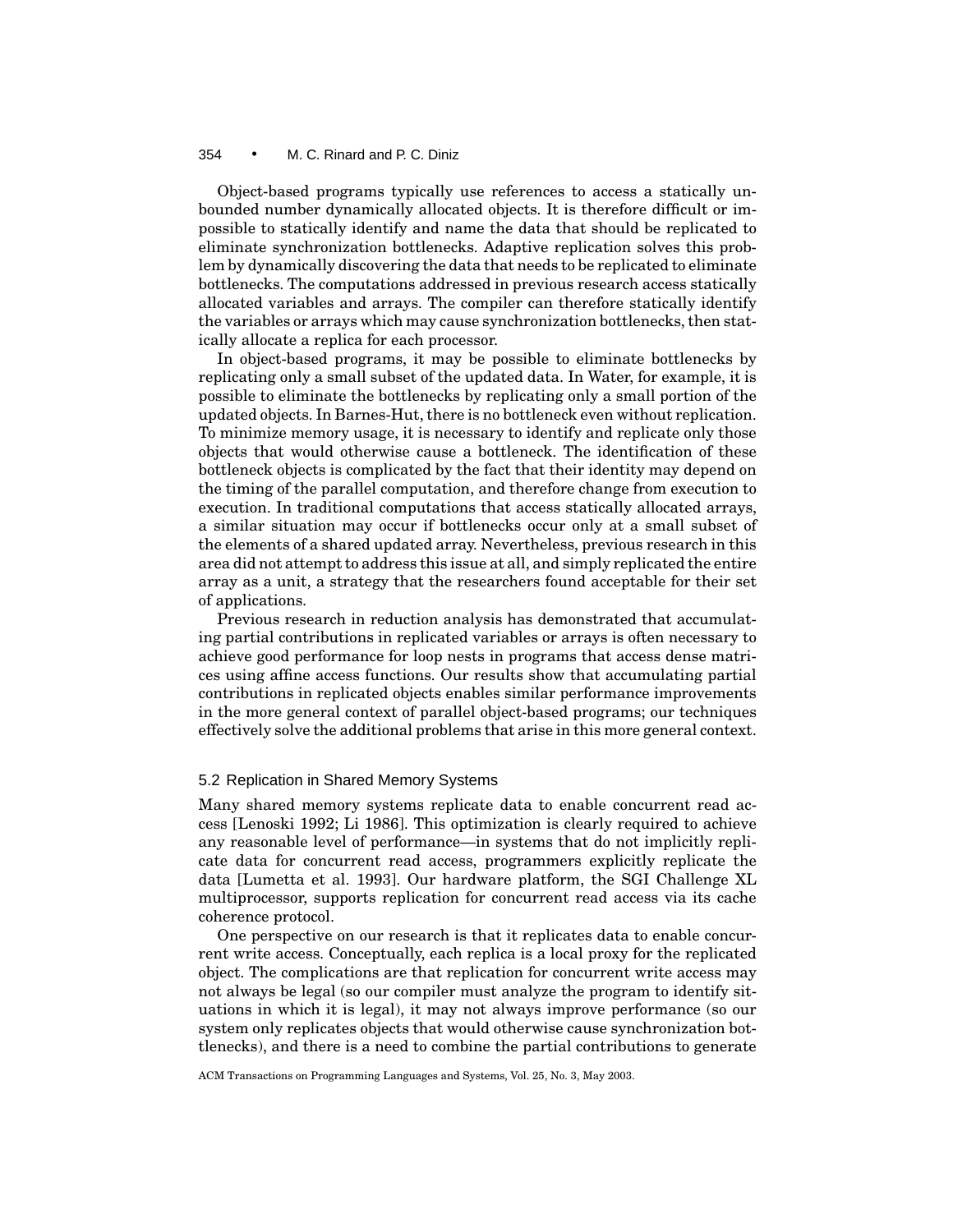the correct final result (so our compiler generates code to perform the reduction at the end of the parallel phase). One reasonable way to view our research is that it generalizes the concept of replication for concurrent read access to provide, when legal and appropriate, replication for concurrent write access.

The coherence unit in most shared memory systems is larger than an individual memory word. Typical coherence units include cache lines in hardware shared memory systems and pages in software distributed shared memory systems [Lenoski 1992; Li 1986; Amza et al. 1996]. To avoid problems such as false sharing, these systems often include mechanisms such as relaxed memory consistency protocols that efficiently support concurrent writes to disjoint locations within the same coherence unit. Our research differs in that our goal is to enable concurrent writes to the same conceptual memory location, not concurrent writes to different memory locations within the same coherence unit.

## 5.3 Optimistic Synchronization Primitives

We have also explored another approach for eliminating synchronization bottlenecks: implementing atomic operations using optimistic synchronization primitives such as load linked and store conditional instead of mutual exclusion locks [Rinard 1999]. Our results show that optimistic synchronization can eliminate synchronization bottlenecks in applications (such as String) that use a single lock to synchronize concurrent updates to different instance variables of a large object. But optimistic synchronization is incapable of eliminating bottlenecks in applications (such as Water) that concurrently update the same instance variable. By contrast, the experimental results presented in this paper show that adaptive replication can eliminate bottlenecks in both kinds of applications. And it works well for applications (such as Barnes-Hut) that perform well without replication.

#### 5.4 Dynamic Feedback

We have used dynamic feedback to find the best lock coarsening granularity [Diniz and Rinard 1999]. A compiler that uses dynamic feedback produces several different versions of the same source code; each version uses a different optimization policy. For lock coarsening, the different versions use different lock coarsening policies. The policies vary in how aggressively they apply the lock coarsening transformation. The generated code alternately performs sampling phases and production phases. Each sampling phase measures the overhead of each version in the current environment. For lock coarsening, the sources of overhead include *locking overhead*, which is time spent successfully acquiring and releasing locks, and *waiting overhead*, which is time spent at a lock acquire site waiting for another processor to release the lock. Each production phase uses the version with the least overhead in the previous sampling phase. The computation periodically resamples to adjust dynamically to changes in the environment.

Dynamic feedback is quite effective at finding the best lock coarsening policy. But because it does not replicate data, it cannot eliminate synchronization bottlenecks that are inherently present in the computation. The Water application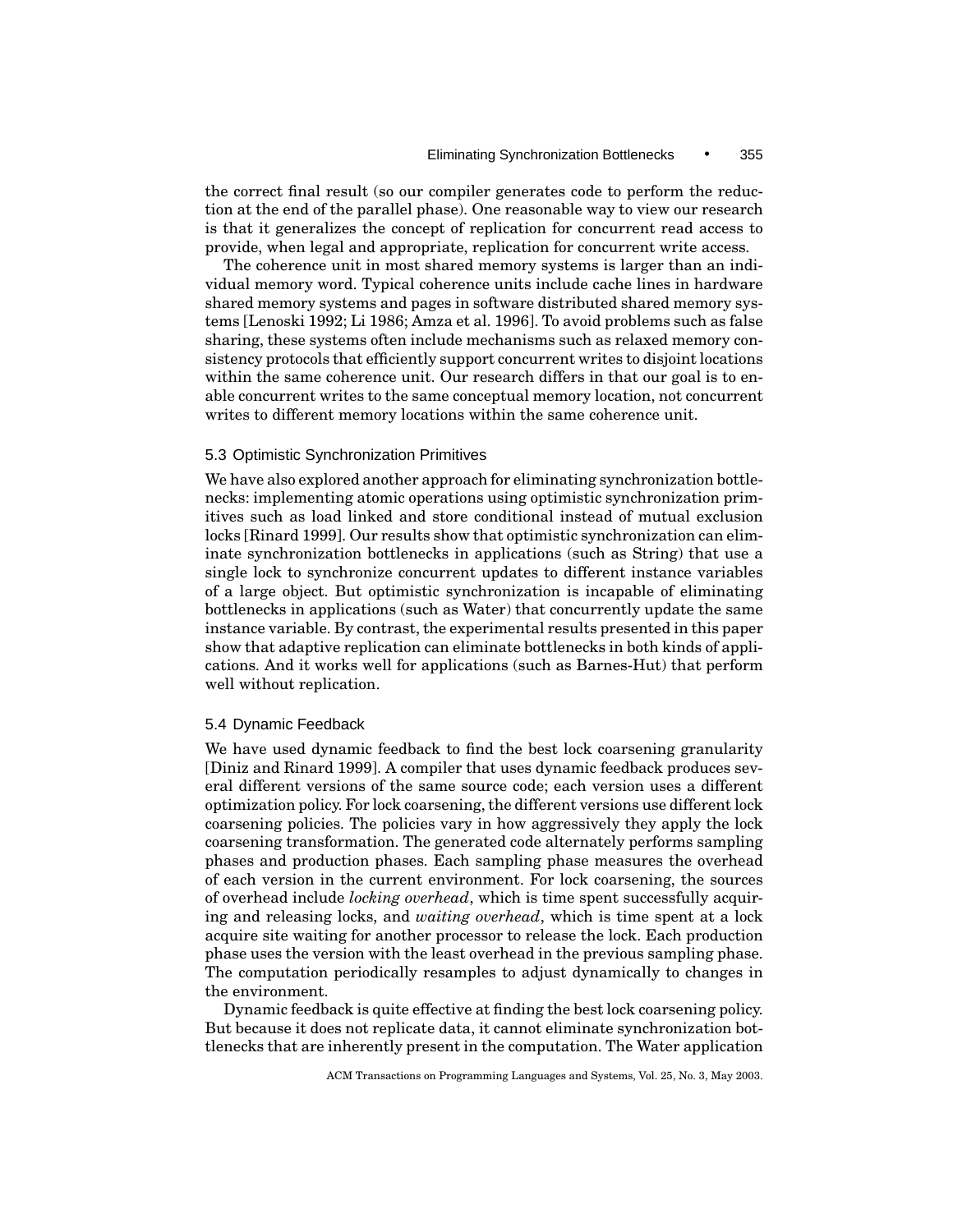discussed in this paper, for example, has such a synchronization bottleneck. Adaptive replication, like dynamic feeback, dynamically adapts the replication policy to the run-time behavior of the application. It is also capable of replicating objects to eliminate synchronization bottlenecks, even if the bottlenecks are present in the initial computation and are not introduced by the lock coarsening transformation.

#### 5.5 Concurrent Garbage Collection

Some concurrent copying garbage collectors replicate data in the sense that both versions of an object (the versions in to space and from space) can be accessed by the mutator and/or the collector. One approach is to allow the concurrently executing mutator to access both the original version of immutable data in from space and the replica in to space [Huelsbergen and Larus 1993]. This approach allows the mutator to access immutable data freely during collection without checking to verify that it has obtained the most up-to-date version of the object. Accesses to mutable data require such a check and are therefore less efficient than accesses to immutable data. Another approach is to use separate allocation mechanisms for mutable and immutable data [Doligez and Leroy 1993]. Mutable data is allocated in a single shared heap which uses a mark-and-sweep collector; immutable data is allocated in private heaps which use a copying collector. When immutable data allocated in the private heap becomes accessible via objects allocated in the shared heap, the collector copies the immutable data into the shared heap. Until the next collection, the versions in the two heaps are both accessible. Finally, it is also possible to require the mutator to access only from-space versions of objects while the collector concurrently replicates objects into to space [O'Toole and Nettles 1994]. During collection, the mutator generates a list of updates to mutable objects, which the collector must apply to the replicas in to space before flipping the spaces.

It is possible to apply replication analysis to augment concurrent copying collectors for computations that use associative and commutative operators with a zero to combine a set of contributions into a single location in mutable data. Instead of requiring all updates to be performed on the most up-to-date copy, the system would let the mutator update replicas in both from space and to space. When the collector finished traversing from space, it would combine the value in from space into the location in to space, restoring the correct value. To apply this transformation, the collector would have to initialize the to space value to zero and ensure that the garbage collector finished combining the values before the computation accessed the location in any way except to update the value with another contribution.

# 6. CONCLUSION

This paper presents results that illustrate a synergistic interaction between two program transformations: lock coarsening and adaptive replication. Adaptive replication eliminates synchronization bottlenecks by replicating the frequently updated objects that cause the bottlenecks. Lock coarsening reduces synchronization overhead by reducing the frequency with which the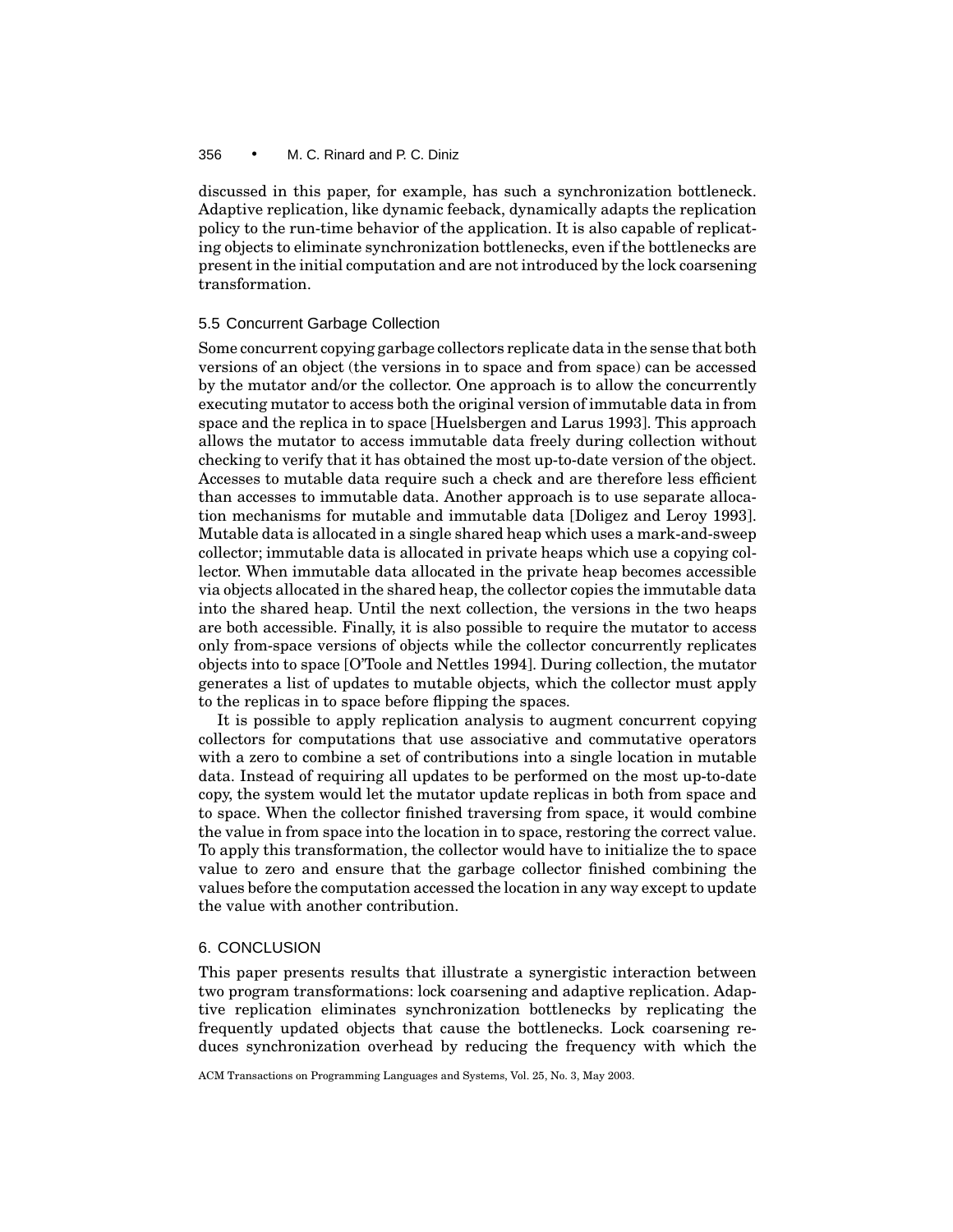computation acquires and releases locks. But because it increases the size of the critical sections, it may introduce synchronization bottlenecks.

We have implemented a compiler that automatically applies lock coarsening and adaptive replication. We used the compiler to generate different versions of several benchmark programs; these versions use different combinations of the lock coarsening and replication transformations. Our results show that the combination of lock coarsening and adaptive replication can eliminate synchronization bottlenecks and significantly reduce the synchronization and replication overhead as compared to versions that use none or only one of the transformations.

#### ACKNOWLEDGMENTS

We would like to the anonymous referees of various versions of this article for their thoughtful and helpful comments.

### REFERENCES

- ALDRICH, J., CHAMBERS, C., SIRER, E., AND EGGERS, S. 1999. Static analyses for eliminating unnecessary synchronization from Java programs. In *Proceedings of the 6th International Static Analysis Symposium*.
- AMZA, C., COX, A., DWARKADAS, S., KELEHER, P., LU, H., RAJAMONY, R., YU, W., AND ZWAENEPOEL, W. 1996. TreadMarks: Shared memory computing on networks of workstations. *IEEE Comput. 29*, 2 (June), 18–28.
- ARNOLD, K. AND GOSLING, J. 1996. *The Java Programming Language*. Addison-Wesley, Reading, Mass.
- BARNES, J. AND HUT, P. 1986. A hierarchical O(NlogN) force calculation algorithm. *Nature 324*, 4 (Dec.), 446–449.
- BERRY, M., CHEN, D., KOSS, P., KUCK, D., LO, S., PANG, Y., POINTER, L., ROLOFF, R., SAMEH, A., CLEMENTI, E., CHIN, S., SCHNEIDER, D., FOX, G., MESSINA, P., WALKER, D., HSIUNG, C., SCHWARZMEIER, J., LUE, K., ORSZAG, S., SEIDL, F., JOHNSON, O., GOODRUM, R., AND MARTIN, J. 1989. The Perfect Club benchmarks: Effective performance evaluation of supercomputers. ICASE Report 827, Center for Supercomputing Research and Development, Univ. of Illinois at Urbana-Champaign, Urbana, IL. May.
- BRINCH-HANSEN, P. 1972. Structured multiprogramming. *Commun. ACM 15*, 7 (July), 574– 578.
- BRINCH-HANSEN, P. 1975. The programming language Concurrent Pascal. *IEEE Trans. Softw. Eng. SE-1*, 2 (June), 199–207.
- CALLAHAN, D. 1991. Recognizing and parallelizing bounded recurrences. In *Proceedings of the 4th Workshop on Languages and Compilers for Parallel Computing* (Santa Clara, Calif.). Springer-Verlag, New York, 169–184.
- CHASE, D., WEGMAN, M., AND ZADEK, F. 1990. Analysis of pointers and structures. In *Proceedings of the SIGPLAN '90 Conference on Program Language Design and Implementation* (White Plains, N.Y.) ACM, New York, 296–310.
- DINIZ, P. AND RINARD, M. 1998. Lock coarsening: Eliminating lock overhead in automatically parallelized object-based programs. *J. Parall. Distrib. Comput. 49*, 2 (Mar.), 2218–244.
- DINIZ, P. AND RINARD, M. 1999. Eliminating synchronization overhead in automatically parallelized programs using dynamic feedback. *ACM Trans. Comput. Syst. 17*, 2 (May), 89– 132.
- DOLBY, J. 1997. Automatic inline allocation of objects. In *Proceedings of the SIGPLAN '97 Conference on Program Language Design and Implementation* (Las Vegas, Nev.). ACM, New York.
- DOLIGEZ, D. AND LEROY, X. 1993. A concurrent, generational garbage collector for a multithreaded implementation of ML. In *Proceedings of the 20th Annual ACM Symposium on the Principles of Programming Languages*. ACM, New York.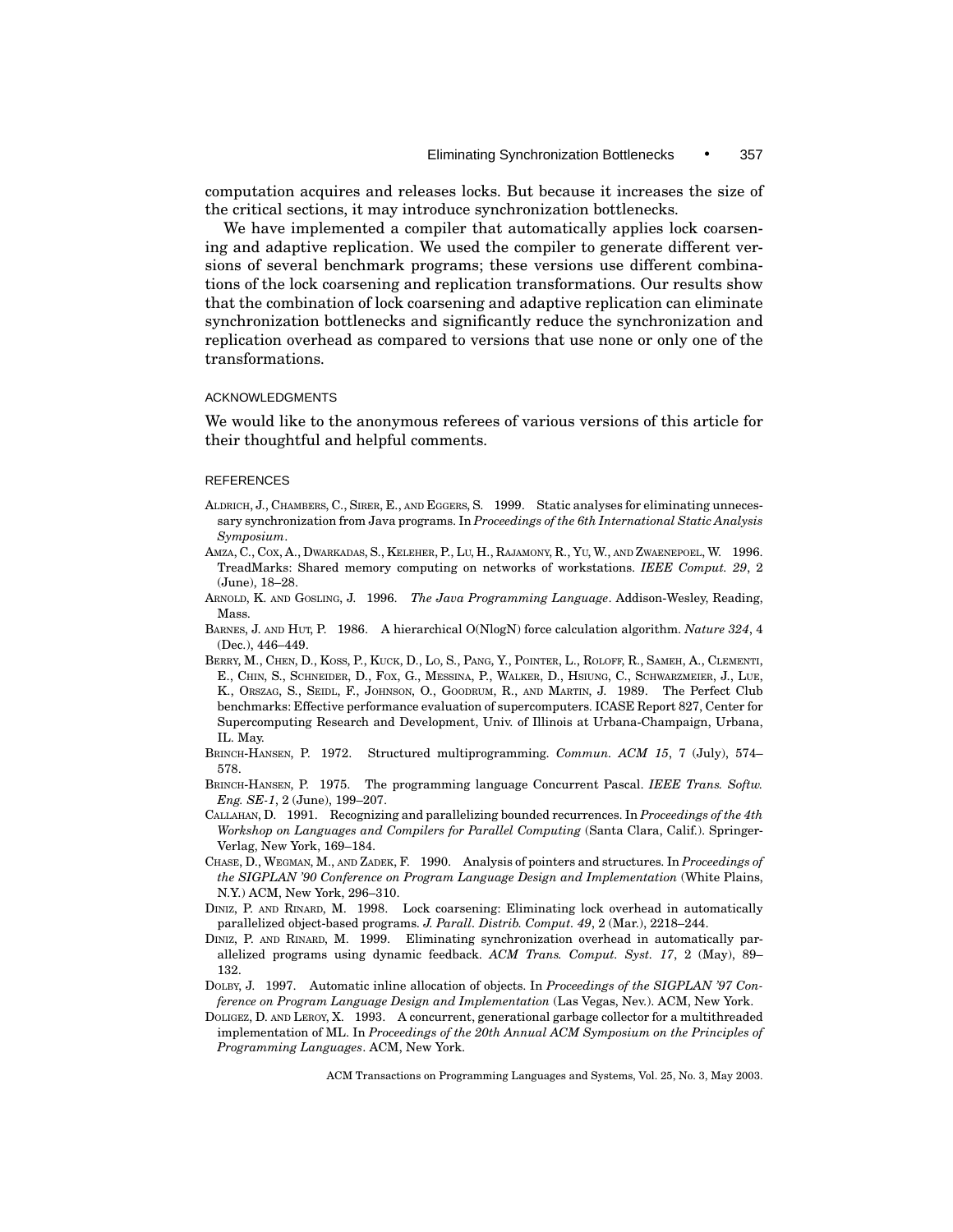- EMAMI, M., GHIYA, R., AND HENDREN, L. 1994. Context-sensitive interprocedural points-to analysis in the presence of function pointers. In *Proceedings of the SIGPLAN '94 Conference on Program Language Design and Implementation* (Orlando, Fl.) ACM, New York, 242–256.
- FISHER, A. AND GHULOUM, A. 1994. Parallelizing complex scans and reductions. In *Proceedings of the SIGPLAN '94 Conference on Program Language Design and Implementation* (Orlando, Fla.) ACM, New York, 135–144.
- GHIYA, R. AND HENDREN, L. 1996. Is it a tree, a DAG or a cyclic graph? A shape analysis for heapdirected pointers in C. In *Proceedings of the 23rd Annual ACM Symposium on the Principles of Programming Languages*. ACM, New York, 1–15.
- GHULOUM, A. AND FISHER, A. 1995. Flattening and parallelizing irregular, recurrent loop nests. In *Proceedings of the 5th ACM SIGPLAN Symposium on Principles and Practice of Parallel Programming* (Santa Barbara, Calif.). ACM, New York, 58–67.
- GRAHAM, S., KESSLER, P., AND MCKUSICK, M. 1982. GPROF: A call graph execution profiler. In *Proceedings of the SIGPLAN '82 Symposium on Compiler Construction* (Boston, Mass.). ACM, New York.
- GRAY, J. AND REUTER, A. 1993. *Transaction Processing: Concepts and Techniques*. Morgan-Kaufmann, San Francisco, CA.
- HALL, M., AMARASINGHE, S., MURPHY, B., LIAO, S., AND LAM, M. 1995. Detecting coarse-grain parallelism using an interprocedural parallelizing compiler. In *Proceedings of Supercomputing '95* (San Diego, Calif.). IEEE Computer Society Press, Los Alamitos, Calif.
- HARRIS, J., LAZARATOS, S., AND MICHELENA, R. 1990. Tomographic string inversion. In *Proceedings of the 60th Annual International Meeting, Society of Exploration and Geophysics, Extended Abstracts*. 82–85.
- HEINRICH, J. 1993. *MIPS R4000 Microprocessor User's Manual*. Prentice-Hall, Englewood Cliffs, N.J.
- HOARE, C. A. R. 1974. Monitors: An operating system concept. *Commun. ACM 17*, 10 (Oct.), 549–557.
- HUELSBERGEN, L. AND LARUS, J. 1993. A concurrent copying garbage collector for languages that distinguish (im)mutable data. In *Proceedings of the 4th ACM SIGPLAN Symposium on Principles and Practice of Parallel Programming* (San Diego, Calif.). ACM, New York.
- KING, J. 1976. Symbolic execution and program testing. *Commun. ACM 19*, 7 (July), 385–394.
- KNUTH, D. 1971. An empirical study of FORTRAN programs. *Softw.—Pract. Exper. 1*, 105–133.
- LAMPSON, B. W. AND REDELL, D. D. 1980. Experience with processes and monitors in Mesa. *Commun. ACM 23*, 2 (Feb.), 105–117.
- LENOSKI, D. 1992. The design and analysis of DASH: A scalable directory-based multiprocessor. Ph.D. thesis, Dept. of Electrical Engineering, Stanford Univ., Stanford, Calif.
- LI, K. 1986. Shared virtual memory on loosely coupled multiprocessors. Ph.D. dissertation, Dept. of Computer Science, Yale Univ., New Haven, Conn.
- LUMETTA, S., MURPHY, L., LI, X., CULLER, D., AND KHALIL, I. 1993. Decentralized optimal power pricing: The development of a parallel program. *IEEE Parall. Distrib. Tech. 1*, 4 (Nov.), 23–31.
- MOHR, E., KRANZ, D., AND HALSTEAD, R. 1990. Lazy task creation: A technique for increasing the granularity of parallel programs. In *Proceedings of the 1990 ACM Conference on Lisp and Functional Programming*. ACM, New York, 185–197.
- O'TOOLE, J. AND NETTLES, S. 1994. Concurrent replicating garbage collection. In *Proceedings of the 1994 ACM Conference on Lisp and Functional Programming* (Orlando, Fla.). ACM, New York.
- PINTER, S. AND PINTER, R. 1991. Program optimization and parallelization using idioms. In *Proceedings of the 18th Annual ACM Symposium on the Principles of Programming Languages* (Orlando, Fla.). ACM, New York, 79–92.
- POLYCHRONOPOULOS, C. AND KUCK, D. 1987. Guided self-scheduling: A practical scheduling scheme for parallel computers. *IEEE Trans. Comput. 36*, 12 (Dec.), 1425–1439.
- RINARD, M. 1999. Effective fine-grain synchronization for automatically parallelized programs using optimistic synchronization primitives. *ACM Trans. Comput. Syst. 17*, 4 (Nov.), 337–371.
- RINARD, M. AND DINIZ, P. 1997. Commutativity analysis: A new analysis technique for parallelizing compilers. *ACM Trans. Prog. Lang. Syst. 19*, 6 (Nov.), 941–992.
- RINARD, M. AND DINIZ, P. 1999. Eliminating synchronization bottlenecks in object-based programs using adaptive replication. In *Proceedings of the 1999 ACM International Conference on Supercomputing* (Rhodes, Greece). ACM, New York.